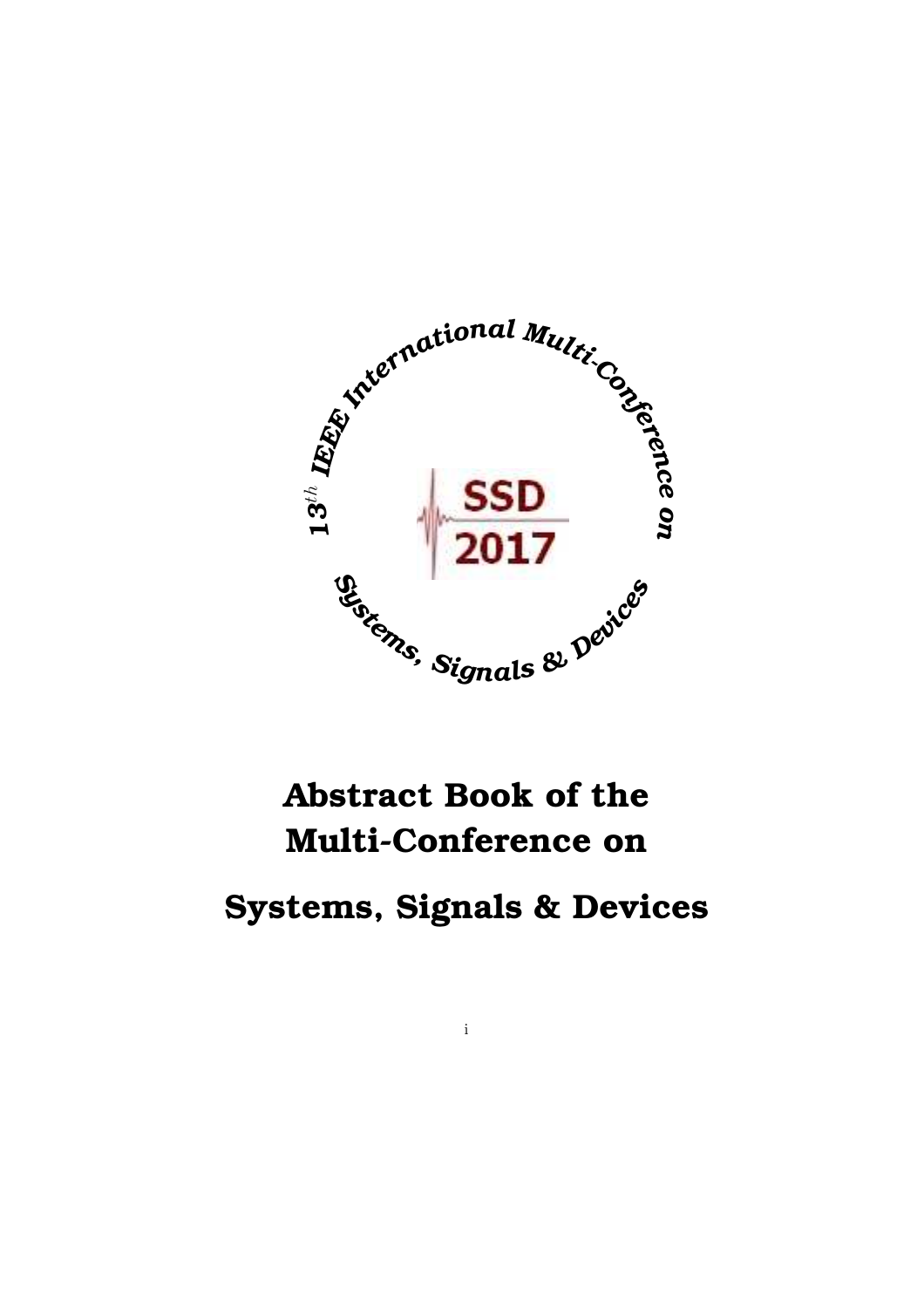# SSD 2017

March 28–31, 2017

Marrakech, Morocco



ISBN: 978–9973–959–40–9

ii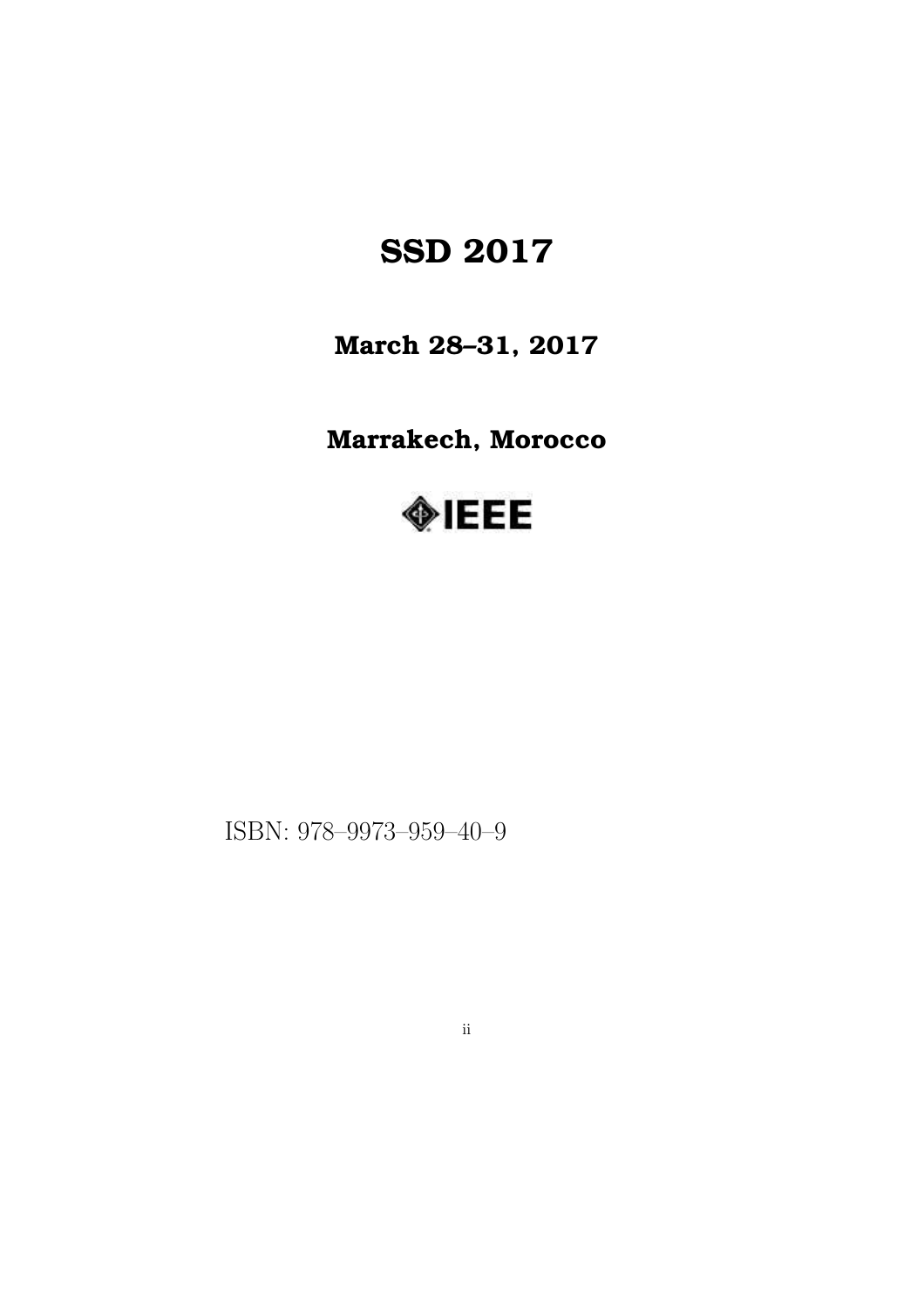# 13th International Multi-Conference on Systems, Signals and Devices (SSD'17)

# March 28–31, 2017, Marrakech, **Morocco**

### Organized by:

University Sidi Mohamed Ben Abdallah (Morocco), Faculty of Sciences, Semlalia, Marrakech (Morocco), University of Mohamed VI Polytechnique (Morocco), Leipzig University of Applied Sciences, (Germany), Technische Universität Chemnitz (Germany), ETS, Le G´enie pour l'Industrie (Canada) ´ University of Sfax, Ecole Nationale d'Ingénieurs de Sfax (Tunisia), Philadelphia University (Jordan),

## Supported by:

IEEE Instrumentation and Measurement Society, German Chapter AP/MTT Joint Chapter, Germany Section IEEE ENIS Chapter IEEE SSCS Tunisia Section IEEE Computer Society, Tunisia Chapter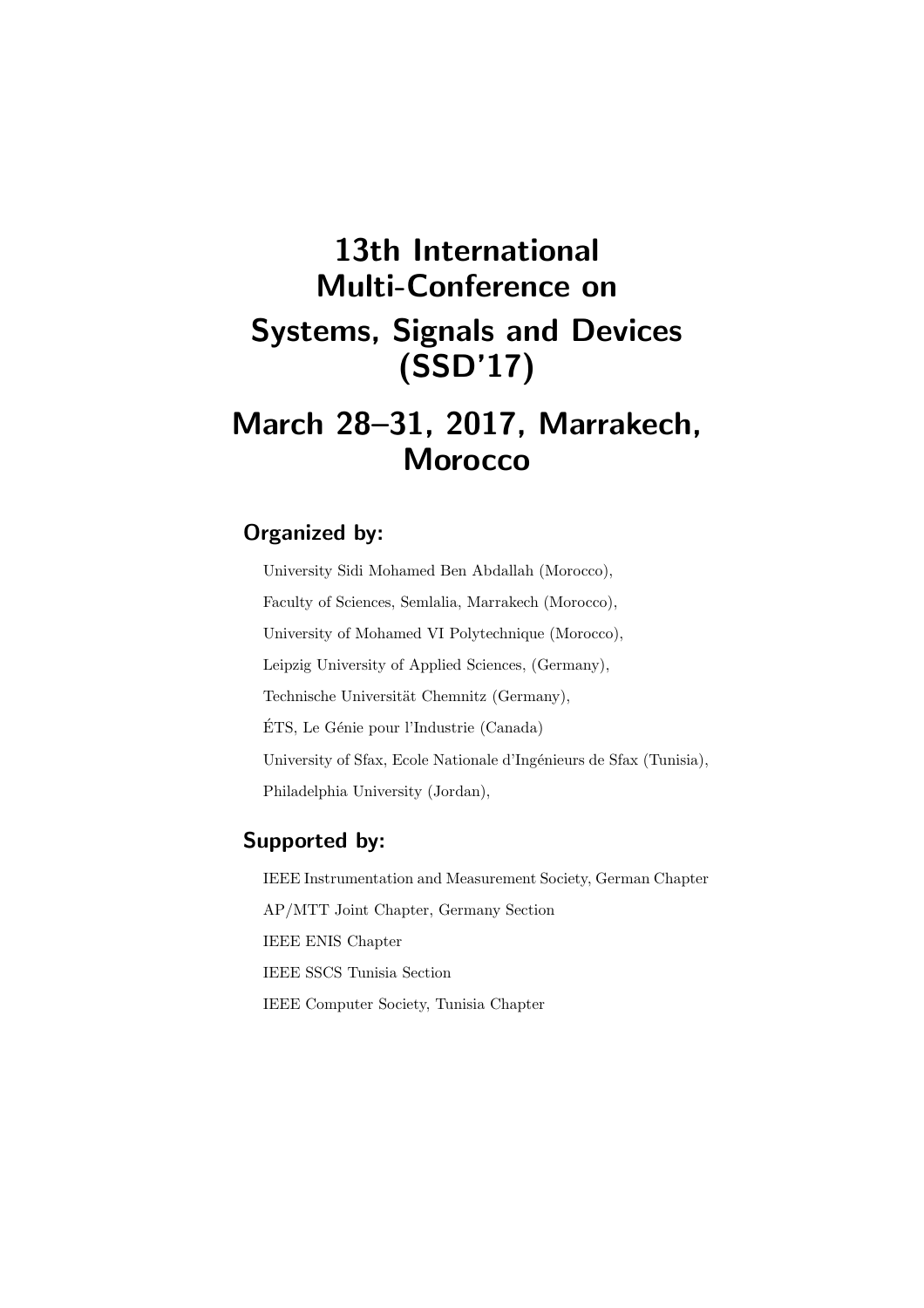IEEE Saudi Arabia Section, Signal Processing Chapter IEEE Industrial Electronics Society German Chapter IEEE MTT/AP Joint Chapter Germany

# Sponsored by:

iv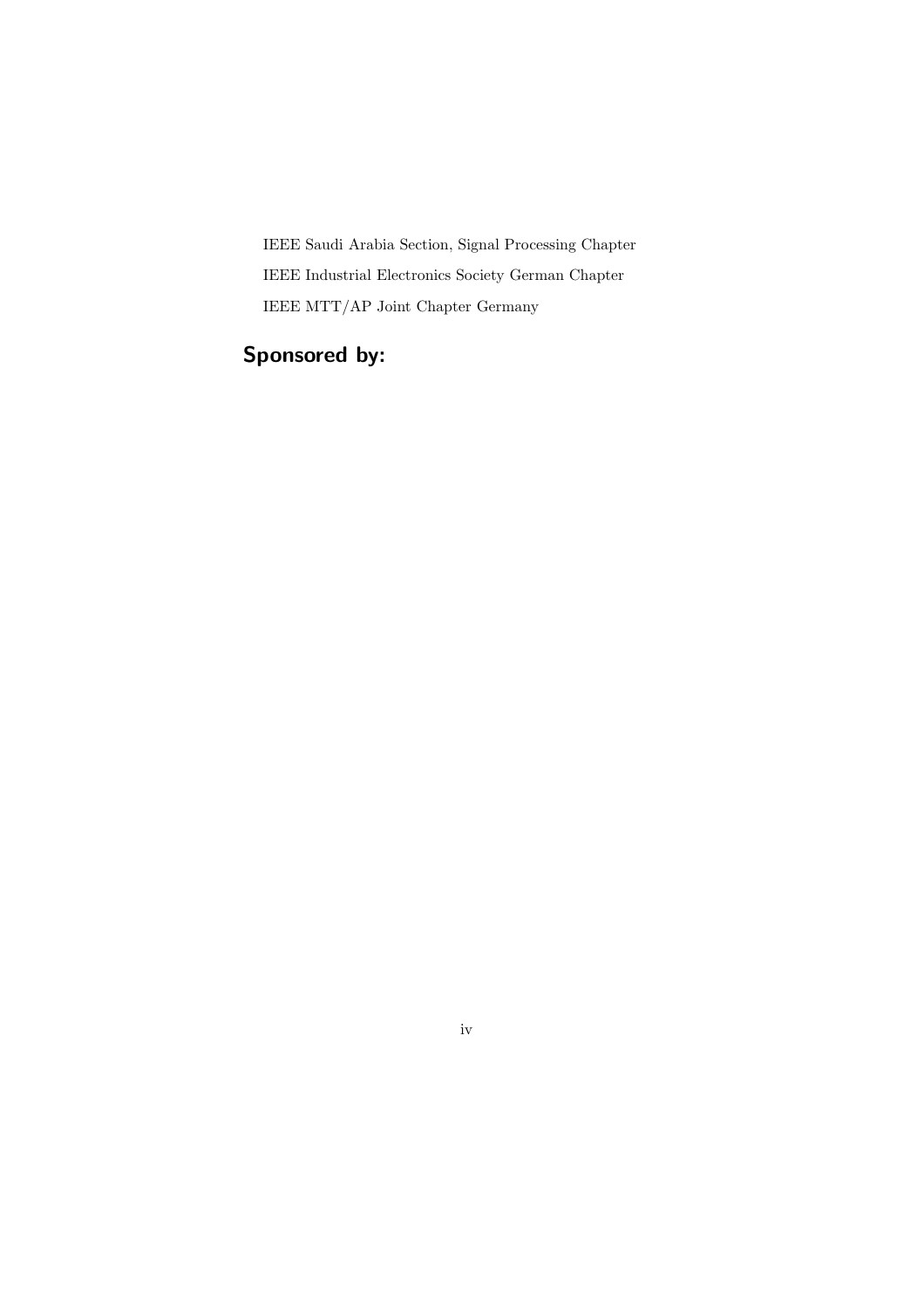# Preface

Following the success of SSD'01 held in Hammamet-Tunisia, the fourteenth International Multi-Conference on Systems, Signals and Devices - SSD'17 to be held at Marrakech, Morocco, from  $28^{th}$  to the  $31^{st}$  of March 2017. The conference program consists of 5 plenary sessions, 12 Keynote Lectures and 28 oral sessions. SSD'17 multi-conference is organized to include 4 conferences covering different fundamental and applied aspects:

- 1 "Int. Conf. on Systems, Automation & Control" (SAC)
- 2 "Int. Conf. on Conference on Power Systems & Smart Energies" (PSE)
- 3 "Int. Conf. on Communication, Signal Processing & Information Technology" (CSP)
- 4 "Int. Conf. on Sensors, Circuits and Instrumentation Systems" (SCI)

SSD'17 secretariat has received 225 submissions from 21 countries: Algeria, Australia, Benin, Burkina Faso, Canada, Egypt, France, Germany, Iraq, Jordan, Korea, Libya, Malaysia, Morocco, Oman, Saudi Arabia, Spain, Tunisia, Turkey, United Kingdom and USA.

Each paper has been reviewed by at least two reviewers of the program committee which consisted of more than 100 scientists from more than 30 countries. Only 158 papers have been accepted.

We would like to express our deep gratitude to all chairs and members of the program committee for their substantial reviews. Special thanks are due to all members of the organizing committees for their determination to make this event a promising success.

Finally, we would like to extend our deep gratitude to all those who have contributed to the financial support of SSD'17.

Professors Khalid Benjelloun, Maarouf Saad and Faouzi Derbel

Marrakech, Morocco

March, 2017

v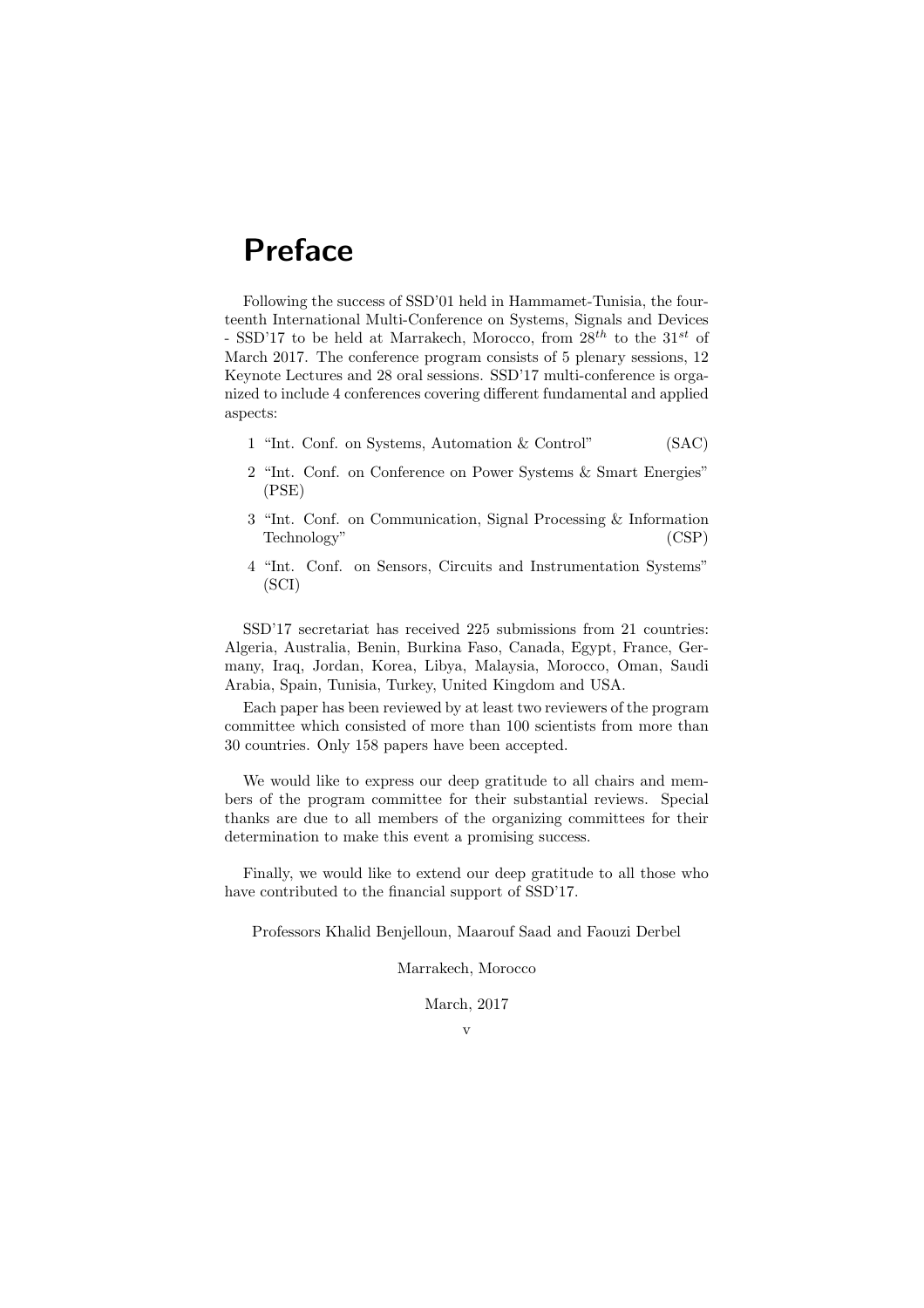### General Chairs

Khalid Benjelloun (Morocco), Maarouf Saad (Canada) and Faouzi Derbel (Germany)

## General Co-Chairs

Mohammed Benbrahim (Morocco), Mohammed Nabil Kabbaj (Morocco) and Kasim Mousa Al-Aubidy (Jordan)

## Honorary Chair

Hans-Rolf Tränkler (Germany) Nabil Derbel (Tunisia)

### International Steering Committee

| Kasim<br>Mousa<br>Al-Aubidy.                                                                                                                                                         | Gerhard<br>Fischerauer.                                                                                                                                                              |
|--------------------------------------------------------------------------------------------------------------------------------------------------------------------------------------|--------------------------------------------------------------------------------------------------------------------------------------------------------------------------------------|
| (Jordan)<br>Al-Saif, Abdel-Wahid . (Saudi                                                                                                                                            | (Germany)<br>Ibnkahla,<br>Mohamed<br>(Canada)                                                                                                                                        |
| Arabia)<br>Mohammed<br>Benbrahim,<br>(Morocco)<br>Benjelloun, Khalid (Morocco)<br>Mohamed<br>Chtourou,<br>(Tunisia)<br>Derbel, Faouzi  (Germany)<br>Derbel, Nabil $\ldots$ (Tunisia) | Kanoun, Olfa (Germany)<br>Lotfi Krichen . (Tunisia)<br>Martinez Salamero, Luis<br>(Spain)<br>Cuadras, Angel . (Spain)<br>Melchior, Pierre (France)<br>M'Saad,<br>Mohamed<br>(France) |
| Djemel, Mohamed . (Tunisia)<br>Feki, Moez $\dots\dots\dots(Tunisia)$                                                                                                                 | Souleiman,<br>Basel<br>(France)                                                                                                                                                      |

## Organizing Committee

Mohammed Maaroufi, Mohammed V University, Rabat, Morocco Abdellah Benzaouia, Cadi Ayyad University, Marrakech, Morocco Abdelaziz Hmamed , Sidi Mohammed Ben Abdellah University, Fez, Morocco

Zouhair Guennoun, Mohammed V University, Rabat, Morocco Abdelfettah Touzani, Sidi Mohammed Ben Abdellah University, Fez, Morocco

vi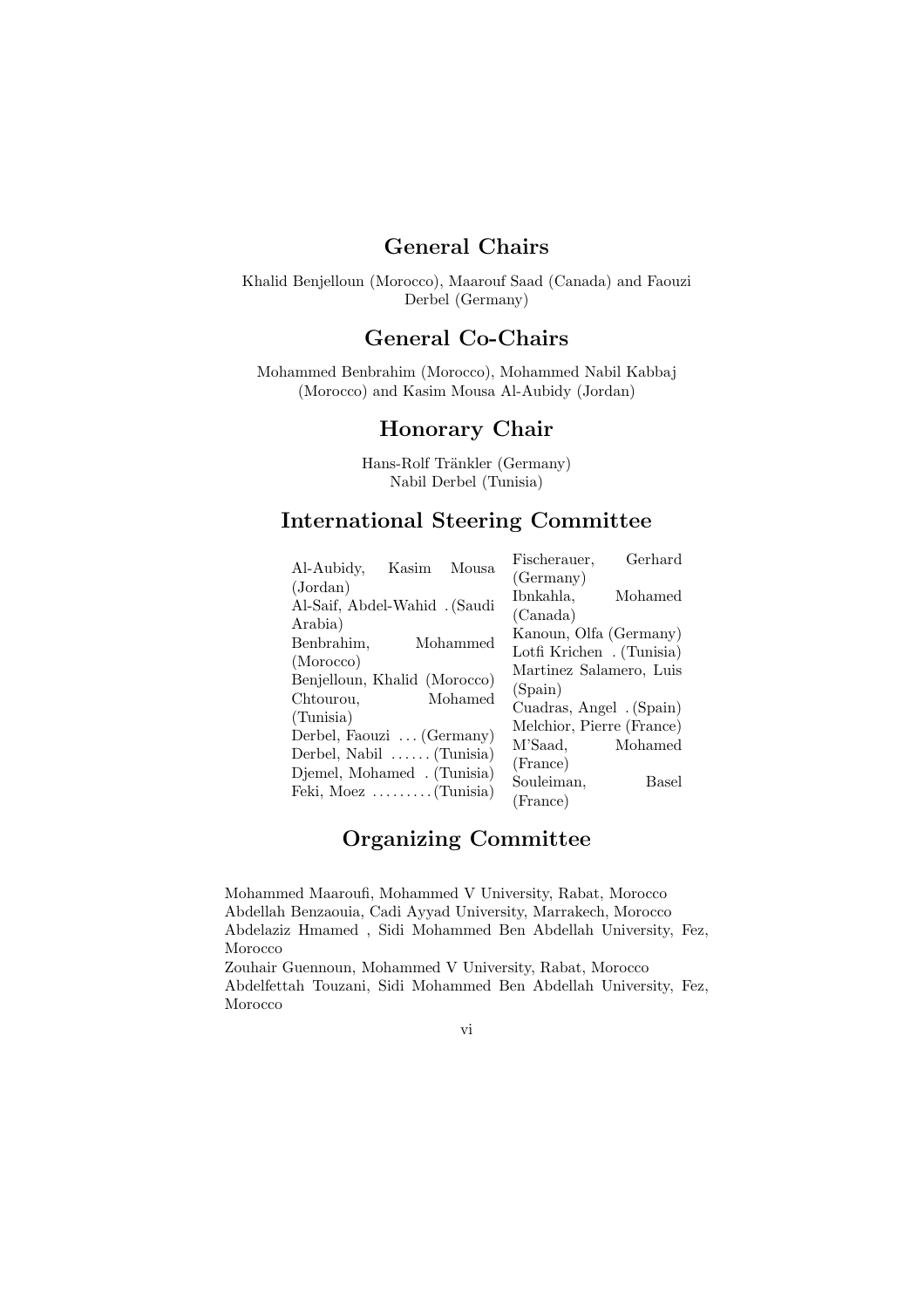Fouad Mesquine, Cadi Ayyad University, Marrakech, Morocco

Mohammed Benhayoun, Cadi Ayyad University, Marrakech, Morocco Ismail Berrada, Sidi Mohammed Ben Abdellah University, Fez, Morocco Abdelouahed Sabri, Sidi Mohammed Ben Abdellah University, Fez, Morocco

Mustapha Kchikach, Hassania School of Public Works, Casablanca, Morocco

Elmkaddem Kheddioui, Hassan II University, Casablanca, Morocco Ismail Boumhidi, Sidi Mohammed Ben Abdellah University, Fez, Morocco

Hassan Qjidaa, Sidi Mohammed Ben Abdellah University, Fez, Morocco Omar Mouhib, Ibn Tofail University, Kenitra, Morocco

Saad Bennani Dosse, Sidi Mohammed Ben Abdellah University, Fez, Morocco

Mohammed Talibi Alaoui, Mohammed I University, Oujda, Morocco

vii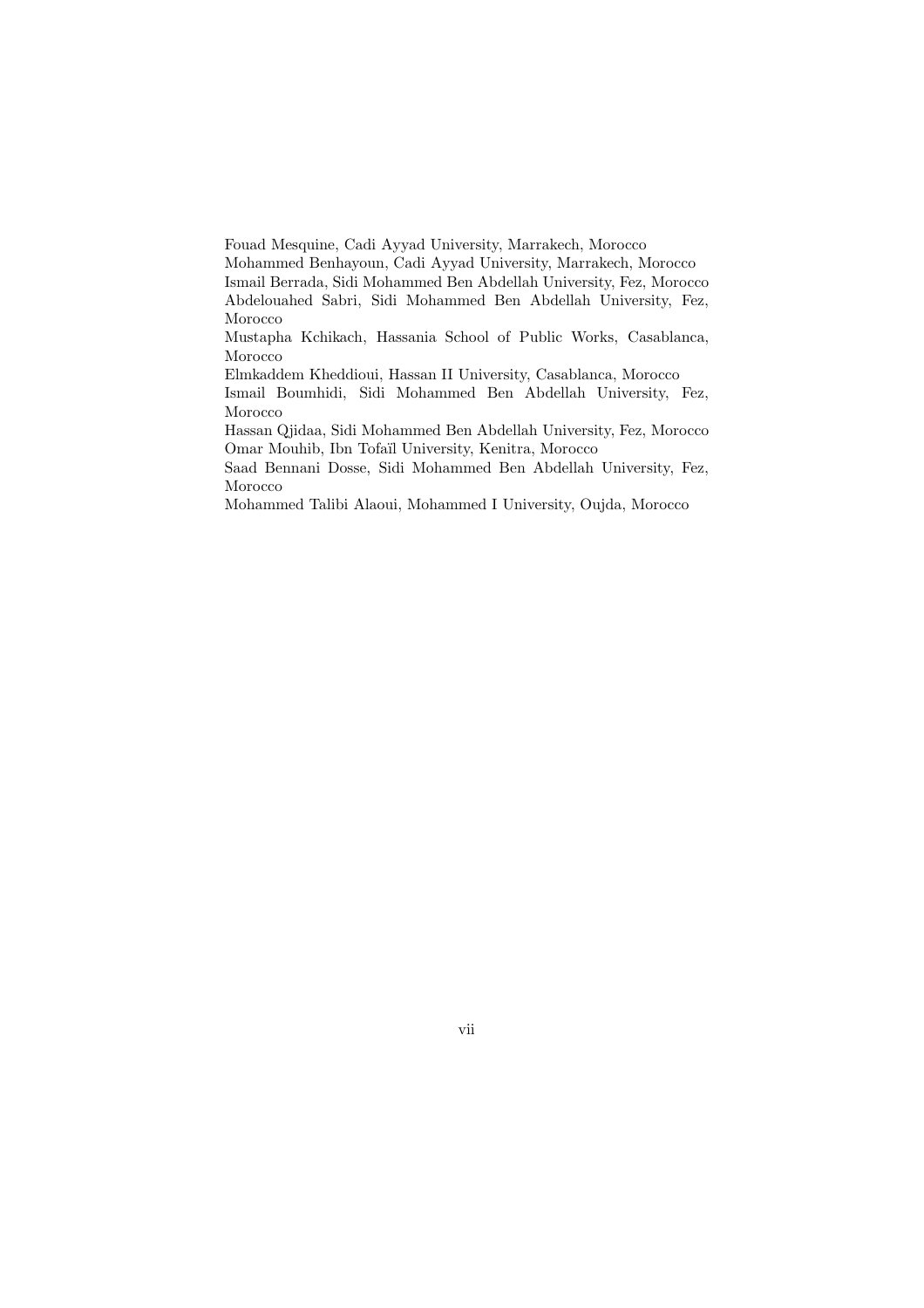### SSD Publications Chairs

Naima Ammar Touhami, Abdelmalek Essaadi University, Tetouan, Morocco

Jamal Belkadid, Sidi Mohammed Ben Abdellah University, Fez, Morocco Mariam Cherrabi, Hassania School of Public Works, Casablanca,

Morocco

Mohammed Oudghiri, Sidi Mohammed Ben Abdellah University, Fez, Morocco

# SSD Publicity & Public Relations Chairs

Asmae Bencheqroune, Sidi Mohammed Ben Abdellah University, Fez, Morocco

Alia Zakriti, Abdelmalek Essaadi University, Tetouan, Morocco

## SSD Registration committee

Salaheddine Kammouri Alami, Sidi Mohammed Ben Abdellah University, Fez, Morocco Mohammed Badr Benboubker, Abdelmalek Essaadi University, Tetouan, Morocco

## SSD Student Committee

Hachmia Faqihi, Morocco Noura Mouhssine, Morocco Yasmine Ihedrane, Morocco Ghita Bennis, Morocco Yassine Kali, Morocco Marwa Ayadi, Tunisia

viii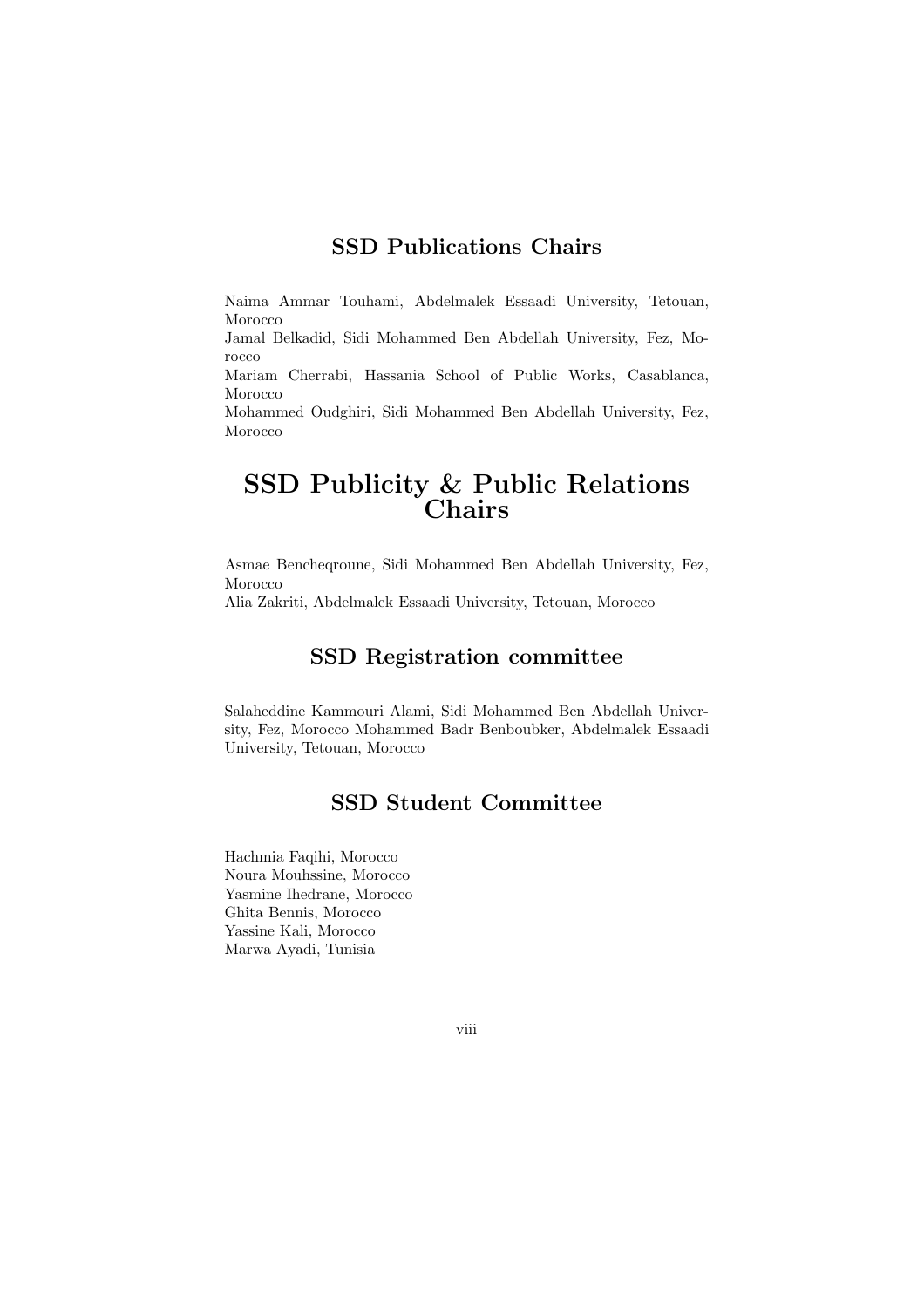# Conference on Systems, Automation & Control

#### Conference Chairs:

Mohamed Haloua (Morocco) & Jawhar Ghommam (Tunisia)

### Program Chairs:

Omar Mouhib (Morocco) & Youssef Nakkabi (Canada)

#### Scientific Program Committee:

Abdelaziz Hmamed (MO) Ismail Boumhidi (MO) El Houssaine Tissir (MO) Mohammed Oudghiri (MO) M. Nabil Kabbaj (MO) Mohammed Benbrahim (MO) Hassane Kabbaj (MO) Fatima Errahimi (MO) Khalid Benjelloun (MO) Mohamed Haloua (MO) Youssef Rochdi (MO) Abdelmajid Abouloifa (MO) Hassane Bouzahir (MO) S. Kammouri Alami (MO) Zakaria Chalh (MO) Mohammed Alfidi (MO) Abdulwahid Al-Saif (SA) Abdelkrim Brahmi (CA) Hafid Ait el mahjoub (MO) Mustapha Ait Rami (SP) Khaled Belarbi (DZ) Selma Ben Attia (TN) Badr Bououlid Idrissi (MO) Laurent Deshayes (MO) Nizar El Hachimi (MO)

Ali Haddi (MO) Abdellatif Khamlichi (MO) Mohammed M'Saad (FR) Rochdi Merzouki (FR) Abdelhak Mkhida (MO) B. Ould Bouamama (FR) Nabila Rabbah (MO) Mohamed Salah Salhi (TN) Aziz Soulhi (MO) Hassan Yamnahakki (MO) Fatima Zohra Kadid (DZ) El-mahjoub Boufounas (MO) Ines Tejado (ES) Adriano Fagiolini (IT) Denis Efimov (FR) Addison Rios-Bolivar (VE) Ahmed Chemori (FR) Ahmed El Hajjaji (FR) Duarte Valerio (PT) Chokri Rekik (TN) Yassine Bouteraa (TN) Eric Rogers (UK) Guillaume Charland (CA) Hassen Mekki (TN)

Mohamed Djemel (TN) Ioannis Iossifidis (DE) Faical Mnif (OM) Jorge Villagra (ES) Kamal Medjaher (FR) Maarouf Saad (CA) Magdi Mahmood (KSA) M. I. Campbell (USA) Martin Mellado (ES) Mohammed Chadli (FR) Nobutaka Wada (JP) Paulo Gil (PT) Pierre Borne (FR) Maamar Bettayeb (AE) Salem Rahmani (TN) Moussa Boukhnifer (FR) Tarek Raissi (FR) Mohamed Chtourou (TN) Georg Frey (DE) Fareh Raouf (CA) Rajib Kar (IN) J.-C. Trigeassou (FR) Pierre Melchior (FR) Marek Wegrzyn (PL)

#### Topics:

r Advances in linear control theory System optimization Multivariable control Large scale systems Infinite dimension systems Nonlinear control Distributed control Predictive control Geometric control Adaptive control

Optimal and stochastic control Variable Structure Control Robust control Hierarchical and man-machine systems Intelligent control systems Robotics and mechatronics System identification Biological and economical models & control Neural networks and neural control Fuzzy systems and fuzzy control

ix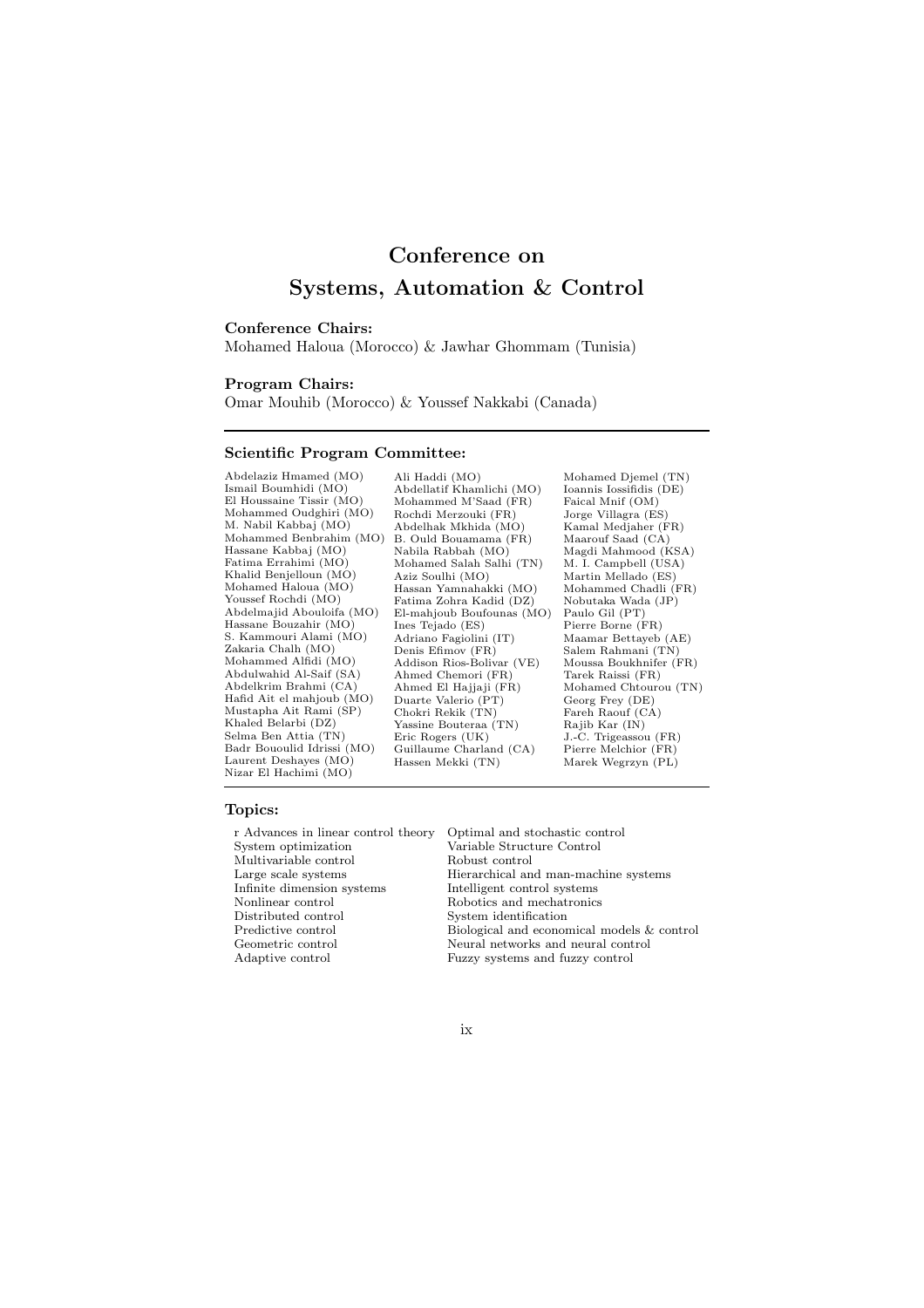# Conference on Power Systems & Smart Energies

#### Conference Chairs:

Mohammed Karim (Morocco) & Moez Feki (Tunisia)

### Program Chairs:

Mustapha Kchikach (Morocco) Nadia Machkour (Morocco) Issam Salhi (Morocco)

### Scientific Program Committee:

Adnane Addaim (MO) Badre Bossoufi (MO) Aziz Bouazi (MO) Aziz Derouich (MO) Abdennebi El Hsnaoui (MO) Lamiaa Elmenzhi (MO) Mustapha Kchikach (MO) Ahmed Lagrioui (MO) Nadia Machkour (MO) Hassan Mahmoudi (MO) Issam Salhi (MO) Hafedh Trabelsi (TN) Andreas Lindemann (DE)

Daniel Montesinos-Miracle (ES) Eric Monmasson (FR) Khaled Jelassi (TN) Abdellah Kouzou (DZ) Josep Cairo (ES) Salvatore D'Arco (NO) Bruno François (FR) Padmanabhan Sanjeevikumar (IN) Said El-Barbari (TN) Mohamed Elleuch (TN) Stephan Ilijevic(ES) Maamar Bettayeb (TN)

#### Topics:

Electric machines modeling and control Electric machine design Special machines Power electronic converters Variable speed drives Automotive electrical systems

Monitoring and diagnostics Power systems Renewable energy generation Electromagnetic compatibility Variable speed generating systems Transformers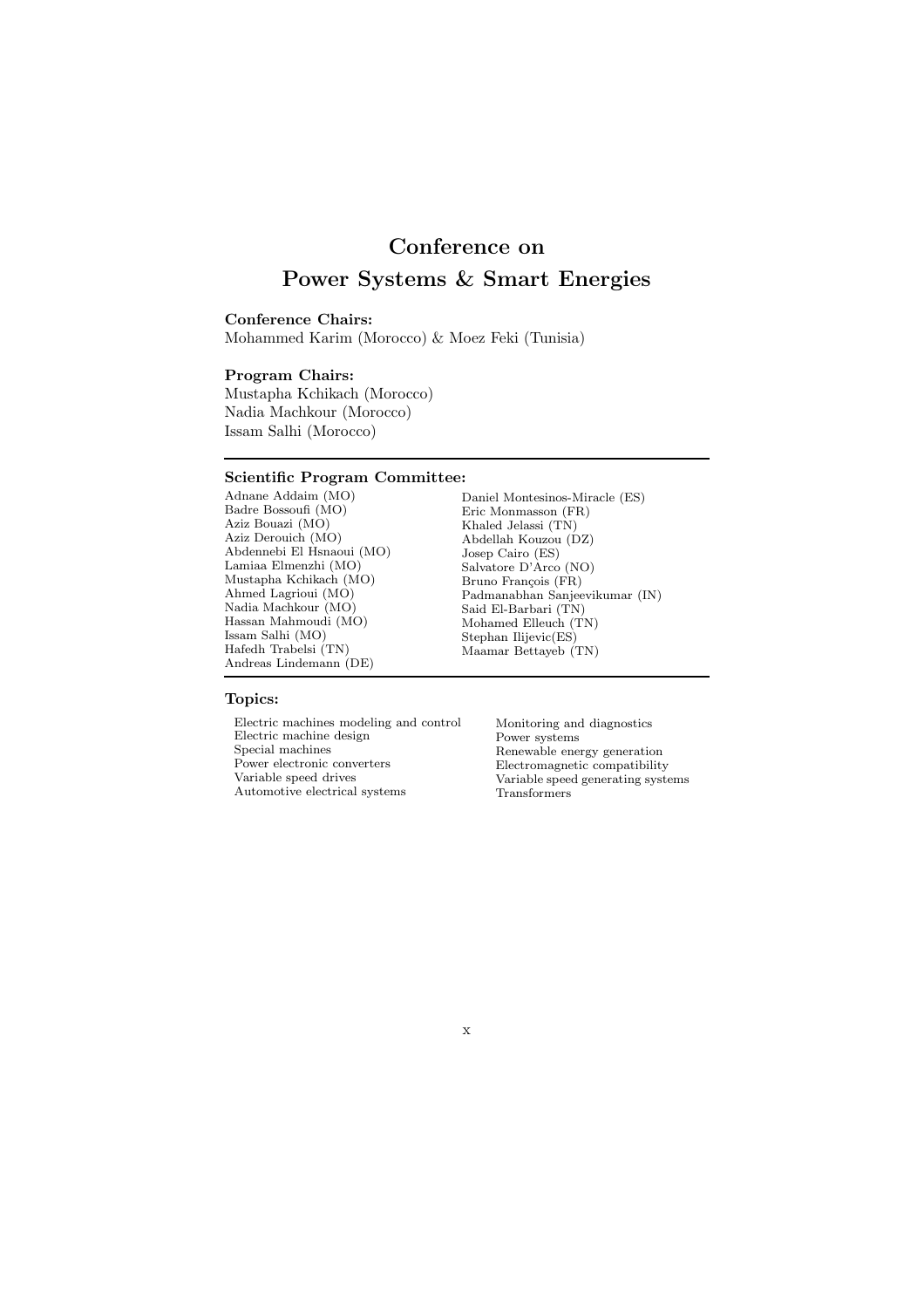# Conference on Communication, Signal

# Processing & Information Technology

### Conference Chairs:

Zouhair Guenoun (Morocco) & Ines Kammoun (Tunisia)

### Conference Chairs:

Abdelouahed Sabri (Morocco), Otman Chakkor (Morocco) & Rachid Saadane (Morocco)

### Scientific Program Committee:

| Jamal Belkadid (MO)                                                                                                                                                                                                                                                                                                   | Jamal Zbitou (MO)                                                                                                                                                                                                                                                                                        | Michael Gadringer (AT)   |
|-----------------------------------------------------------------------------------------------------------------------------------------------------------------------------------------------------------------------------------------------------------------------------------------------------------------------|----------------------------------------------------------------------------------------------------------------------------------------------------------------------------------------------------------------------------------------------------------------------------------------------------------|--------------------------|
| Saad Bennani Dosse (MO)                                                                                                                                                                                                                                                                                               | Rachid El Alami (MO)                                                                                                                                                                                                                                                                                     | Thomas Eriksson(SE)      |
| Ismail Berrada (MO)                                                                                                                                                                                                                                                                                                   | Luis Alonso (ES)                                                                                                                                                                                                                                                                                         | Gayle Collins (USA)      |
| M. Talibi Alaoui (MO)                                                                                                                                                                                                                                                                                                 | Nikolaos Bartzoudis (ES)                                                                                                                                                                                                                                                                                 | Berthold Lankl (DE)      |
| Saïd El Alaoui Ouatik (MO)                                                                                                                                                                                                                                                                                            | Kasim Al-Aubidy (JO)                                                                                                                                                                                                                                                                                     | Carlos Collado (ES)      |
| Ali Yahyaoui (MO)                                                                                                                                                                                                                                                                                                     | Eduard Bertran (ES)                                                                                                                                                                                                                                                                                      | Genevieve Baudoin (FR)   |
| Jaouad Boumhidi (MO)                                                                                                                                                                                                                                                                                                  | Faouzi Bouslama (CA)                                                                                                                                                                                                                                                                                     | Vittorio Camarchia (IT)  |
| El habib Nfaoui (MO)                                                                                                                                                                                                                                                                                                  | Nuno $Carvalho(PT)$                                                                                                                                                                                                                                                                                      | Nuno Carvalho (PT)       |
| Omar EL Beggali (MO)                                                                                                                                                                                                                                                                                                  | Sofiane Cherif (CA)                                                                                                                                                                                                                                                                                      | Alessandro Cidronali(IT) |
| N. En-Nahnahi (MO)                                                                                                                                                                                                                                                                                                    | Mohamed Deriche (SA)                                                                                                                                                                                                                                                                                     | Paolo Colantonio (IT)    |
| Abdellah Aarab (MO)                                                                                                                                                                                                                                                                                                   | M. Aymen Charrada (TN)                                                                                                                                                                                                                                                                                   | Gayle Collins (USA)      |
| Otman Aghzout (MO)                                                                                                                                                                                                                                                                                                    | Antonio Pascual-Iserte (ES)                                                                                                                                                                                                                                                                              | Ana Collado (ES)         |
| Noura Aknin (MO)                                                                                                                                                                                                                                                                                                      | Leila Ben Letaifa (TN)                                                                                                                                                                                                                                                                                   | Ali Douik (TN)           |
| Naima Amar Touhami (MO)                                                                                                                                                                                                                                                                                               | Jordi Mateu (ES)                                                                                                                                                                                                                                                                                         | Thomas Eriksson (SW)     |
| Abdelmajid Badri (MO)<br>Slimane Bah (MO)<br>Mustapha Benjillali (MO)<br>Abdelmajid Berdai (MO)<br>Mouhcine Chami (MO)<br>M. Yassin Chkouri (MO)<br>Mohamed Et-tolba (MO)<br>Mohammed Hamlich (MO)<br>Seddik Hassene (TN)<br>Y. Idrissi Khamlichi (MO)<br>Mohamed Sadik (MO)<br>Said Touati (DZ)<br>Alia Zakriti (MO) | John Wood (USA)<br>Apostolos Georgiadis (ES)<br>Antoni Gelonch (ES)<br>Lionel Prevost (FR)<br>Mario Garcia-Lozano (ES)<br>Leonhard Reindl (DE)<br>Besma Roui Abidi (US)<br>Luis Torres (ES)<br>Khalid Satori (MO)<br>Hamid Tairi (MO)<br>Dominique Schreurs (BE)<br>Jose Pedro (PT)<br>Jose $García(ES)$ |                          |

xi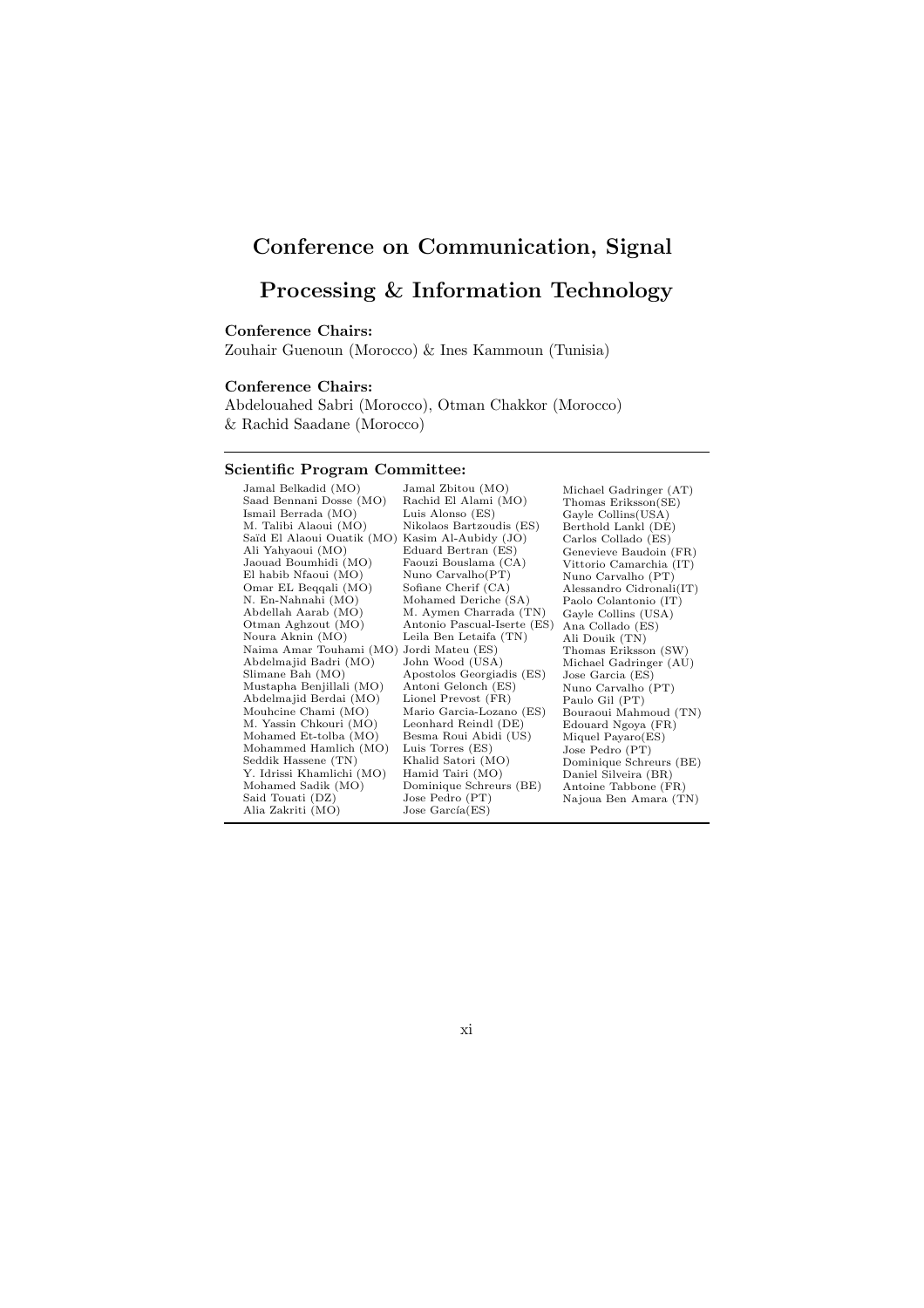### Topics:

Signal processing Communication systems Digital signal processing Image and video compression algorithms Speech recognition Person authentication Biometry and medical imaging Data fusion Pattern recognition Modulation and signal design Communication theory and techniques Communication protocols and standards

Telecommunication systems Coding compression Information theory Communication networks Wireless communication Optical communication Wireless sensor networks MIMO communications Artificial intelligence Information retrieval Adaptive antennas Smart antennas

xii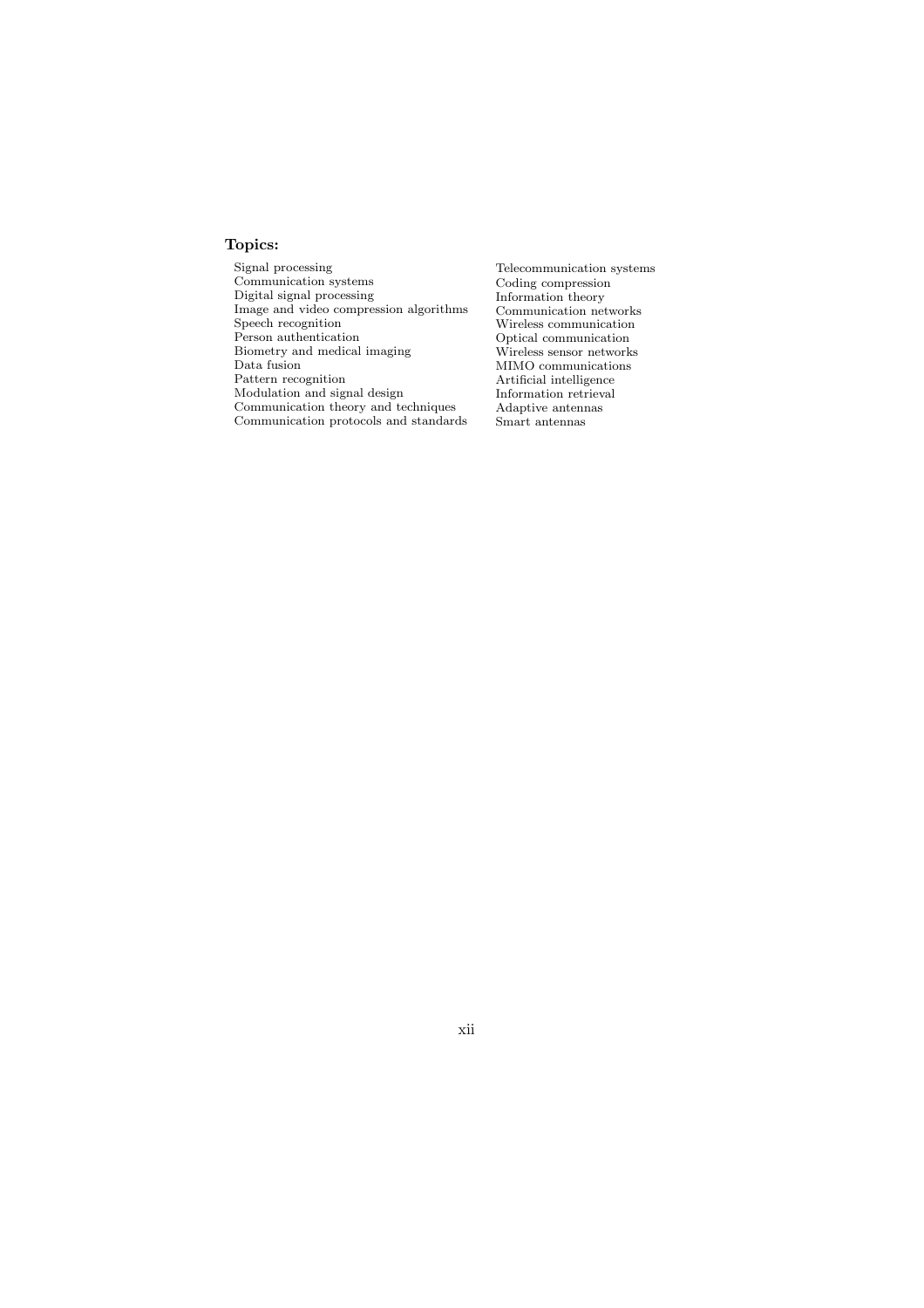## Conference on Sensors, Circuits

## & Instrumentation Systems

### Conference Chairs:

Olfa Kanoun (Germany) Chakib El Bekkali (Morocco)

### Program Chairs:

Mohamed Reda Benbrahim (Morocco) Anas Mansouri (Morocco) Abdellah Aarab (Morocco)

### Scientific Program Committee:

| Ali Ahaitouf (MO)<br>M. Reda Benbrahim (MO) | Wail Gueaieb (CA)<br>Jörg Himmel (DE)       | Gerhard Fischerauer (DE)<br>Jürgen Czarske (DE) |
|---------------------------------------------|---------------------------------------------|-------------------------------------------------|
| Asmae Benche qroune (MO)                    | John Horstmann (DE)                         | Luis Fonseca (ES)                               |
| Elmkaddem Kheddioui (MO)Reinhard Lerch (DE) |                                             | Ruggero Donida (IT)                             |
| Hassan Qiidaa (MO)                          | F. Puente Leon (DE)                         | Vincenzo Piuri (IT)                             |
| Abdelilah Rjeb (MO)                         | Claude Lucat (FR)                           | Octavian Postolache (PT)                        |
| Mustapha Sanbi (MO)                         | Bernhard Zagar (AT)                         | Pere Riu (ES)                                   |
| Khadija Slaoui (MO)                         | S. Mukhopadhyay (NZ)                        | Ferran Reverter (ES)                            |
| Bruno Ando (IT)                             | Marco Parvis (IT)                           | Joan Albesa (DE)                                |
| Roberto Casas (ES)                          | J. Preishuber-Pfluegl (DE) Kamel Besbes(TN) |                                                 |
| Vedran Bilas (HR)                           | Pedro Ramos (PT)                            | Carmine Landi $(IT)$                            |
| Georg Brasseur (AT)                         | Leonhard Reindl (DE)                        | Aime' Lay-Ekuakille (IT)                        |
| Werner Brenner (AT)                         | Pavel Ripka (CZ)                            | Santiago Marco (ES)                             |
| Angel Cuadras (ES)                          | Emilio Sardini (IT)                         | Gerard Meijer (NL)                              |
| Vittorio Ferrari (IT)                       | Jose Pelegri-Sebastia (ES)                  | Pere Miribel Catala (ES)                        |
| Thomas Fröhlich (DE)                        | Gemma Hornero (ES)                          | Pedro Silva Girao (PT)                          |
| Gerald Gerlach (DE)                         | Dan Stefanescu (RO)                         | Gordon Silverman (USA)                          |
| Pedro Silva Girão (PT)                      | Ernesto Serrano (ES)                        | Bernhard Zagar(AU)                              |
| Voicu Groza (CN)                            | Diego Ramirez (ES)                          |                                                 |
|                                             |                                             |                                                 |

### Topics:

Fundamentals and physics Self test Fault tolerance system & diagnosis Simulation and design Calibration and quality insurance Sensors and actuators Transducer design Optical sensors and applications Biomedical instrumentation systems Circuits and systems Full custom and semi-custom integrated circuits Analog & digital signal processing Neural networks implementation

Pulse mode neural networks Genetic algorithm implementation Sigma delta converters Design for testability Low-voltage design Low-power VLSI design RF circuit design Smart home Life sciences Environmental applications Opto-electronics Micro-machines

xiii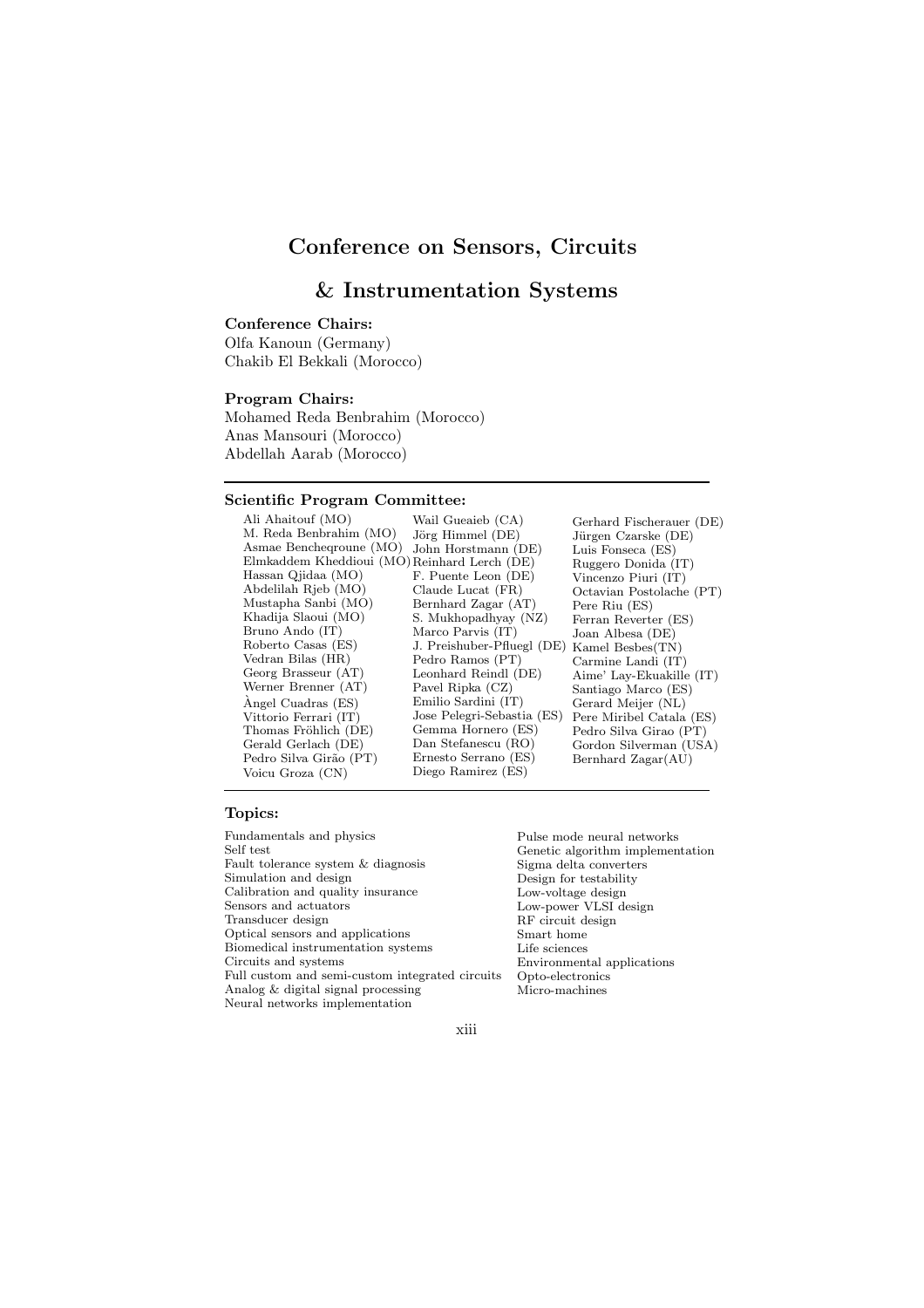| SSD'16 : Multi-Conference Program |                                                                        |                      |                      |                                           |                                                                           |                                                    |                   |                                |                                                    |                                                         |                                                    |                                                    |                                         |                    |
|-----------------------------------|------------------------------------------------------------------------|----------------------|----------------------|-------------------------------------------|---------------------------------------------------------------------------|----------------------------------------------------|-------------------|--------------------------------|----------------------------------------------------|---------------------------------------------------------|----------------------------------------------------|----------------------------------------------------|-----------------------------------------|--------------------|
|                                   | 08 h 30                                                                | 9 h 00               | 9 h 30               | 10h00                                     | 10h30                                                                     | 11 h 00                                            | 11h30             | 12h30                          | 14 h 00                                            | 15 h 00                                                 | 16 h 15                                            | 16h 30                                             | 18h 00                                  | 19h30              |
|                                   | 9h00                                                                   | 9 h 30               | 10h00                | 10 h 30   11 h 00                         |                                                                           | 11 h 30                                            | 12 h 30   14 h 00 |                                | 15h00                                              | 16 h 15                                                 | 16 h 30                                            | 18h00                                              | 19 h 30                                 |                    |
| Monday<br>March,<br>27            | Registration at the Faculty of Sciences, Semlalia, Marrakech (Morocco) |                      |                      |                                           |                                                                           |                                                    |                   |                                |                                                    |                                                         |                                                    |                                                    |                                         |                    |
| Tuesday<br>March,<br>28           |                                                                        | Official<br>Opening  |                      | Plenary<br>Session 1                      | Oral Sessions<br>Coffee<br>SAC 1 & PSE 1<br><b>Break</b><br>CSP 1 & SCI 1 |                                                    | Lunch             | Keynote<br>Lectures<br>$_{L1}$ | Oral Sessions<br>SAC 2 & PSE 2<br>CSP <sub>2</sub> | Coffee<br><b>Break</b>                                  | Oral Sessions<br>SAC 3 $\&$ SAC 4<br>CSP 3 & PSE 3 | <b>SSD</b><br>Meeting                              | Free<br>Activities                      |                    |
| Wednesdav<br>March,<br>29         |                                                                        |                      | Plenary<br>Session 2 | Coffee<br><b>Break</b>                    |                                                                           | Oral Sessions<br>SAC $5 \& PSE 4$<br>CSP 4 & SCI 2 |                   | Lunch                          | Keynote<br>Lectures<br>L <sub>2</sub>              | Oral Sessions<br>$ SAC 6 \& PSE 5 $<br>CSP <sub>5</sub> | Coffee<br>Break                                    | Oral Sessions<br>SAC 7 $\&$ SAC 8<br>PSE 6 & CSP 6 |                                         | Free<br>Activities |
| Thursday<br>March,<br>30          |                                                                        | Plenary<br>Session 3 |                      | Plenary<br>Session 4                      | Oral Session<br>Coffee<br>SAC 9 & SAC 10<br><b>Break</b><br>CSP 7 & SCI 3 |                                                    | Lunch             | Visit of the Energy Green Park |                                                    |                                                         |                                                    |                                                    | Conference<br><b>Dinner</b><br>at 19h30 |                    |
| Friday<br>March,<br>31            | Plenary<br>Session 5                                                   |                      |                      | Oral Session<br><b>SAC 11 &amp; PSE 7</b> | Closure                                                                   |                                                    | Lunch             | <b>Free Activities</b>         |                                                    |                                                         |                                                    |                                                    |                                         |                    |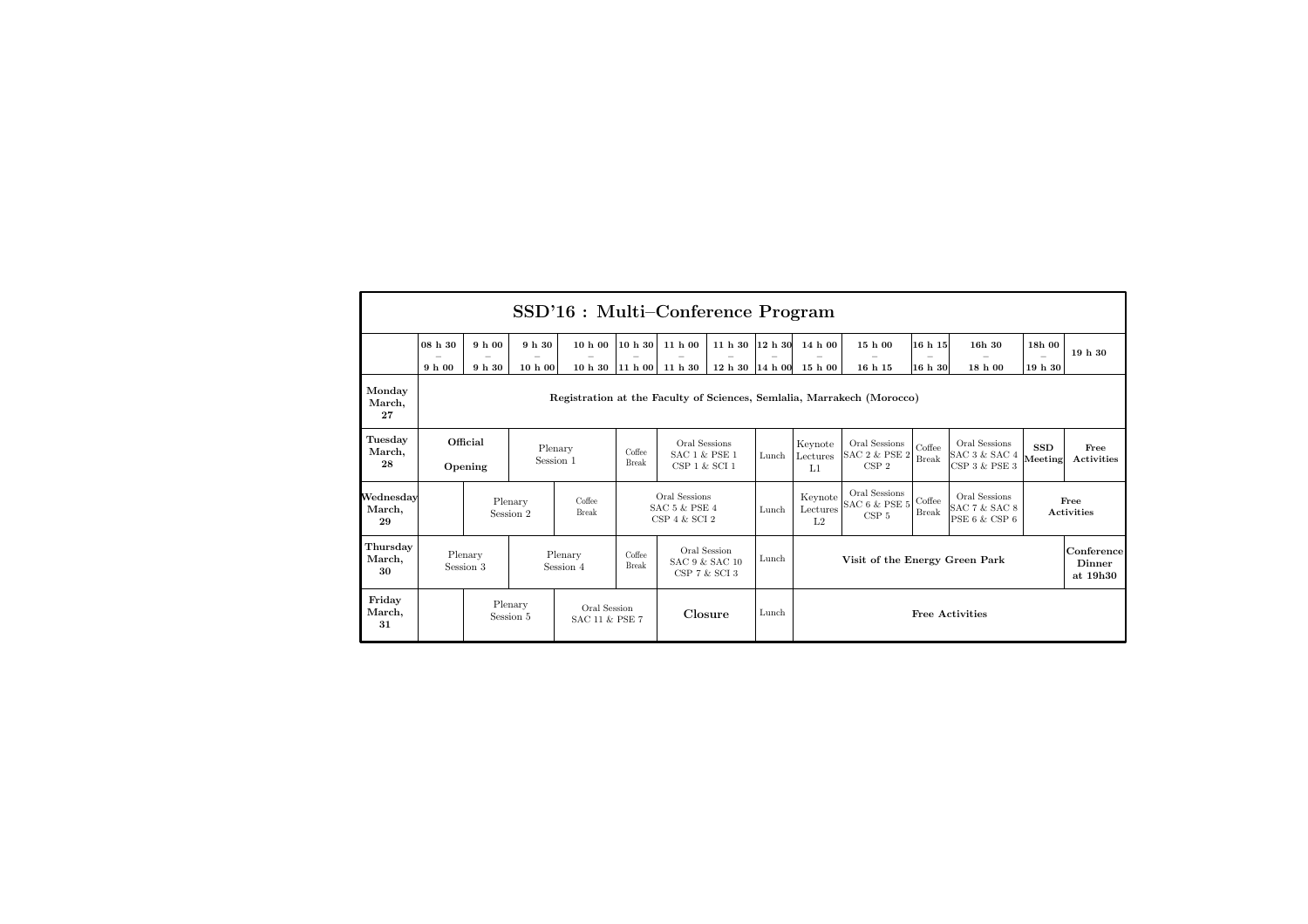#### Plenaries and Keynote Lectures

Reference: (PL-1)

Title: Why Communication Networks are the Next Big Thing! Author(s): Frank Fitzek (Germany)

Abstract – The talk will be about the role of the communication networks for upcoming 5G systems. It will highlight the disruptiveness from existing networks and show new market potentials. New technologies for the networks are also discussed and put into perspective to the requirements of the Tactile Internet. Also the political role of communication networks is discussed.

Reference: (PL-2)

Title: The Role of English in the Production and Dissemination of Knowledge: Hegemony or Homogeny?

Author(s): Mohammed Amin Awwad (Jordan)

Abstract – This paper's thesis is that English will continue to rank first in the world language hierarchy as well in the European Union Language hierarchy as regards the production and dissemination of knowledge. Together with French and German it will play an important role in the internationalization and homogenization of higher education across time and space, and will, therefore, significantly and positively contribute to a more democratic and equitable world. The paper will also show that language, national identity, social, economic, scientific and political discourse and culture are inseparable and nation-specific traits even though this is mitigated by the homogenization processes and character of a universe with a shared international identity. It will provide evidence that inadequate language competence in English, French, and Arabic is responsible for the modest academic achievement in Jordan, Morocco, Tunisia, and the United Arab Emirates university gradates. As universities and other institution of higher education play a major role in the production and dissemination of knowledge, promote internationalization of education, support mobility of students and faculty members, they are best qualified to chart future trends and processes that will lead to the homogenization of Higher Education while still focusing on national, cultural and academic heritage. The paper will argue that the homogenization and the production and distribution of knowledge requires much more than English language competence courses in the basic skills, and in English for academic purposes. Joint on-line open courses, a joint Middle East- European Union area of higher education, and translation programmes can certainly help. However much more important steps and strategies would be needed: establishing joint-degree programmes, and large scale student and faculty mobility programmes, which proved to be most successful in India and China becoming important contributors to the advancement of science and technology. The paper will also provide evidence that translation cannot and does not produce material which correctly represents the thought processes and the full meaning intended in the original English text. Sometimes, the English (and other mother tongue) texts themselves are subject to an internal process of translation, mediation, and negotiation by their native speakers. Furthermore, the paper will show that complete congruence between any two language struc-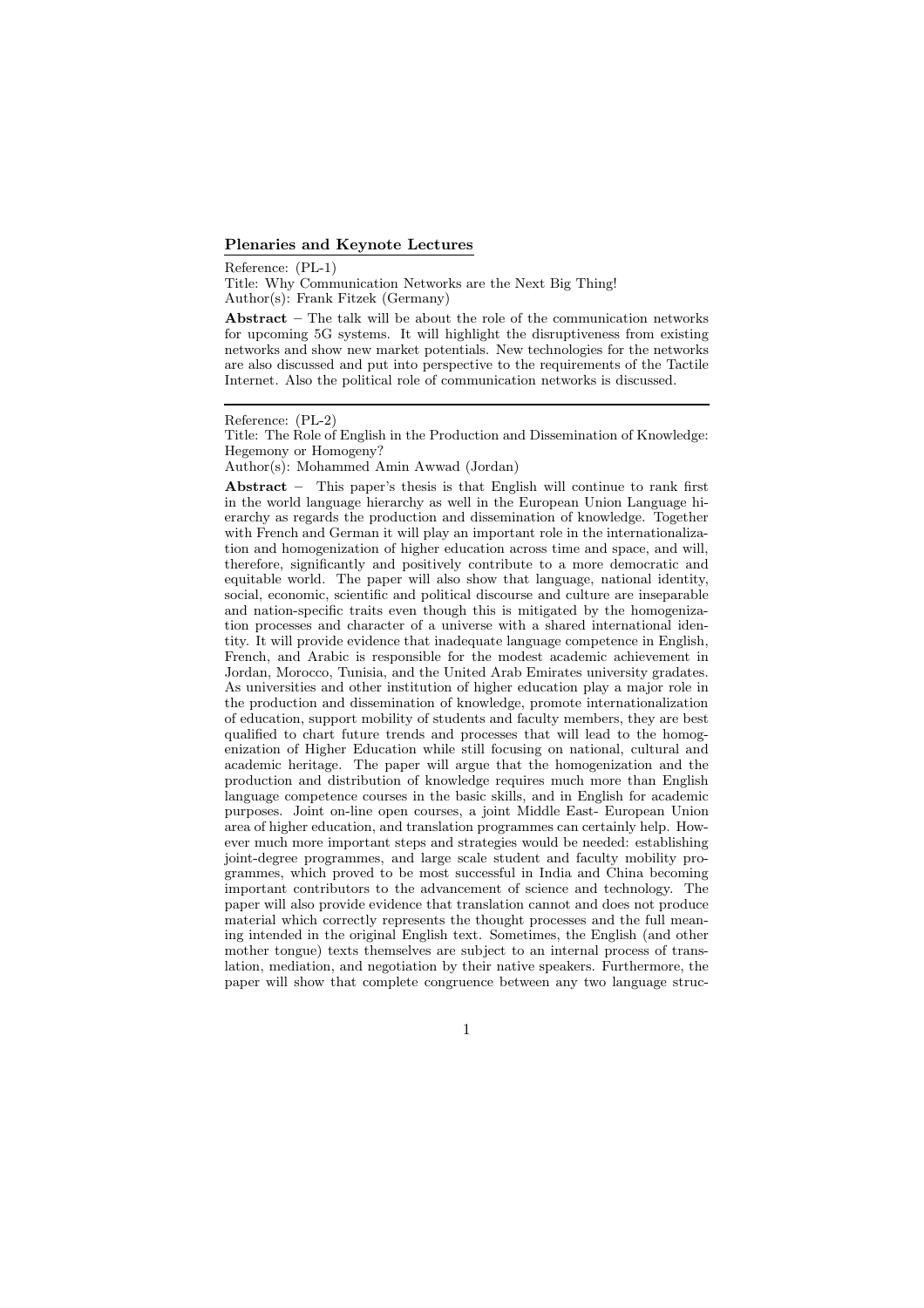tures is untenable, which makes mobility of students and academic staff the best strategy for the production and dissemination of knowledge.

Reference: (PL-3)

Title: Impedance spectroscopy for measurement and sensor solutions Author(s): Olfa Kanoun (Germany)

Abstract – Impedance Spectroscopy is an interesting measurement method in many fields of science and technology including medicine,chemistry and material science. The possibility to use information from complex impedance over a wide frequency range leads to interesting opportunities for separating effects, accurate measurements and measurements of non-accessible quantities. Especially in the field of sensors a multi-functional measurement can be realized. But for this measurement method, several aspects should be specifically addressed such as, impedance measurement procedures, investigations of physical and chemical phenomena taking place, development of suitable impedance models and extraction of target information by optimization techniques. Especially low cost realization in embedded systems leads to highly interesting scientific challenges and provides interesting improvements of quality of measurement.

Reference: (KL-SAC-PSE-1)

Title: Cooperative control of networked robotic systems Author(s): Filippo Arrichiello (Italy)

Abstract – Networked robots, i.e. robotic devices connected to a communications network, have been object of widespread research in the latest years due to their broad application domain, flexibility, potential robustness to faults and capacity to accomplish complex tasks alternatively impossible for single units. Despite their clear advantages, networked robots pose challenging problems due to the interaction among control, communication and perception. This talk is about cooperative control strategies for networked multi-robot systems to achieve specific missions as connectivity maintenance and formation control with robustness to failures, with a focus on experimental validation with mobile robots. The talk will end with a focus on networked robots issues when operating in the marine environment, illustrating the main challenges that will be addressed in the ongoing H2020 research project WiMUST.

Reference: (KL-SAC-PSE-2)

Title: Analysis and control of chaotic behavior in an electromechanical drive Author(s): Moez Feki (Tunisia)

Abstract – The hybrid two-phased stepper motor is a common electromechanical converter widely used in robotic field and small devices positioning systems such as disk drives ...etc. Originally, stepper motors were designed to provide precise discrete positioning in an open-loop control mode. However, it has been shown that using the stepper motor in an open loop configuration gives poor performance if it is driven using higher stepping rates than advised by the constructor. Indeed, we have shown that quasi-periodic as well as chaotic behaviors appear as the power supply frequency is increased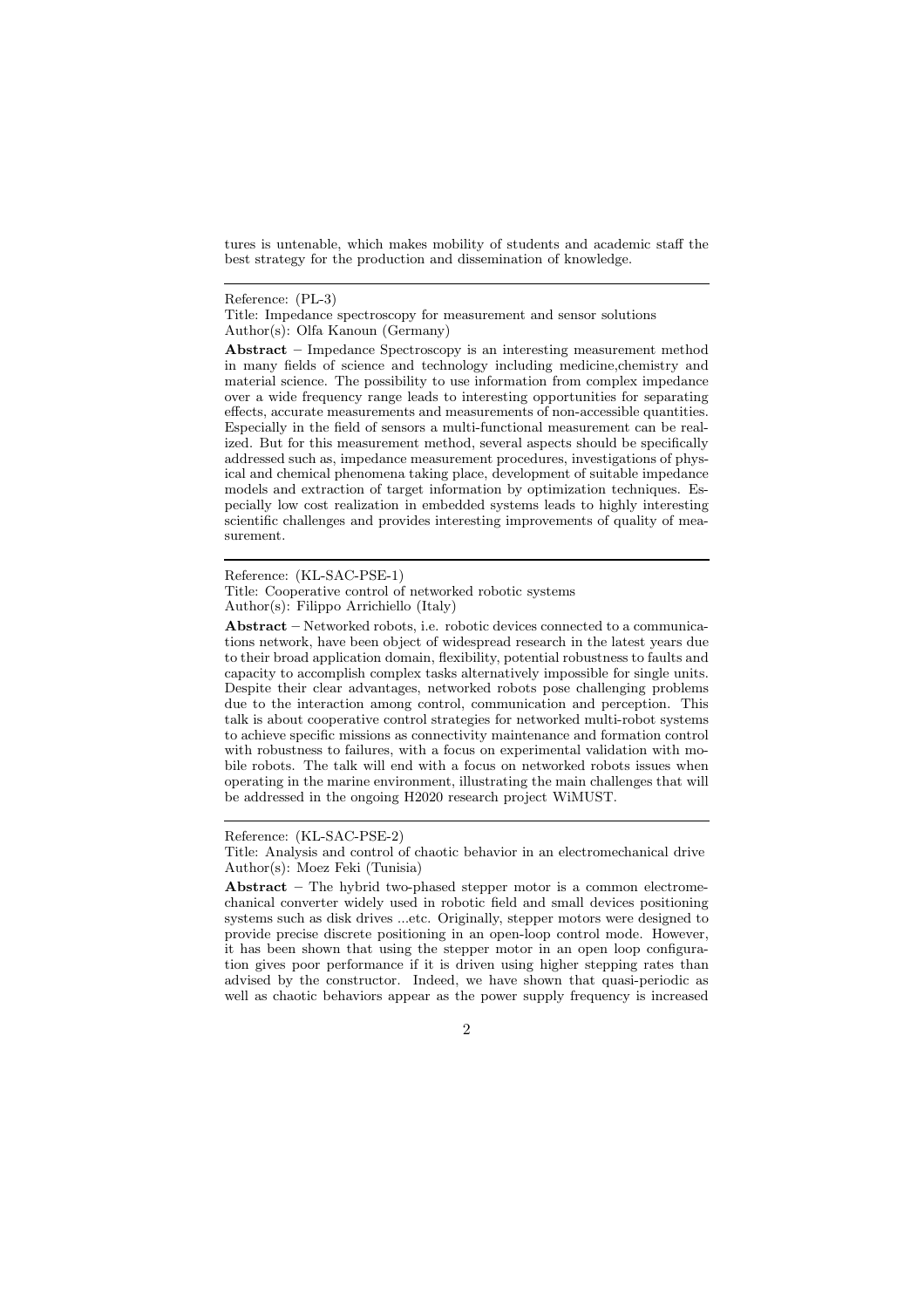and this is due to incompatibility between the motor inertia and the driving speed. Therefore, controlling the chaotic behavior of the stepper motor becomes a worthwhile endeavor. We present in our keynote several strategies to stabilize the periodic behavior of the stepper motor with frequency input feedback loop, hence we extend the operating domain of the stepper motor to frequencies larger than advised by the constructor.

#### Reference: (KL-SCI-MiNE-1)

Title: Unobtrusive Smart Sensing and Pervasive Computing for Healthcare: Cardiorespiratory and Physical Rehabilitation Assessment Author(s): Octavian Postolache (Portugal)

Abstract – The ageing phenomena requires the development in the near future of the new systems and services that will provide increasing of healthcare quality,with increased acceptance by the users reducing also the costs. In this context the distinguished lecture will presents a set of vital signals and daily activity monitoring unobtrusive solutions as so as the appropriate signal processing associated with the measurement channels. Will be highlighted:

- Vital signals acquisition and processing by embedded devices in clothes and/or accessories (e.g. smart wrist worn) or in walking aids and transportation equipment such as walker or manual wheelchair. The strength and drawbacks regarding cardiac and respiratory assessment capabilities, the studies on cardiac sensing accuracy estimation and artefacts influence on cardiac function sensing through capacitive coupled electrocardiography, electromechanical film sensor and microwave Doppler radar ballistocardiography, reflective photoplethismography will be discussed.
- Motor activity sensing through microwave motion sensor, MEMS inertial measurement as so as the appropiate signal processing will be discussed. Several methods for diagnosis and therapy monitoring, as time frequency analysis, principal component analysis and pattern recognition of motion signals with application to gait rehabilitation evaluation will described. Some developed works under the project Electronic Health Record for Physiotherapy promoted by Fundação para Ciência e Tecnologia, Portugal, related to Kinect natural interaction serious games for physiotherapywill be also presented.

Reference: (KL-CSP-1)

Title: The novel use of Darwin's 'Survival of the fittest' concept in sensory feature selection for the design of condition monitoring systems Author(s): Amin Al-Habaibeh (United Kingdom)

Abstract – The concept of 'Survival of the fittest' is originated from Charles Darwin's book of 1859 "On the Origin of Species by Means of Natural Selection", in which his evolutionary theory was outlined describing the mechanism of natural selection. The survival of the fittest concept has been implemented in the engineering sector in condition monitoring systems by Professor Amin Al-Habaibeh and his team during the past 20 years for feature extraction for evolutionary selection of the most suitable sensors and signal/image processing

<sup>3</sup>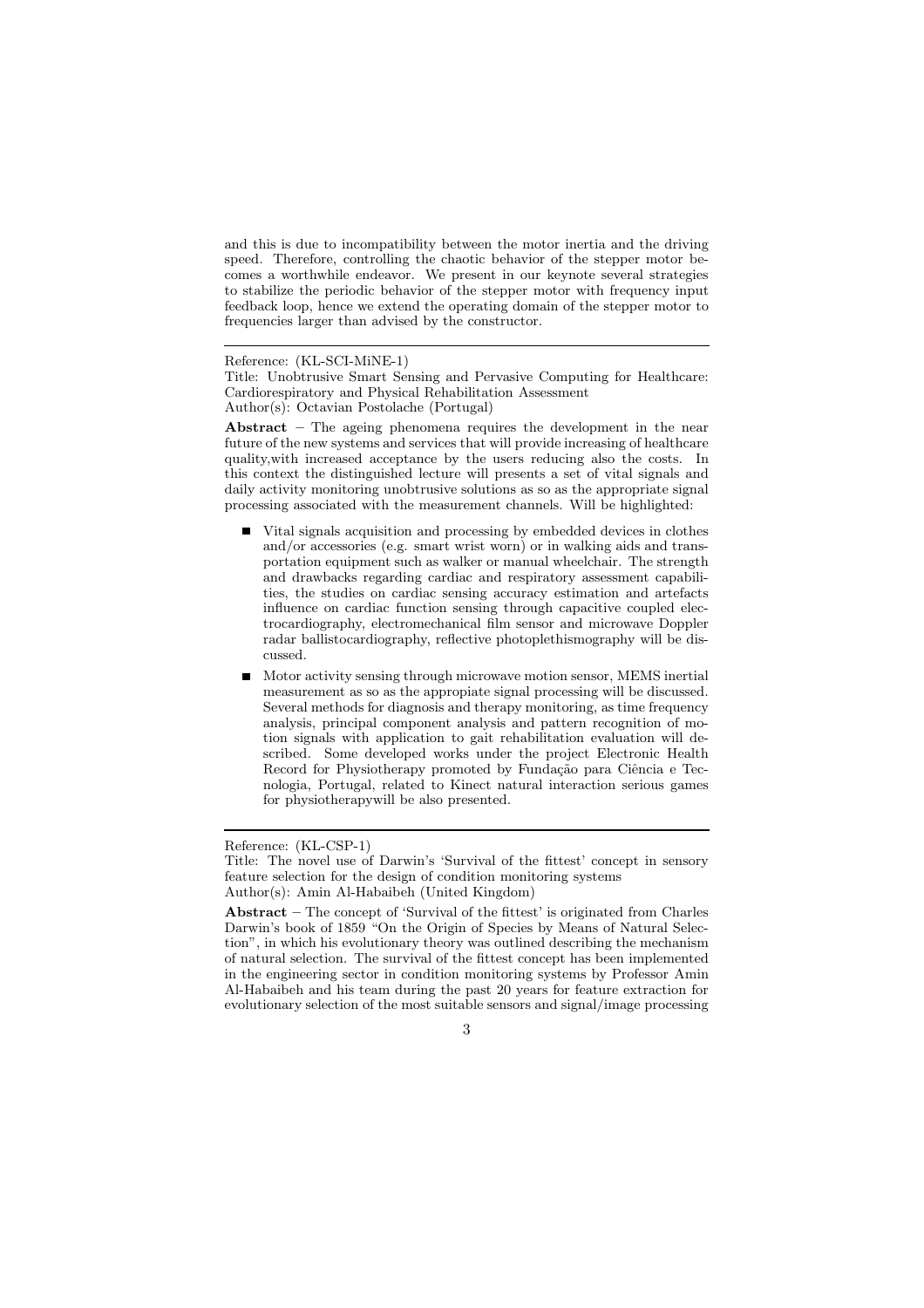systems for enhanced system's performance. The term 'ASPS' which stands for Automated Sensor and Signal Processing Selection was used over the past years to articulate the concept which is related to the selection of the most suitable sensory characteristic features for the design of an improved condition monitoring system. A condition monitoring system of a machine, system or a process involves the selection of the most suitable sensor and signal/image processing method to extract the information related to the health conditions (or any other monitored characteristics) and the least dependent on noise and other operational conditions. Neural networks have been used to independently evaluate the performance of the theory and the suggested methodology. The theory has been tested in several projects and a wide range of applications including end milling, turning, drilling, fixturing systems, crowd monitoring and condition-based maintenance of gears. Ongoing work also includes water leakage detection in pipes and medical applications.

Author(s): Zuriati Ahmad Zukarnain (Malaysia)

Abstract – Quantum communication promises for unconditional security with faster transmission. Current digital communication mechanism suffers serious drawbacks due to its inherent weakness. Unlike, digital communication, quantum communication based on complex quantum mechanism principles. Further, quantum based experiments are expensive and sophisticated due to its optical components and sensitive mode. Simulation plays a vital role in all fields of science and engineer. In order to achieve en effective simulation for quantum communication experiments required not only computer science but also mathematics, physics and engineering aspects. Currently, we developed a prototype simulator called quantum communication simulator(QuCS). Quantum experiments basically cover both continuous and discrete events. Further, few devices have its own dynamics action, i.e. avalanche photo detector (APD). Hence, a combination of discrete, continuous and system dynamic simulation techniques are involved to develop a quantum communication simulator. We called this method as hybrid simulation technique. Further, we classified the process of quantum experiments. The devices or components emulation comes under macro simulation. The action or changes in devices is defined as meso simulation. Finally, design of atomic level such as photon, electron called as micro simulation. The photon or electron is basically refers as quantum bit (qubit). Modeling a qubit is challenging task. Typically, qubits has various properties and careful attention is required in selecting and mapping with macro and meso simulations. Moreover, quantum itself is a stochastic nature. Hence in QuCS, well-defined random functions are implemented. We have developed simulation for a polarized based quantum secret key communication. In this scenario, sender transmits polarized encoded photons as qubits and receiver randomly choose the polarization. This scenario is called as quantum key distribution (QKD). In this experiment, we simulated the fiber optics as channel, photon source, passive photonic components as transmitter and detector, passive photonic components as receiver. The distance and noise factors are the performance metrics. In overall, QuCS simulates the life cycle

Reference: (KL-CSP-SCI-MiNE-2)

Title: Quantum Communication Simulator (QuCS) as an effective software for Quantum Experiment and Communication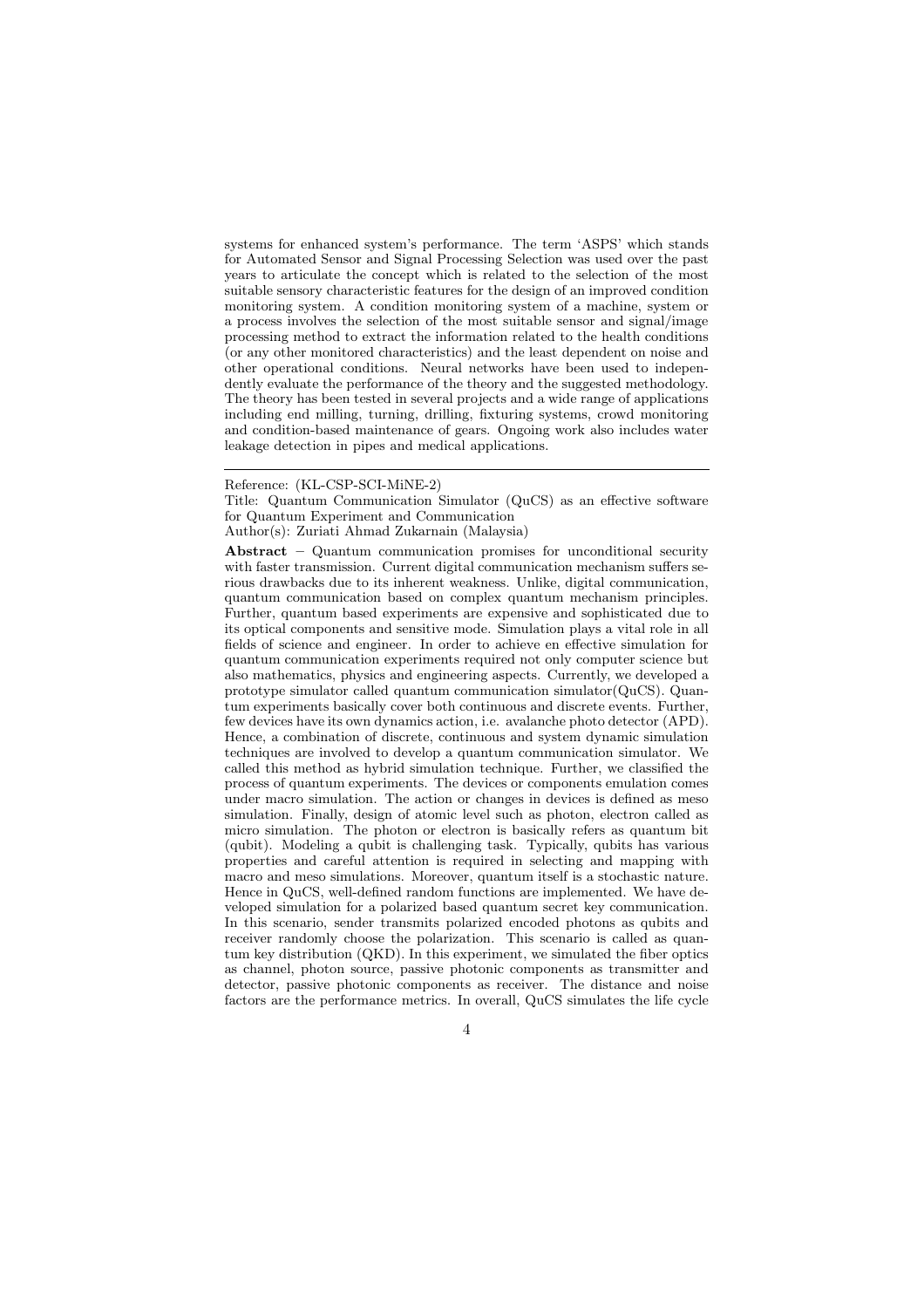of qubit during the experiment. The proposed simulation designed as GUI based drag and drop solution with various internet features. Just a simple drag and drop method to develop a quantum experiments. This simulator abstract and encapsulate the quantum mechanics principle. This tool can serve for both teaching as well research. However, simulator lacks of various experiments components in order to build the higher lever experiments. Hence, our future goals are to enhance both quality of results and quantity of components.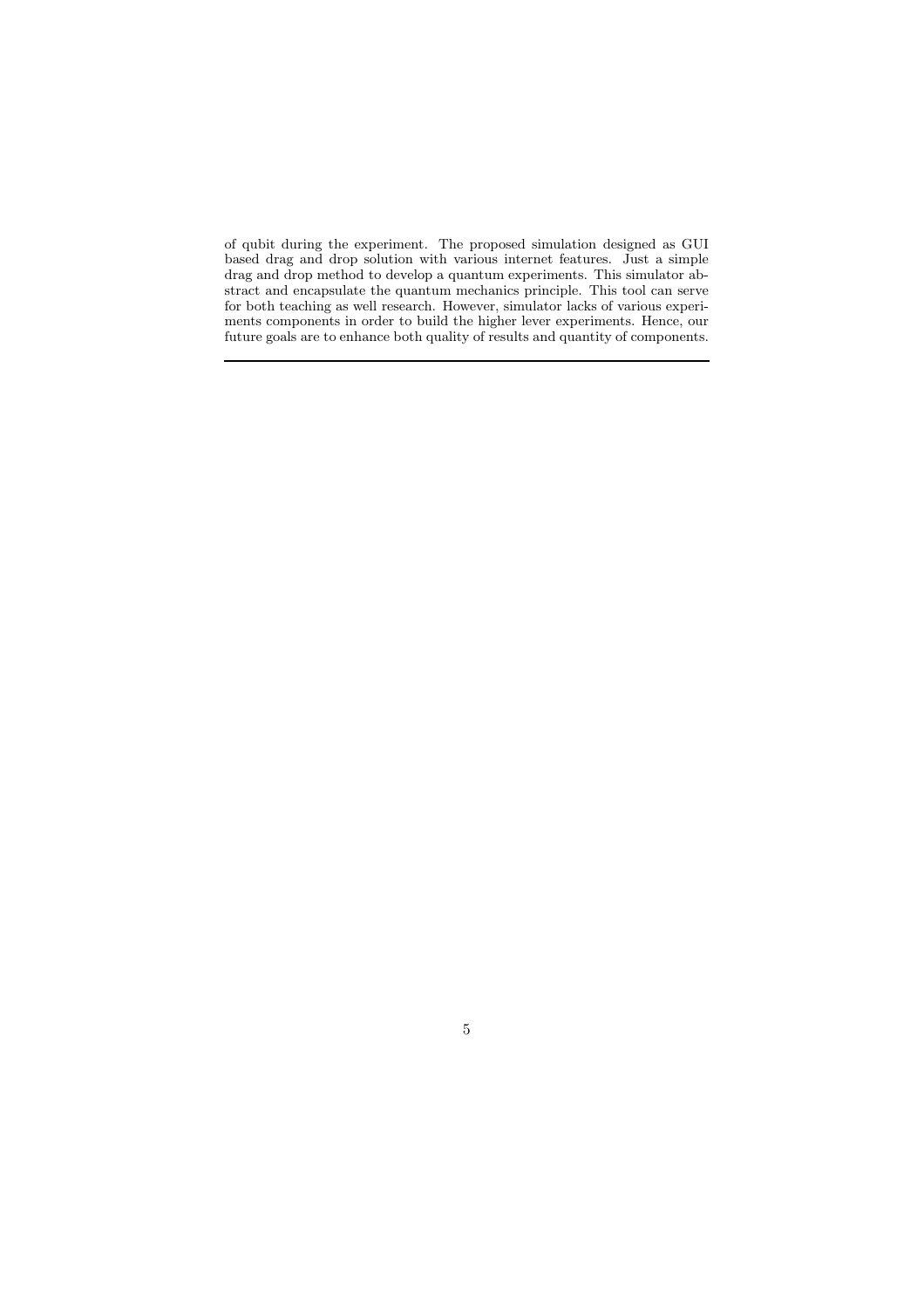### Papers

Paper Reference: (SAC-1-1) 1570329477

Title: Path Planning for Unmanned Aerial Vehicle using Embedded GPU System

Author(s): Vincent Roberge, Mohammed Tarbouchi (Canada)

Abstract – Unlike commercial airlines that fly predetermined trajectories, military unmanned aerial vehicles (UAVs) operate in dynamic environments and must often adjust their itinerary based on the developing conditions during the mission. The path planner module is a key element of any autonomous UAV. It computes the optimal path from a start point to an end point. In this paper, we present a parallel genetic algorithm for UAV path planning using an embedded NVIDIA Jetson TX1 single-board computer. The path is built as a series of line segment connected by circular arcs to remove discontinuities and account for the dynamics of fixed wing UAVs. It is optimized to minimize the average altitude avoiding detection by enemy radars and to minimize fuel consumption improving range. The software developed is tested on four different 3D terrains. By exploiting the parallel architecture of the Jetson TX1 GPU, the proposed path planner provides a speedup of 33x compared to a sequential execution on ARM processor. It calculates quasi optimal solutions in complex 3D environments in less than 4 seconds and requires only 10 Watts, making it an excellent solution for onboard path planning.

Paper Reference: (SAC-1-2) 1570332691

Title: Communication Relay for Multi-ground Units using Unmanned Aircraft Author(s): Abbas Chamseddine, Ouassima Akhrif, François Gagnon, Denis Couillard (Canada–Turkey)

Abstract – This paper investigates the problem of communication relay establishment for multi-ground units using anunmanned aircraft. It is required t odrive the aircraft to the optimal position for communication relay without knowledge of ground units' positions. As an alternative to positions information, two measurements a re-employed for each ground unit, the signal strength and its angle of arrival. Two navigation laws are proposed, the first employs all measured signals where as the second only employs the two smallest signals. Simulations are carried out to show the effectiveness of the proposed approaches.

Paper Reference: (SAC-1-3) 1570332831

Title: Modeling, Implementation and Control of An Autonomous Hovercraft Author(s): Saber Abdrabbo, Yehia Hossamel-din, Tarek Anter (Egypt)

Abstract – This paper, introduces design, implementation, and experimental testing of an autonomous hovercraft vehicle. A mathematical model for the hovercraft is considered and simulated using MATLAB/Simulink environment. A navigation system with Global Positioning System (GPS) integrated with an Inertial Measurement Unit (IMU) sensors are used to monitor the speed, position, and the direction of the hovercraft for the autonomous operation. Two motors with propellers are used for the lifting and thrust systems, while a third one is used for the radar movement that controls the direction. The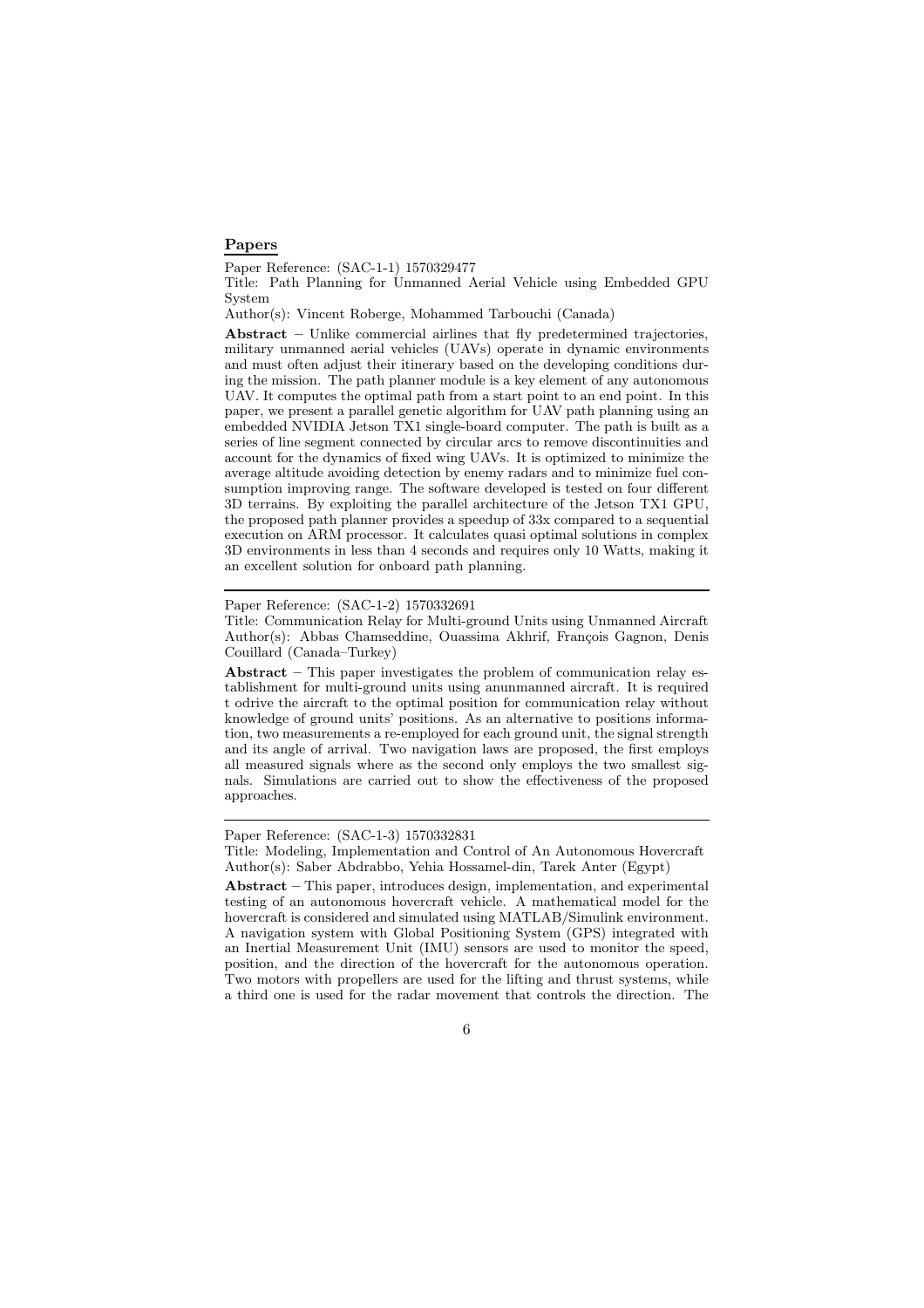results of the practical experiments of moving the hovercraft between two or three points are compared with that of the computer simulation. The distance error from the actual target has been found to be in range of 2 m. This is due to the usage of commercial GPS sensors. The land surface effect on hovercraft speed has been also studied experimentally and the results show that the proposed real model could move with the highest speed on sand, followed by ceramic, asphalt, flagstone, and the lowest is on a carpet.

Paper Reference: (SAC-1-4) 1570321582

Title: RC Helicopter Modeling using Re-Engineering and System Identification Author(s): Tarek A. Tutunji, Yaser Aleed (Jordan)

Abstract – The construction and functionality of an RC toy helicopter was studied and analyzed using Reverse Engineering (RE). The electronic circuitry was modified by adding an inertial measurement (IMU) unit and Arduino processor in order to collect flight data. The multi-inputs and multi-outputs (MIMO) data set is composed of motor voltages (as the system inputs) and linear accelerations and angular velocities (as system outputs). The data is then processed and transferred to a computer where System Identification Toolbox in MATLAB is used to develop transfer functions for the MIMO helicopter system. The transfer function models are validated by comparing the identified model results with the actual measurements. Simulation results validate the methodology used..

Paper Reference: (SAC-1-5) 1570332413

Author(s): Walid Alqaisi, Brahim Brahmi, Maarouf Saad, Vahe Nerguizian, Jawhar Ghommam (Canada–Tunisia)

Abstract – In this paper, a stereo visual-based control is designed by using virtual image projection and actual depth calculation on a quadrotor system. Super twisting nonlinear control is supported with time delay disturbance estimation algorithm to estimate disturbance and to drive the system to track the desired trajectory. This proposed super twisting algorithm ensures the finite time convergence of the system states to the selected sliding surface. The stability analysis of the control is confirmed in the closed loop. The effectiveness of the proposed system is shown by carrying out simulation, using real quadrotor parameters.

Title: Stereo Visual-based Modified Super-Twisting Control in a Quadrotor used in Agricultural Application

Paper Reference: (SAC-1-6) 1570326371

Title: modeling of a vehicle vertical dynamic model using Bond graph Author(s): Abderrahim Frih, Zakaria Chalh, Mostafa Mrabti (Morocco)

Abstract – The vehicle is a very complex system which contains basic organs: wheels, pneumatics, trains, chassis and suspensions... All these subsystems are designed to make the car work in the best conditions. In this paper, we propose to study the dynamic modeling of automobile vehicles by the bond graph methodology. Then we present in this study, modeling and analysis of a system of suspensions for a quarter, half and a whole model of the vehicle.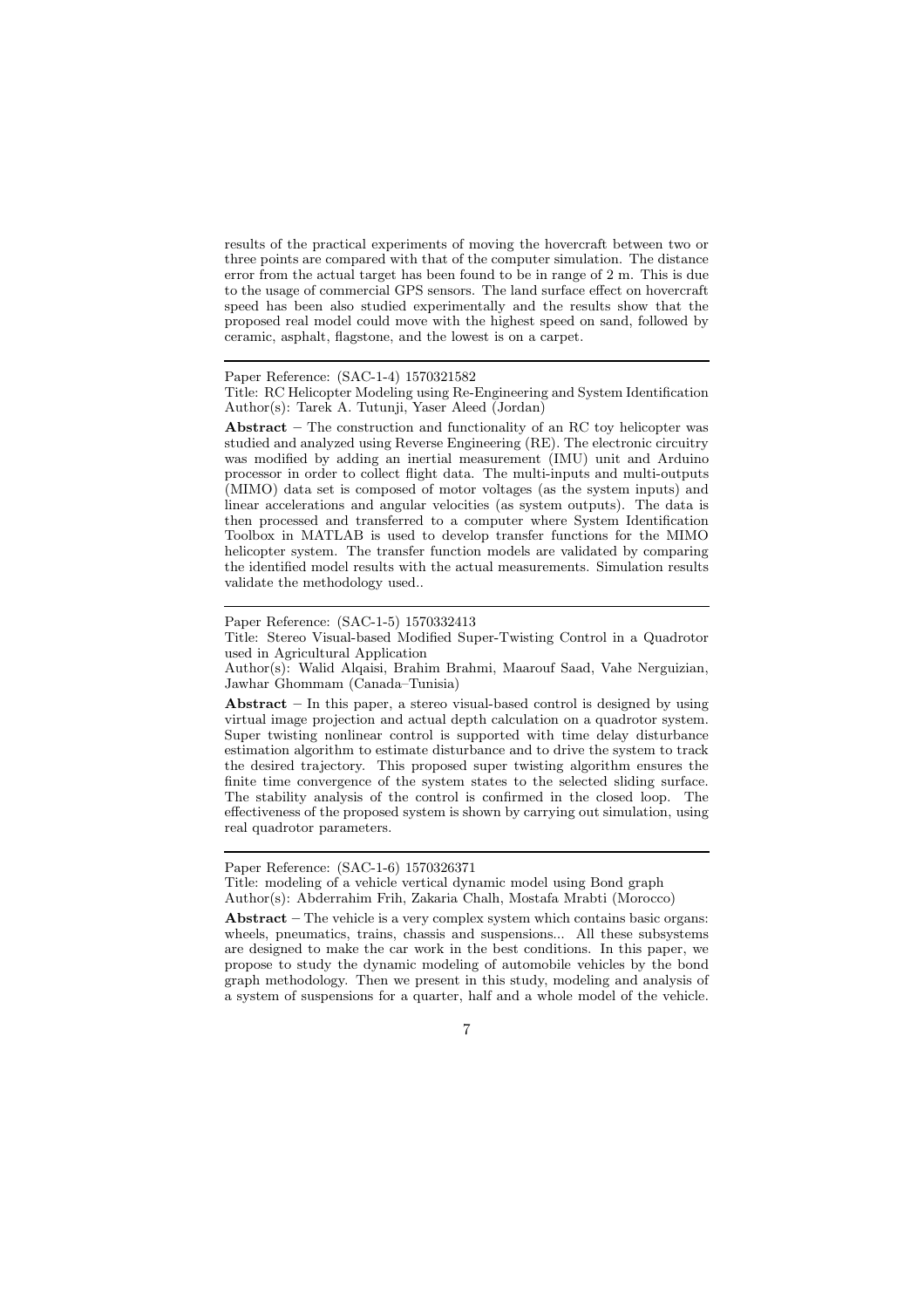This approach is completely systematic and has enough flexibility to be able to introduce different sub-models in the full model.

Paper Reference: (SAC-2-1) 1570326204

Title: Unknown input observer design for fractional-order one-sided Lipschitz systems

Author(s): Assaad Jmal, Omar Naifar, Nabil Derbel (Tunisia)

Abstract – Designing unknown input observers for integer-order systems has been subject to numerous and various research works. However, dealing with the fractional-order calculus, the literature lacks of such results. Indeed, only very few attempts have been done to design unknown input observers for linear fractionalorder systems and Lipschitz nonlinear fractional-order systems. By this paper, a first solution is given to design unknown input observers for nonlinear fractional-order systems, under the so called one-sided Lipschitz condition, corresponding to a superset of the traditional Lipschitz class of systems.

Paper Reference: (SAC-2-2) 1570326406

Title: Observer-based Fault Tolerant Control for Vehicle Lateral Dynamics Author(s): Naoufal Elyoussfi, Mohammed Oudghiri, Rachid El Bachtiri (Morocco)

Abstract – This paper describes a method of Sensor Fault Detection, Isolation (FDI) and fault-tolerant control (FTC) architecture for vehicle lateral dynamics represented by the Takagi Sugeno (TS) fuzzy model. Using the LMI formulation, the TS fuzzy model of the vehicle nonlinear dynamics is used to design an observer based controller, a method based on observer bank is then investigated for detection and isolation of sensor faults. Simulations show that the sensor faults are detected immediately after their occurrences and illustrate the proposed FTC strategy..

Paper Reference: (SAC-2-3) 1570330842

Title: Design of Unknown Input Observers for Linear Systems with State and Input Delays

Author(s): Seifeddine Ben Warrad, Olfa Boubaker (Tunisia)

Abstract – In this paper, an unknown input observer is proposed for linear systems with state and input delays. The robust observer designed is for a delay-dependant system. Necessary and sufficient conditions are provided for asymptotic stability and existence conditions. The efficiency of the proposed algorithm is validated using the quadruple-tank benchmark as a case study of the non-minimum phase systems.

Paper Reference: (SAC-2-4) 1570331386

Author(s): Mohammed Bakhti, Lahssen Ben tarla, Badr Bououlid Idrissi (Morocco)



Title: Flexible Manipulator State and Input Estimation Using Higher Order Sliding Mode Differentiator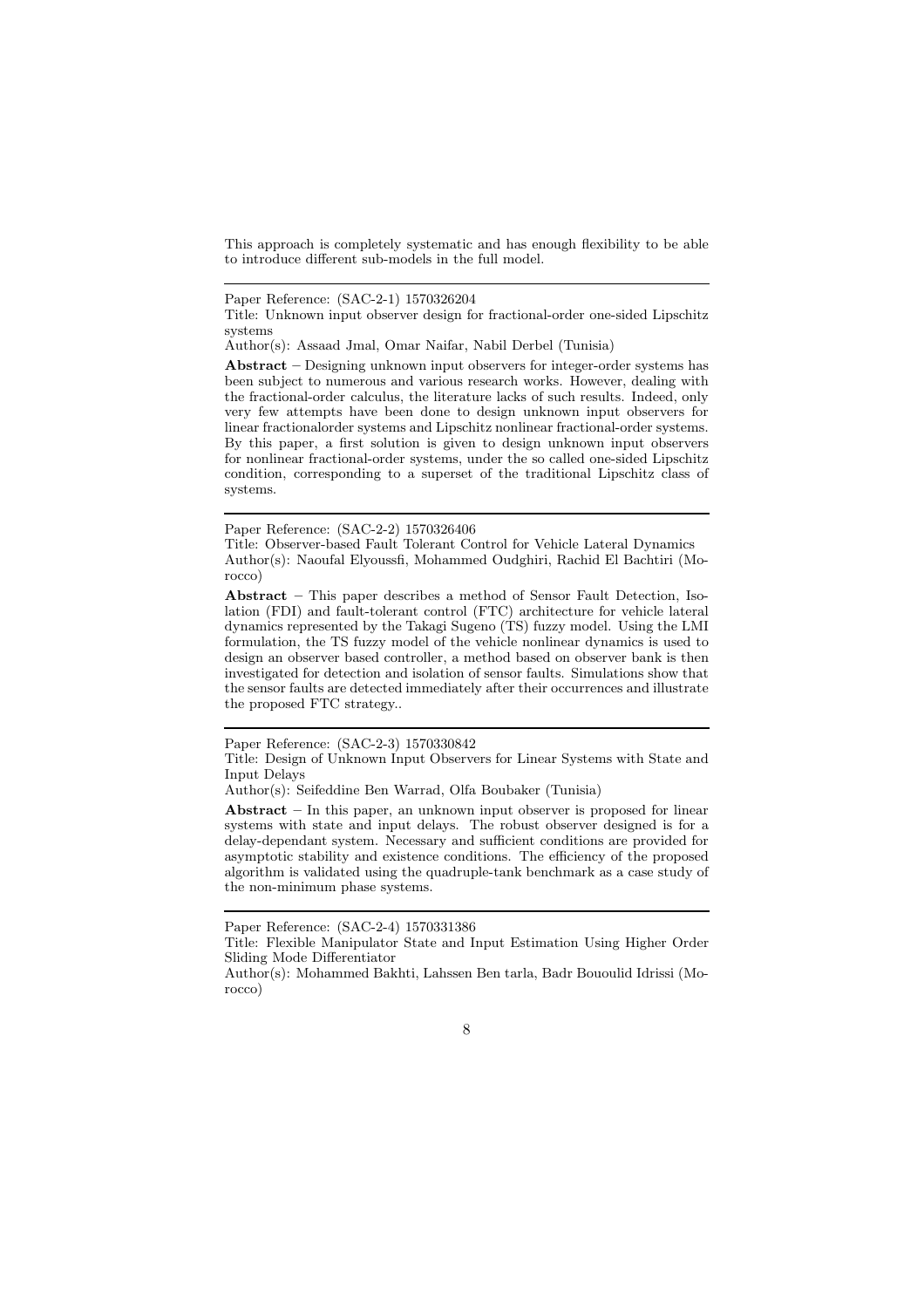Abstract – This paper proposes a higher-order sliding mode differentiator to give an estimate for a highly nonlinear one-link flexible manipulator state. An Euler-Bernoulli cantilever beam models the manipulator, and the elastic movement is approximated using the assumed modes method based only on the first elastic mode. The Hamilton's principle yields the system nonlinear equations that are rearranged in the Brunovsky canonical form in order to derive the differentiator equations. This article evaluates, via the included numerical simulation results, the efficiency of the differentiator scheme to lower the estimation error and to shorten its required time to converge. It also evaluates its ability to reconstruct the unknown input to the system.

Paper Reference: (SAC-2-5) 1570325716

Author(s): Asma Achnib, Tudor-Bogdan Airimitoaie, Sergey Abrashov, Patrick Lanusse (France)

Abstract – An existing method for tuning a generalized predictive control (GPC) law using desired closed-loop transfer functions is applied to preview systems. In the context of preview systems, it is supposed that future values of the reference signal are available a number of time steps ahead. This information can be used to reduce the error between the reference signal and the measured output by adding an anticipative action to the controller. This paper evaluates the performances of GPC in this context. Although the design method used provides good robust performances in an non-anticipative context, it is shown that unwanted behaviour can occur when anticipation is introduced. First the performances and robustness of the obtained GPC controller are validated in an non-anticipative context. Then, it is shown that an equivalent feedforward filter appears when anticipation is added, which can have bad effects on the system performances. An academic simulated example is used to validate our conclusions.

Paper Reference: (SAC-3-1) 1570326862

Title: Fault diagnosis in discrete event systems using RBF neural networks Author(s): Mohammed Msaaf, Fouad Belmajdoub (Morocco)

Abstract – This paper deals with the diagnosis of discrete event systems described by sequences of events. A spatio-temporal representation (Temporal windows) is used to capture and analyse temporal data generated by the considered discrete event system. In the first phase, a theoretical approach is developed to perform diagnosis using temporal windows concept. The second phase uses the result of the first phase to train a neural network that preform on-line diagnosis and puts into practice the developed theoretical approach.

Paper Reference: (SAC-3-2) 1570326959

Author(s): Salwa Yahia, Saida Bedoui, Kamel Abderrahim (Tunisia)



Title: Generalized predictive controller performances in an anticipative context

Title: Actuator Fault Estimation and Compensation For Hybrid Switched System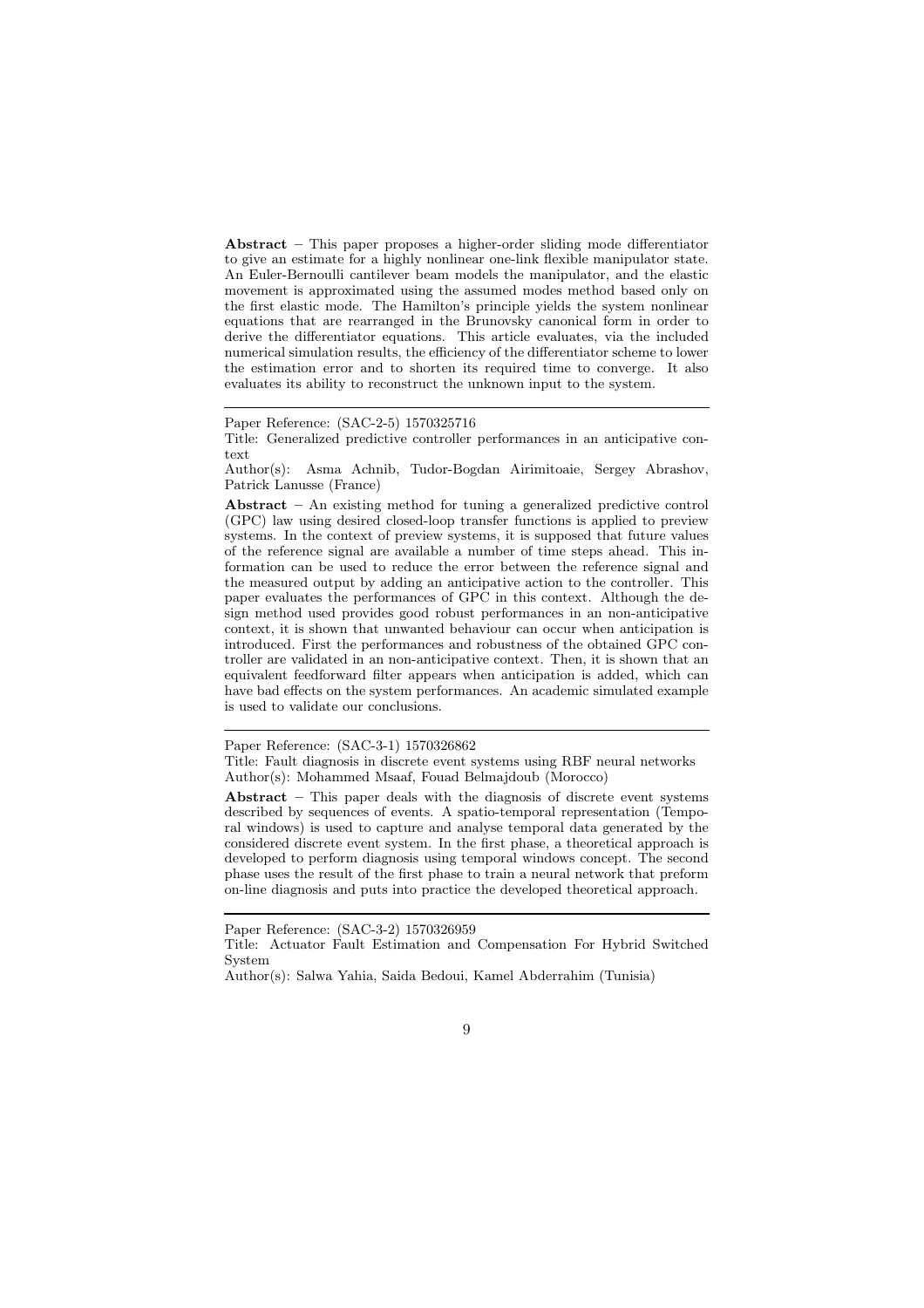Abstract  $-$  In this paper, a new approach which serves firstly the estimation of the actuator fault and secondly its compensation for hybrid switched system is presented. The compensation of this fault is based on the use of the additive fault tolerant control. So, this paper extends an estimation method (Data-based Projection Method) for switched system to estimate the actuator fault. Then, the additive control is synthesized by exploitation the fault estimation. So, the additive fault tolerant control is obtained by combining this additive control to the nominal control. The efficiency of this method has been demonstrated by an example.

Paper Reference: (SAC-3-3) 1570330357 Title: Diagnosability of Programmable Logic Controller Author(s): Mohammed Bani Younis, Al-Mutaz Bellah Mesmar (Jordan)

Abstract – The diagnosis problem of Programmable Logic Controllers used to control an industrial process is an important research track. This paper introduces the use of the slicing methods on programmable logic controller's code. The used method enables the better navigation of the variables in the program. These vairables are mainely the inputs/ouputs field devices intstalled on the plant. The Instruction List programming language is chosen to determine the software feasibility and applicability of the slicing method. The sliced program is exploited for the debugging purposes. An evaluation about the methods and techniques used for the Diagnosability are also provided in the scope of this paper. A case study is provided to ease the understanding of the used slicing technique.

Paper Reference: (SAC-3-4) 1570331739 Title: Inputs estimator for actuator faults detection

Author(s): O.Dhaou, L.Sidhom, I. Chihi, A.Abdlekrim (Tunisia)

Abstract – This paper proposes a fault detection method for a particular class of nonlinear flat system using a dynamic higher order sliding mode. The key idea consists to design an inputs estimator based on analytical redundancy relations by solving a constraint satisfaction problem. Indeed, the analytical redundancy relations require knowledge of the successive derivatives of the measured system outputs. For this aim, a sliding mode differentiator with dynamic gains is applied in order to take account a measurement noise. The performances of the proposed approach are illustrated through some simulation tests on three-tank system to detect an actuator fault.

Paper Reference: (SAC-3-5) 1570331742

Title: Estimator parameters for process faults detection

Author(s): Dhaou Olfa, Lilia Sidhom, Afef Abdelkrim, Inès Chihi (Tunisia)

Abstract – This paper considers a process fault detection problem for a particular class of nonlinear flat system. In our work, a fault detection approach is proposed where an estimator parameters is defined. In fact, the computing of the system parameters is performed using measurements of inputs - outputs system and also with an estimation of the successive derivatives of the outputs. Then, the proposed approach involves a numerical differentiation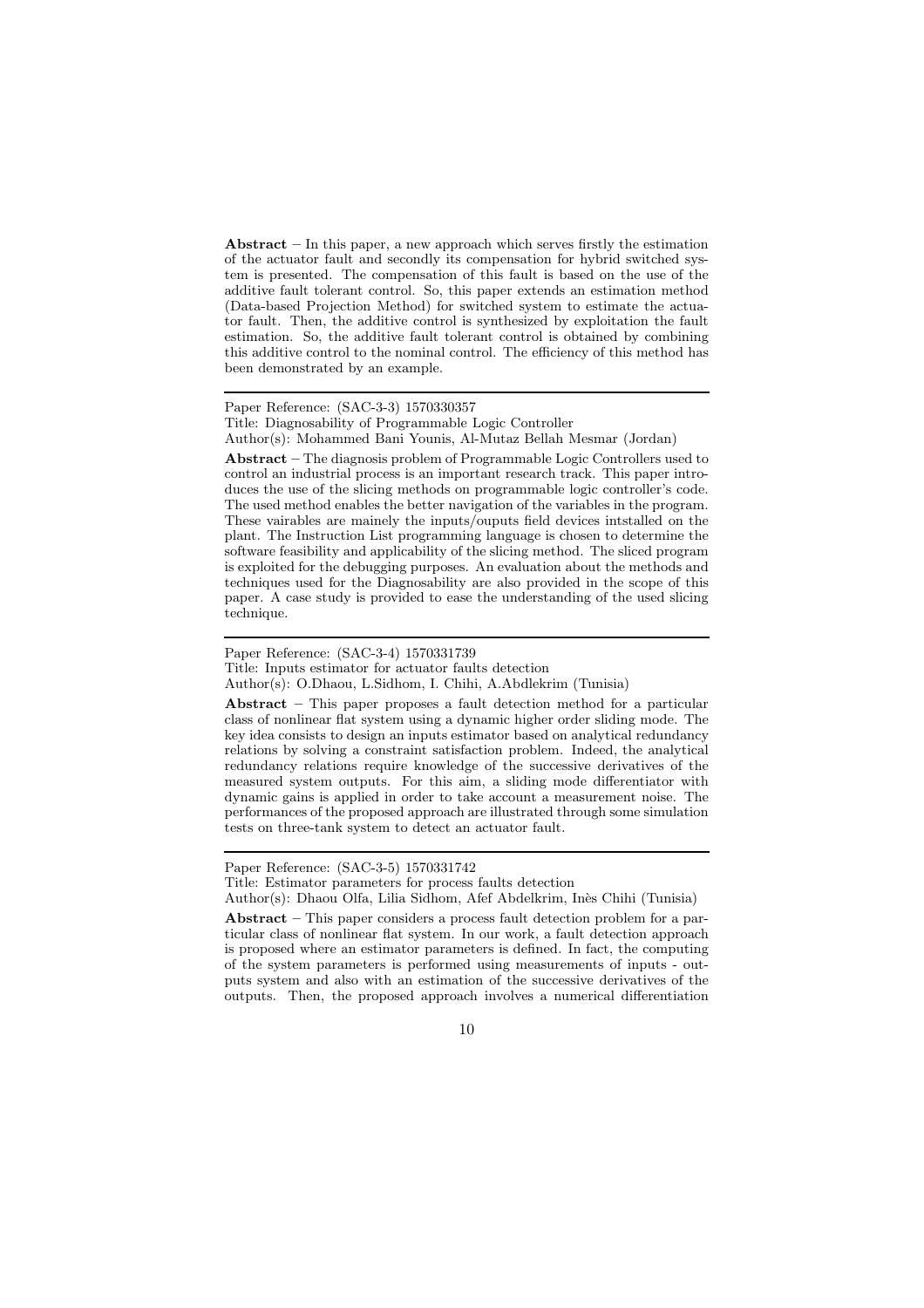algorithm which is based on a dynamic higher order sliding mode. This last one can correctly detect a fault system even in the presence of a measurement noise. The defined approach is applied on the three-tank system in order to evaluate its performance.

Paper Reference: (SAC-3-6) 1570332313

Title: Rotorcraft Fault Detection and Isolation based on nonlinear analytical redundancy relations

Author(s): Noura Mouhssine, Nabil Kabbaj, Mohammed Benbrahim, Chakib El Bekkali (Morocco)

Abstract – This paper presents a fault detection and isolation scheme (FDI) applied on a quadrotor vehicle. Using nonlinear analytical redundancy relations NLAR technique, for a class of affine nonlinear systems, this technique is based on the elimination of the unknown variables of the system to detect and isolate sensor faults.

Paper Reference: (SAC-4-1) 1570331908

Author(s): Abdulwahid A. Al-Saif, Elmegdad Mekki (Saudi Arabia)

Abstract – This paper proposes the use Fuzzy logic controller and a PSO based LQR controller for the balance of an electric unicycle. It also examines dynamics of the electric unicycle's schematic design, which has a backing seat for the passenger and is analogous to the Segway device equipped with a handle shaft for direction. A proportional derivative controller incorporated with a Fuzzy logic controller was designed for the suggested model of the electric unicycle for speed and position control (Fuzzy controller), and a PD controller was utilized to control the angle rate and angle of the unicycle. Comparison of the Fuzzy logic controller with a PSO LQR controller was carried out based on error deviation and time response simulations. Command tracking or regulation of some initial state condition were examined and demonstrated by time based simulations of the modelled system. The results evidently indicate that the Fuzzy PD controller can effectively attain attitude equilibrium for the two wheeled unicycle and preventing it from falling down.

Paper Reference: (SAC-4-2) 1570331925

Title:  $L2$  -  $L\infty$  Filtering for a class T-S fuzzy discrete systems under stochastic perturbation

Author(s): Taha Zoulagh, Bensalem Boukili, Abdelaziz Hmamed, Ahmed El Hajjaji (Morocco-France)

Abstract – This work tackles the L2 - L  $\infty$  filter design problem for the discrete-time Takagi-Sugeno (TS) fuzzy stochastic systems. The approach based on the (T-S) fuzzy systems, and the objective is to provide a new design with sufficient condition via LMI procedure. Less conservative results are obtained through the use of the projection lemma to introduce additional free matrices. These tools allow to obtain a full-order filter design with extra degree

Title: Two-wheeled Self Balancing Unicycle Using a PSO Based LQR and A Fuzzy PD Controller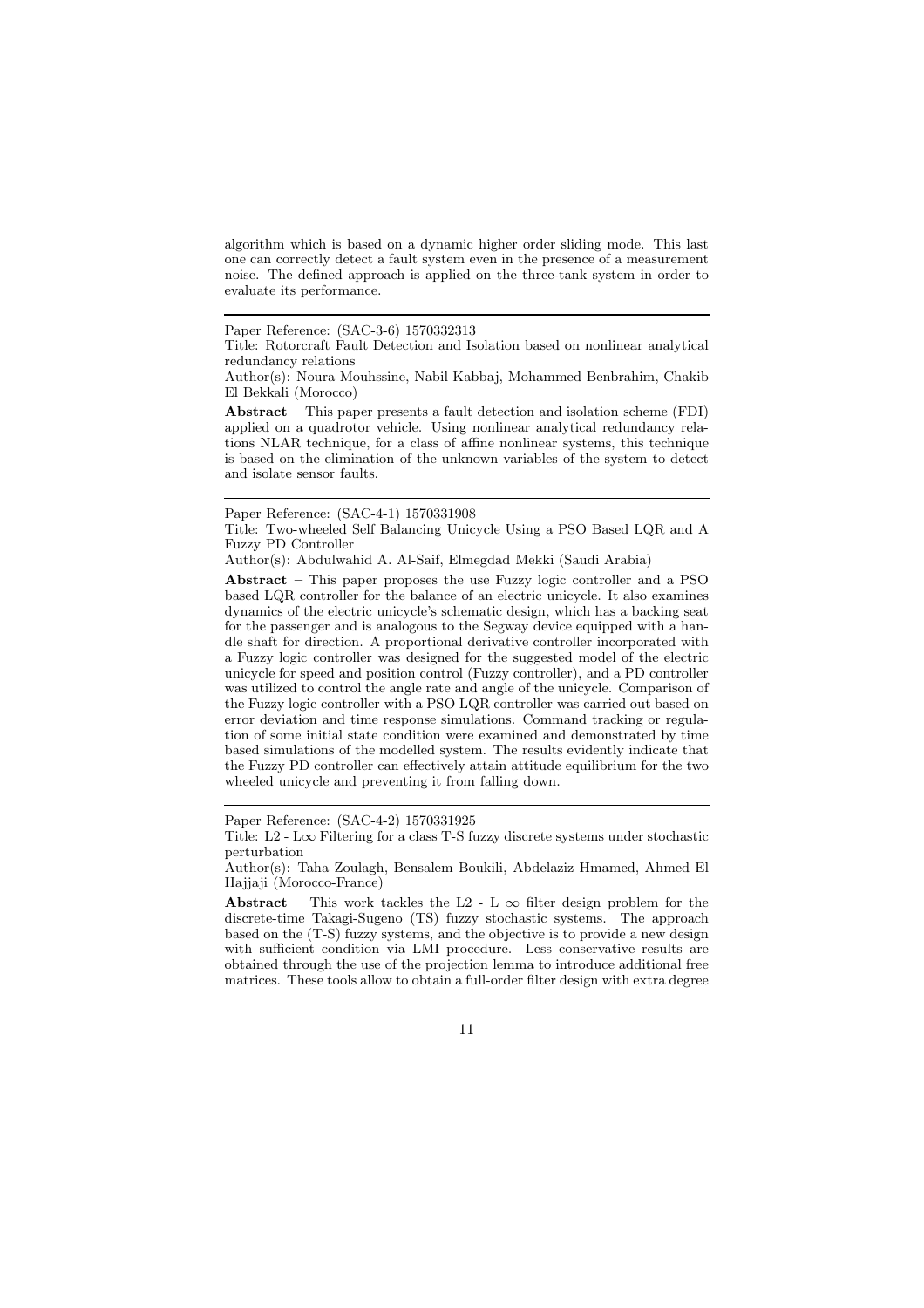of freedom in order to optimize the L2 - L $\infty$  performance. At the end, several examples are used to illustrate the efficiency of the proposed approach.

Paper Reference: (SAC-4-3) 1570332331

Title: Fuzzy Controller with neighborhood zone for obstacles avoidance applied to a differential robot

Author(s): Awatef Aouf (Tunisia)

Abstract – Obstacle avoidance and trajectory minimization are the main concerns in mobile robotics navigation. Motivated by these demands fuzzy logic controller using neighborhood zone is firstly investigated in this paper. In fact, the robot based on our approach has no knowledge of its environment but is able to perceive its neighborhood taken into account the assumption of all obstacles which are static and have different kinds of square form. In the face of a bloc of obstacle, seen as a surface, the controller make use of the solid angle, the direction and the distance measurements to compute the necessary signal that allows the robot to avoid it and continue his way to reach its final destination with optimal trajectory. Simulation result proves the effectiveness of our proposed technique in join obstacles avoidance and trajectory optimization compared to the used fuzzy in the literature.

Paper Reference: (SAC-4-4) 1570332359

Title: Interval type-2 TSK fuzzy approach for autonomous mobile robot control in presence of uncertainties

Abstract – The use of the type-2 fuzzy logic system  $(FLS)$  allows to a mobile robot to handle various uncertainties which can face it in an unknown environment. Actually, the type-2 FLS has become a popular approach applied for different control applications. In this paper, we will show the benefit of using the type-2 FLS on mobile robot navigation, comparing to the use of type-1 FLS. The procedure of this work is then described as follows: we apply the type-1 FLS on the mobile robot to reach a specific target and to avoid obstacles, adopting the hierarchical controller. Then we test the type-2 FLS to do the same tasks. The comparison between simulation results will prove the efficiency of this new type FLS, especially in the presence of perturbations.

Paper Reference: (SAC-4-5) 1570332215

Author(s): Toufik Amieur, Abdelaziz Younsi (Algeria)

Abstract – In this paper, the performance improvement obtained from the Adaptive Fuzzy Sliding Mode Control (AFSMC) strategy for the Single Input Single Output (SISO) nonlinear system, in which its plant model is modeled by an unknown nonlinear dynamic and a bounded perturbation, is shown. The main contribution of this paper is to solve the chattering problem of the standard Sliding Mode Control (SMC) strategy by using the fuzzy logic mechanism where its parameters are well self- tuned. The proposed control strategy ensures overall an asymptotic stability when all the signals involved

Author(s): Dorra Ayedi, Ma¨ıssa Boujelben, Chokri Rekik (Tunisia)

Title: Adaptive Fuzzy Sliding Mode Control Based on Linear Matrix Inequalities for Nonlinear Systems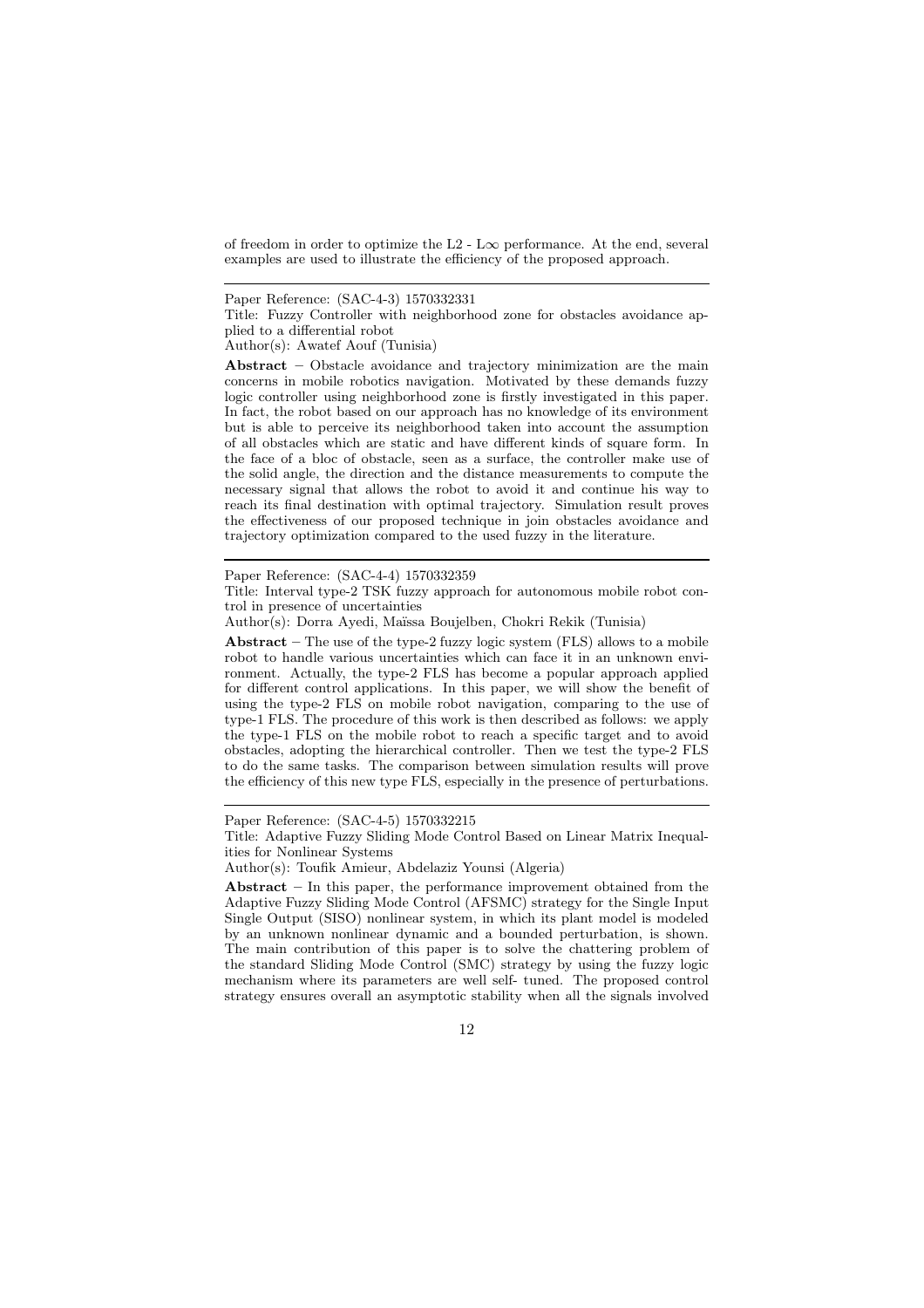are uniformly delimited. The inverted pendulum system, chosen as a realistic nonlinear case study, is controlled by the proposed control strategy and the performances obtained confirm the validity of the proposed idea.

Paper Reference: (SAC-4-6) 1570331930

Title: Fuzzy logic controller for mobile robot navigation to avoid dynamic and static obstacles

Author(s): Maïssa Boujelben, Dorra Ayedi, Chokri Rekik, Nabil Derbel (Tunisia)

Abstract – This paper addresses the problem of mobile robots navigation in static and dynamic environment. The proposed navigation method is inspired from the VFH (Vector Field Histogram) method: it adopts the principle of safe sectors, but simplifies the configuration space representation. It consists on directing the robot heading towards a desired direction allowing to reach the target or to avoid obstacles. The proposed control law uses a SI|SO fuzzy logic system. This method is characterized by its simplicity to implement and its low computation time. The validity of this approach is proved through simulation results.

Paper Reference: (SAC-5-1) 1570332303

Title: Stabilization and positivity of 2D fractional order uncertain discret time systems

Author(s): Laila Dami, Benhayoun Mohamed, Abdellah Benzaouia (Morocco)

Abstract – This paper considers the problem of robust stability and stabilization for a class of 2D fractional-order linear time-invariant system described by the Roesser model, with convex polytopic uncertainties. Necessary and sufficient conditions for the positivity and stabilization by state-feedback control are established. An illustrative example is provided to show the usefulness of the results.

Paper Reference: (SAC-5-2) 1570332259

Title: Design of Robust Fractional Order PID Controller Using Fractional Weights

Author(s): Toufik Amieur, Abdelaziz Younsi, Mohammed Aidoud, Sedraoui Moussa, Oualid Amieur (Algeria)

Abstract – In this paper, a Fractional Order Weighting Matrices FOWM are introduced in the mixed sensitivity problem in order to design the proposed Fractional Order PID controller FOPID. The aim of this proposition is to enhance the trade-off between the Nominal Performances NP and the robust stability RS of the closed-loop system where the neglected dynamic, the unstructured model uncertainty and the effect of the sensor noises are considered. The proposed fractional controller and fractional weighting matrices parameters are simultaneously determined through solving the H8 optimization problem using an adequate min-max optimization algorithm. The obtained performances are compared, in time and frequency domains, with those given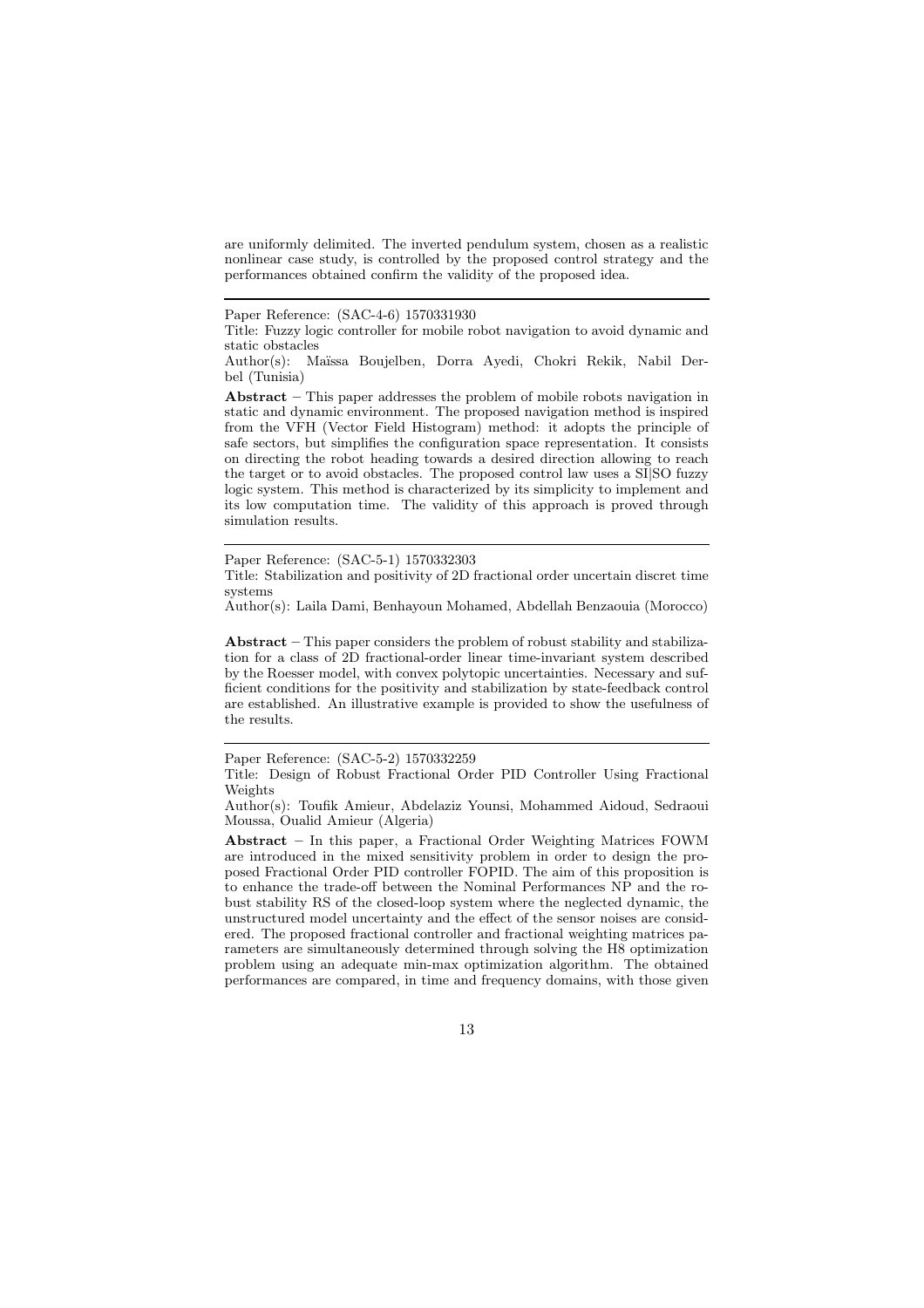by the standard fractional order PID controller where its optimization problem is given by usual Integer Order Weighting Matrices.

Paper Reference: (SAC-5-3) 1570332008

Title: Stability of 2-D Continuous Systems in Roesser Model Based on KYP Lemma

Author(s): Ismail Er rachid, Abdelaziz Hmamed, Badreddine El Haiek (Morocco)

Abstract – This study is concerned with the problem of stability of 2-D continuous systems in Roesser model. Based on KYP lemma combined with frequency-partitioning approach. The objective is to propose a sufficient conditions of stability of the systems via LMI formulation. Finally, numerical example is given to illustrate the effectiveness of the proposed method.

Author(s): Mouhanned Brahim (France)

Abstract – This paper deals with the synthesis, design, and comparison of robust H-infinity (H∞) and RST position controllers of Piezoelectric Actuator Drive (PAD). The PAD is an accurate rotary piezoelectric motor that employs the elongation of stack actuators, the micro-toothed ring and the shaft to generate rotation motion. The motor position depends on precise adjustment between motor ring and shaft and therefore demand a closed loop control to overcome the maladjustment problems. In this paper Simulink model of the PAD is firstly proposed to evaluate the motor behavior. The transfer function between the control signal and motor shaft position is experimentally identified. H8 and RST position controllers are then synthesized. The precision and robustness of the proposed closed loop system are also validated.

Paper Reference: (SAC-5-5) 1570329788

Title: Design and Implementation of a Discrete Variable Gain Controller Based on a Numerical Approach

Author(s): Rami A. Maher, Karim M Aljebory (Jordan)

Abstract – this work presents a design and implementation of discrete variable gain controllers, which are used for regulating industrial systems. The design is derived from the classical discrete deadbeat response approach. The design is based simply on determining a variable gain for each discrete sample such to accomplish the regulation in finite steps equal the system order. The gain computation is performed numerically by solving a system of nonlinear coupled equations using one of the known evolutionary techniques, the genetic algorithm augmented with Newton-Raphson method. Two industrial control systems are considered to testify the designed controller for implementation. The efficacy of the proposed method for parameter variations is explored. Moreover, the results are compared with that based on a finite number of control steps.

Paper Reference: (SAC-5-4) 1570331594

Title: Modeling and Robust Closed Loop Position Controllers of Piezoelectric Actuator Drive (PAD)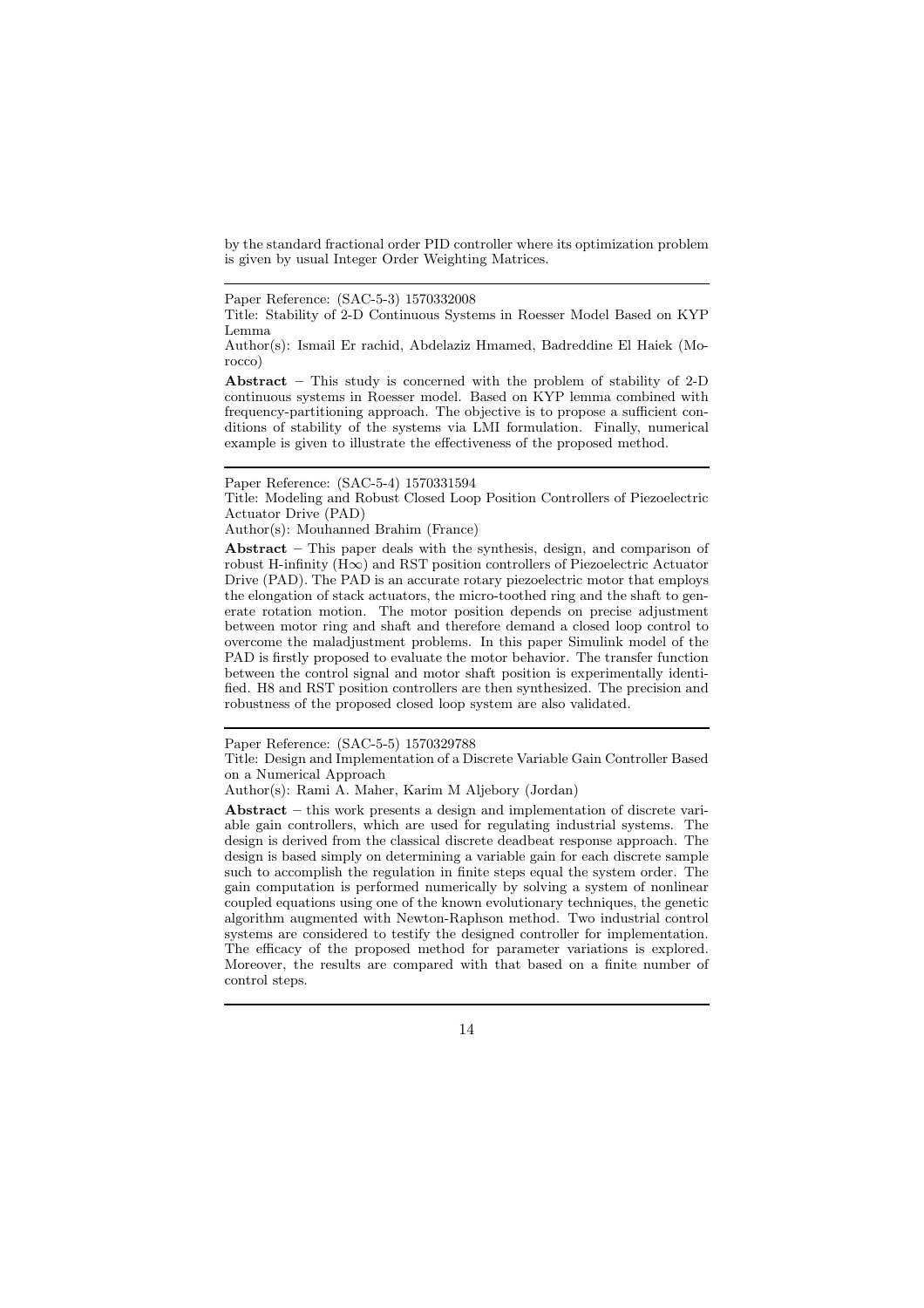Paper Reference: (SAC-5-6) 1570325962

Title: ILC-Tracking Control Design For repetitive Continuous-Time Linear Author(s): Selma Ben Attia (Tunisia)

Abstract – This paper deals with the problem of the itera- tive learning tracking control (ILC) for continuous-time linear systems (LTI) operating in a repetitive manner. The design of iterative learning control law is developped by using the stability along the pass theory of 2D-repetitif systems. In this case, the convergence of the tracking error has been performed for a given learning controller gains. The main purpose of this control is to guarantee some desired specification of the system dynamic behavior result and the convergence of the output error between iterations. The various given conditions are formulated in terms of LMI (Linear Matrix Inequalities). Numerical results are given to illustrate the effectiveness of the proposed results.

Abstract – This paper is concerned with the problem of finite frequency  $(FF)$  H $\infty$  filter design for linear time-invariant discrete-time systems with polytopic uncertainties. The developed approach in the paper is to design a new filter guaranteeing an H8 performance when frequency ranges of noises are known beforehand. The H8 filter in designed to deal with noises in Low Frequency (LF) domain. By utilizing the Generalized Kalman-Yakubovich-Popov (GKYP) lemma, projection lemma, and we introduce many slack matrices, the conditions on the existence of H8 filters for LF range is unified in terms of solving a set of linear matrix inequalities (LMIs). Finally, a numerical example clearly demonstrates the merits and effectiveness of the proposed method.

Paper Reference: (SAC-6-1) 1570324916

Title: Non-Singular Terminal Sliding Mode with Time Delay Control for Uncertain 2nd Order Nonlinear Systems

Abstract – This paper proposes a non-singular terminal sliding mode combined with time delay controller for fast tracking trajectory of uncertain second-order nonlinear systems in presence of external disturbances. The motivation for using Non-Singular Terminal Sliding Mode (NSTSM) mainly relies on its appreciable features, such as simplicity of design and implementation, high precision and fast convergence. However, the NSTSM problem is the wellknown chattering, which degrades the controlled system. Then, using the time delay to estimate uncertainties and disturbances allows chattering reduction. The stability and the robustness of the proposed controller are verified by using the classical Lyapunov criterion. The proposed controller is implemented in real time on the seven-degrees-of-freedom (7-DOF) ANAT robot arm and compared with the Sliding Mode with Time Delay Control (SMTDC) with classical sliding surface to prove its superiority.

Paper Reference: (SAC-5-7) 1570331644

Title: Finite Frequency H∞ Filtering for Discrete-Time Uncertain Systems Author(s): Abderrahim El amrani, Youssef Berrada, Abdelaziz Hmamed, Ahmed El Hajjaji, Ismail Boumhidi (Morocco–France)

Author(s): Yassine Kali, Maarouf Saad, Khalid Benjelloun, Mohammed Benbrahim (Morocco)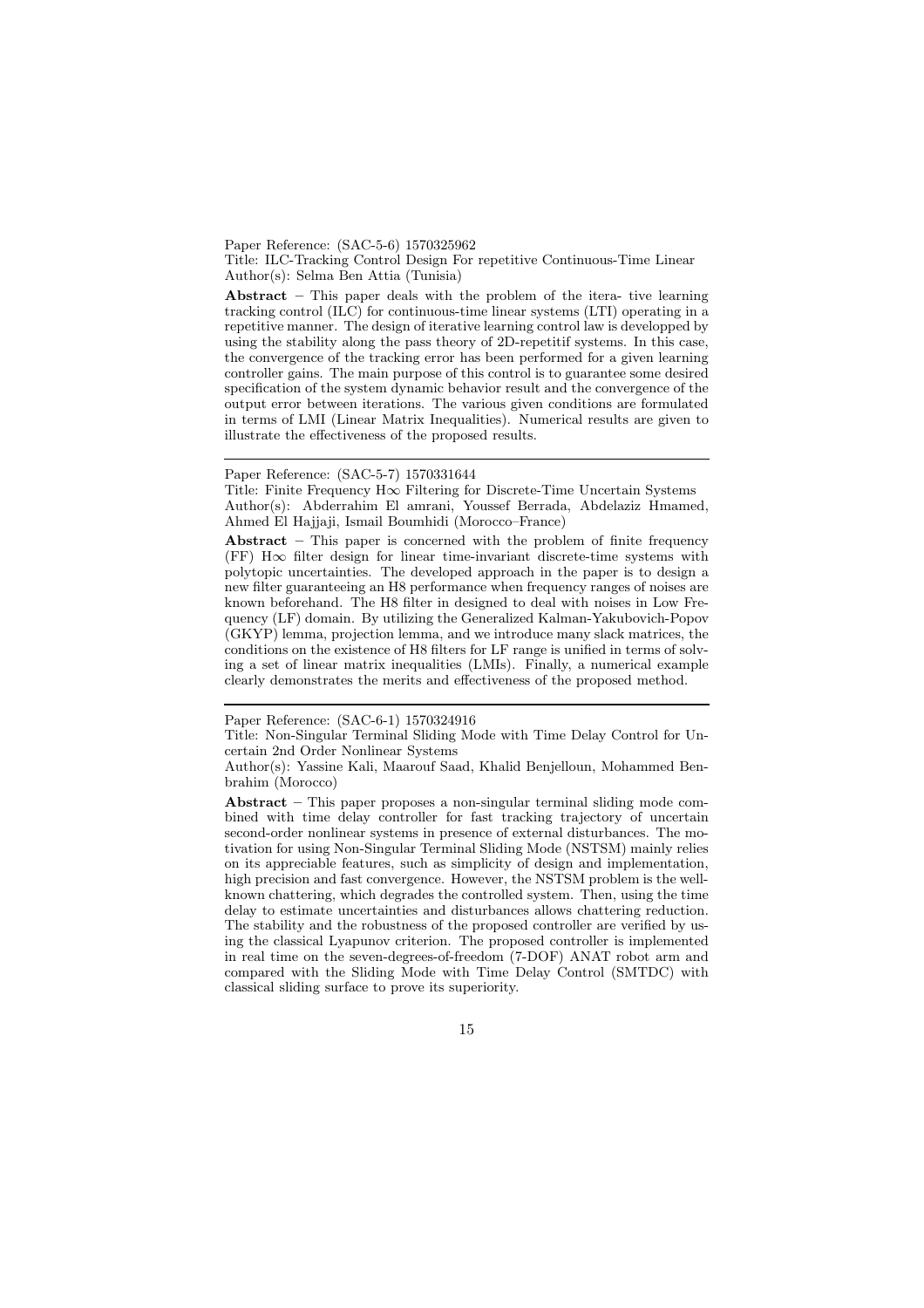Author(s): Aicha ZNIDI, Khadija Dehri, Ahmed Said Nouri (Tunisia)

Abstract –Designing a robust controller for nonlinear discrete-time systems, described by block-oriented models, becomes an active area for research in automatic theory. In this paper, two techniques are proposed: the first one is based on developing a discrete sliding mode control for a generalized Hammerstein mathematical model. The second one consists in replacing the constant switching gain of the discontinuous term in the proposed nonlinear sliding mode control by an adaptive one using an appropriate adaptation philosophy. Simulation example is reported at the end of the paper to prove the effectiveness of the proposed methods.

Paper Reference: (SAC-6-3) 1570331748 Title: New Sliding Mode Control for Non-minimum Phase Systems Author(s): Laila Mokhtar, Houda Ben Mansour, Ahmed Said Nouri (Tunisia)

Abstract – Many of the modern industrial processes are non-minimum phase systems. Therefore, the synthesis of a robust control is a prerequisite for this type of systems. In this paper, a discrete sliding mode control for nonminimum phase systems is proposed via an input-output model. The proposed control is synthesized to overcome the problem of unstable zero. Simulation examples are presented to show the efficiency of the proposed control.

Paper Reference: (SAC-6-4) 1570332408

Title: Improvement of Vector Control of Dual Star Induction Drive using Synergetic Approach

Author(s): Hossine Guermit (Algeria)

Abstract – In order to have robust and high performance of vector control of Dual Star Induction Motor drive (DSIM), sliding mode control is applied. This control represent in attractive choice in terms of fast dynamic response, robustness against parameter variations and external disturbance. However the main drawback of this later is the chattering phenomenon due to the discontinuous components. To overcome this problem, we propose in this work, a novel control scheme based on synergetic control theory newly integrated in the control of DSIM. The developed control algorithm ensures, fast response, asymptotic stability of the closed-loop system in the all range of admissible operating condition, and robustness of the system to the deviation parameter. A comparison of simulation results between PI regulator, sliding mode regulator and synergetic control, shows clearly that synergetic regulator yield high dynamic and static performance in all operating conditions.

Paper Reference: (SAC-6-5) 1570335228

Title: FPGA Implementation of Super Twisting Sliding Mode Control of the Doubly Fed Induction Generator

Paper Reference: (SAC-6-2) 1570329932

Title: Discrete Sliding Mode Control with Time-varying Switching Gain for Hammerstein Nonlinear Systems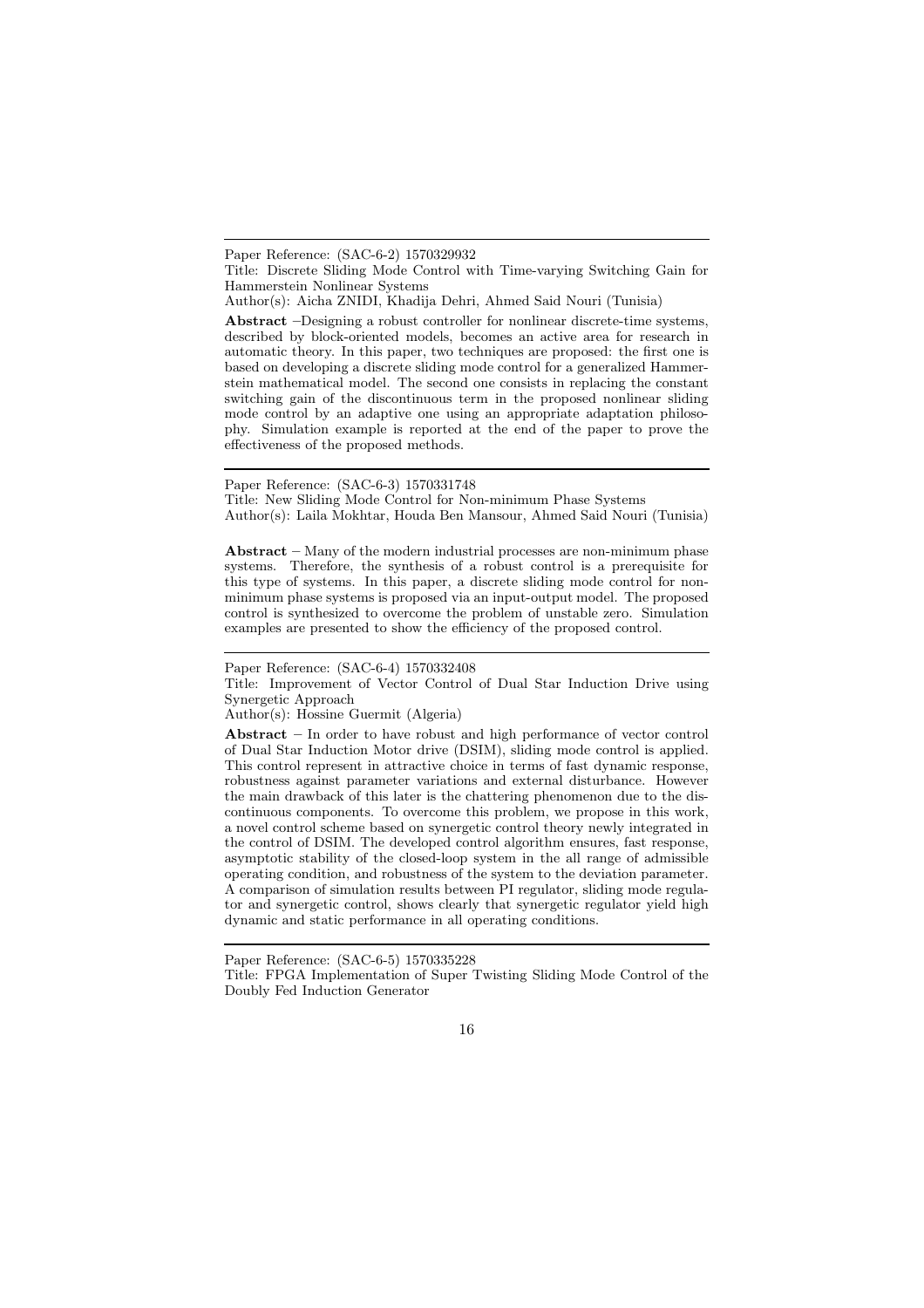Author(s): Marouane El Azzaoui, Karima Boudaraia, Hassan Mahmoudi (Morocco)

Abstract – This paper deals with FPGA implementation of First order and super twisting sliding mode control of the doubly fed induction generator. First order sliding mode is one of most robust control approach. However, it's had drawbacks which prevent it in practical implementation such as chattering phenomenon. Super twisting sliding mode seems a viable alternative solution to overcoming the chattering phenomenon. In this work, super twisting sliding mode control of the doubly fed induction generator is implemented in FPGA using Xilinx System Generator. Hardware co-simulation shows the performance of the proposed strategy.

Paper Reference: (SAC-7-1) 1570317457<br>Title: Identification of Third-order

Identification of Third-order Volterra-PARAFAC models using Levenberg-Marquardt algorithm

Author(s): Zouhour Ben Ahmed, Nabil Derbel (Tunisia)

Abstract – Volterra models are very useful for representing nonlinear systems with vanishing memory. The main drawback is their parametric complexity.In this paper,we present a new class of Volterra models, called Volterra-Parafac models, with a reduced parametric complexity, by using a parallel factor (PARAFAC) decomposition of Volterra kernels of order (p¿2) viewed as tensors. This paper is concerned with the problem of identification of thirdorder Volterra-PARAFAC models. An iterative algorithm, called Levenberg-Marquardt algorithm is then proposed for estimating the parameters of these models. This algorithm is proposed when input-output signals and kernel coefficients are real valued. Some simulation results illustrate the proposed identification method.

Paper Reference: (SAC-7-2) 1570329939

Title: Numerical Modeling of Contaminant Transport with Aerobic Biodegradation in a Saturated Porous Medium

Author(s): Hind Loukili, Salaheddine Kam (Morocco)

Abstract – Through the present paper, we aspire to develop a computational code capable of numerically modeling the problem of transport and biodegradation in a saturated porous medium. The mathematical formulation of the problem leads to a system of nonlinear and coupled mathematical equations. The concept is based on the splitting method which consists in cutting this system of equations into subsystems and adapting appropriate numerical methods to solve each subsystem according to its properties..

Paper Reference: (SAC-7-3) 1570321582

Title: RC Helicopter Modeling using Re-Engineering and System Identification Author(s): Tarek A. Tutunji, Yaser Aleed (Jordan)

Abstract – The construction and functionality of an RC toy helicopter was studied and analyzed using Reverse Engineering (RE). The electronic circuitry was modified by adding an inertial measurement (IMU) unit and Arduino processor in order to collect flight data. The multi-inputs and multi-outputs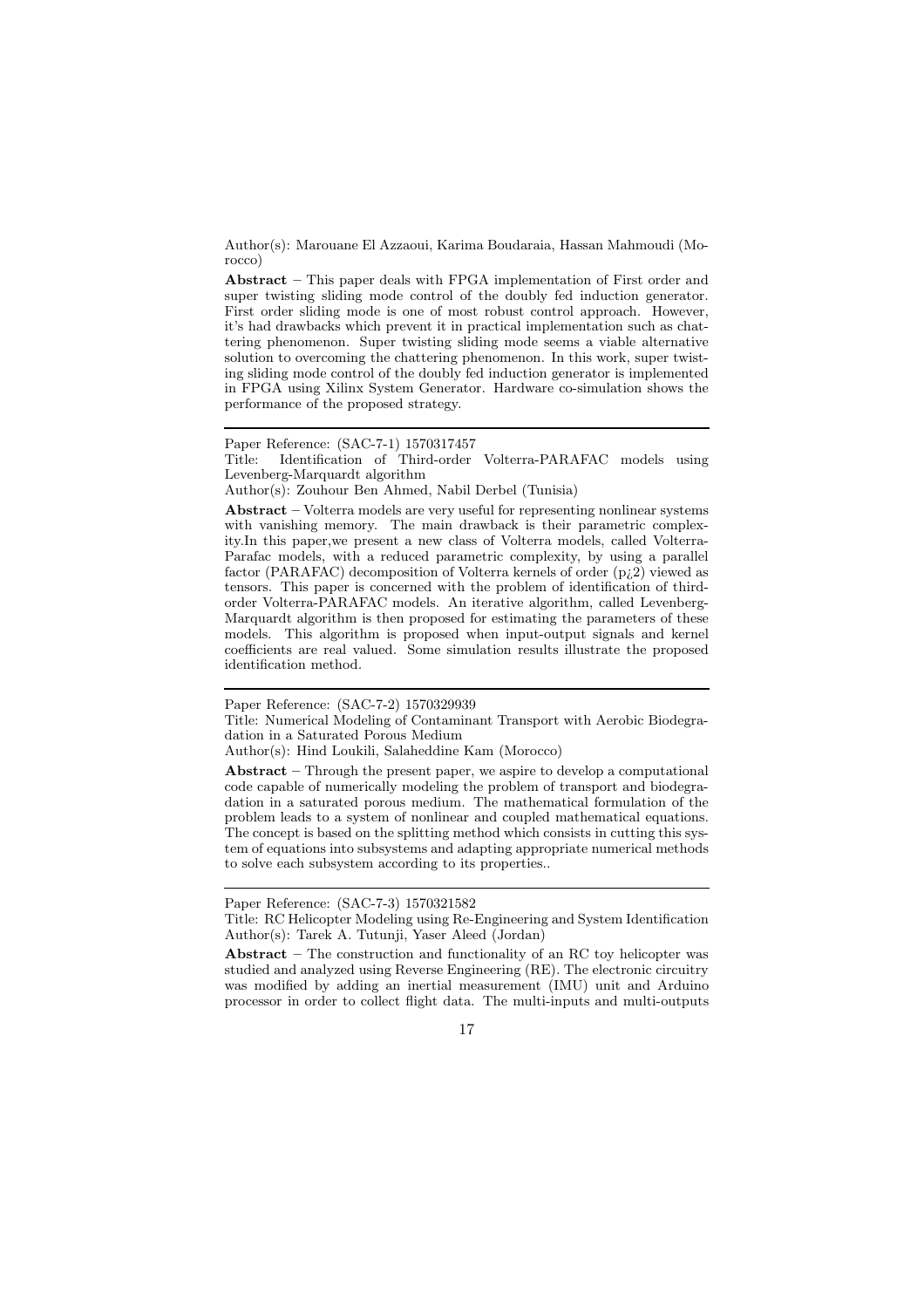(MIMO) data set is composed of motor voltages (as the system inputs) and linear accelerations and angular velocities (as system outputs). The data is then processed and transferred to a computer where System Identification Toolbox in MATLAB is used to develop transfer functions for the MIMO helicopter system. The transfer function models are validated by comparing the identified model results with the actual measurements. Simulation results validate the methodology used.

Paper Reference: (SAC-7-4) 1570332288

Title: Modeling and Performance Evaluation of a Public Transportation System

Author(s): Yassine Idel Mahjoub, Ahmed Nait-Sidi-Moh, El houcine Chakir El-Alaoui (Morocco–France)

Abstract – The purpose of this paper is to model, analyze and evaluate the performance of a public transportation network characterized by choice phenomena, synchronization and concurrency using two complementary formalism Petri Nets (PN) and Dioid algebra. Our contribution through this paper is to propose a  $(max, +)$  modeling approach for this type of system with conflicts by developing some functions called routing functions enabling to manage all encountered conflicts in the system. Afterwards, we evaluate the departure/arrival time of the transportation means from/to the different stations and also passengers waiting, boarding and disembarking times.

Paper Reference: (SAC-7-5) 1570332395

Author(s): Karima Outafraout, El houcine Chakir El-Alaoui, Ahmed Nait-Sidi-Moh (Morocco– France)

Abstract – The object of this paper is to model and simulate the behavior of a multimodal transportation system (MTS). Firstly, we have described the operation of the system studied consisting of a bus shuttle between two stations belonging each to a line of train (System contains two transportation modes). Then, we have shown that the system can be considered as a Hybrid Dynamical System (HDS). In order to study the characteristics of the MT, we have constructed a Hybrid Petri Net-based model. This model has been analyzed to evaluate some properties of the system. Finally, the hybrid model has been simulated with Matlab, to analyze the system evolution. Owing to this analysis it is possible to make a performance evaluation and to indicate some functional limits of the studied system.

Paper Reference: (SAC-7-6) 1570331941 Title: Planning tripod gait of an hexapod robot Author(s): Hasnaa El hansali (Morocco)

Abstract –Hexapod legged robot's missions, particularly in irregular and dangerous areas, require high stability and high precision. In this paper, we consider the rectangular architecture body of legged robots with six legs distributed symmetrically along two sides, each leg contains three degrees of



Title: Modeling and simulation of a Multimodal Transportation System based on Hybrid Petri Nets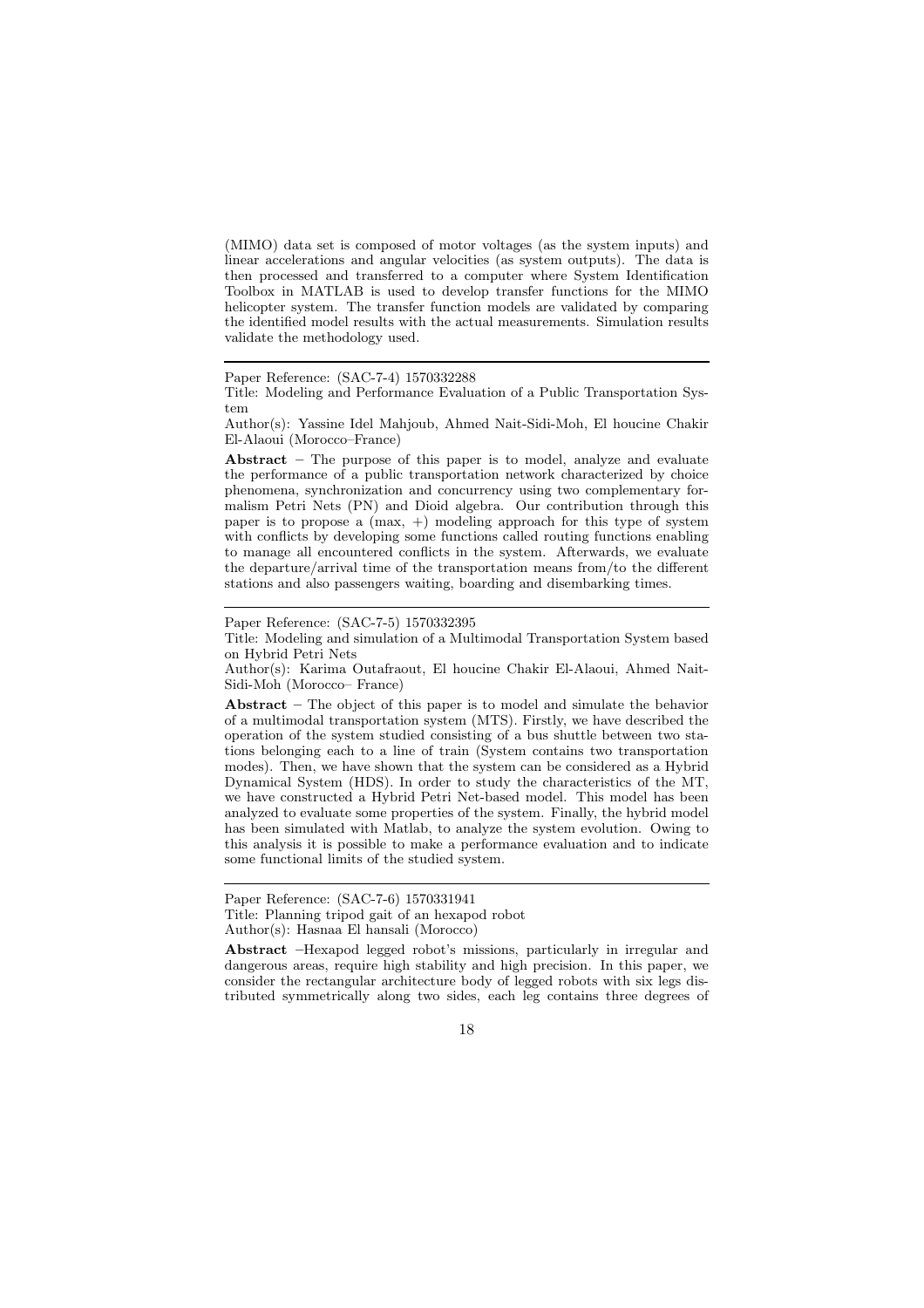freedom for greater mobility. The aim of this work is planning tripod gait trajectory, based on the computing of the kinematic model to determine the joint variables in the lifting and the propelling phases. For this, an appropriate coordinate frames are attached to the body and legs in order to obtain clear representation and efficient generation of the system equations. A simulation in Matlab software platform is developed to confirm the kinematic model and various trajectories to the tripod gait adopted by the hexapod robot in its locomotion.

Paper Reference: (SAC-8-1) 1570326411 Title: Combined Backstepping-PID Control of Inverted Pendulum Author(s): Chekib Ghorbel, Amira Tiga, Sana Rannen, Naceur Benhadjbrarik (Tunisia)

Abstract –The aim of this paper is to elaborate a control law based on the combination of PID and Backstepping controllers in order to stabilize the inverted pendulum initially unstable. Simulation and real time experimental results show that PID-PID and Backstepping-PID combination had achieved a satisfactory performance. Moreover, it had been concluded that the Backstepping controller is more efficient since it is able to sustain the desired response with rapidity.

Paper Reference: (SAC-8-2) 1570335223

Title: Backstepping and Adaptive control for Variable wind Speed Turbine Based on PM Synchronous Generator

Author(s): Chafik Eddahmani, Hassan Mahmoudi, Marouane El Azzaoui, Karima Boudaraia ( Morocco)

Abstract –This paper presents a design and comparative study of backstepping and adaptive nonlinear control for the variable wind speed turbine based on a permanent magnets synchronous generator. The adaptive Backstepping control is applied in order to achieve the high tracking performance of speed control taking into account the parameter uncertainties such as the stator resistance and the rotor flux linkage and load torque. The convergence of variable states is assured by Lyapunov function. To verify the feasibility of the proposed controls, simulations are carried out in Simulink to compare the performances of each controller.

Paper Reference: (SAC-8-3) 1570333738 Title: Behavioral Control UAVs with Multi-threat Evasion Strategy Inspired by Biological Systems

Author(s): Sami El Ferik (Saudi Arabia)

Abstract –The problem of having a multi-agent nonholonomic systems achieve a desired mission in a multi-threat prone environment is addressed in this paper. In such hostile environment, the ability to reach a target, keep formation and evade a threat is crucial. This paper proposes a behavioral control algorithm that makes the multi-agent system operates by switching through different navigation algorithms. To ensure stability while switching, cohesive motion and formation maintenance, evasion if under threat, as well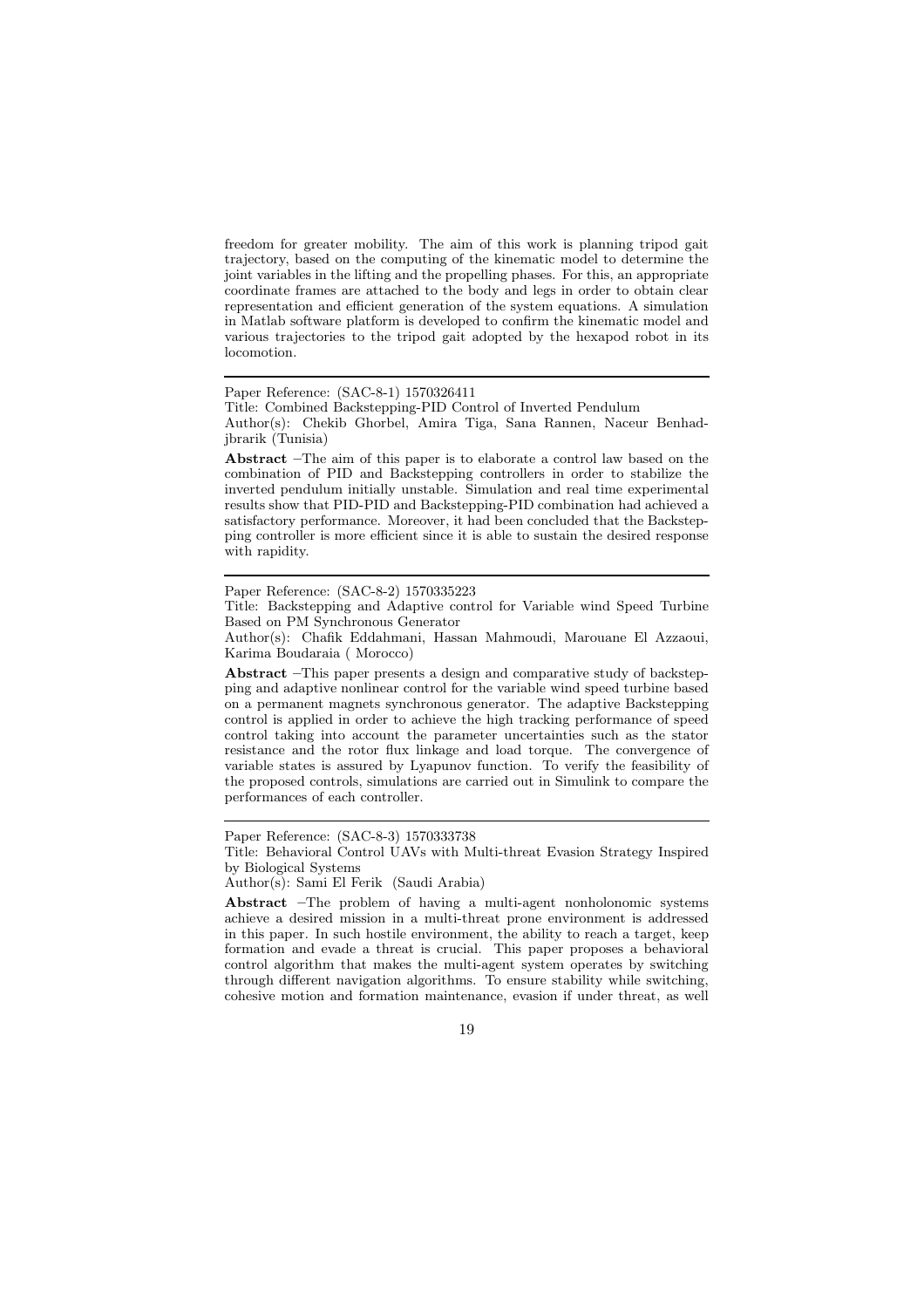as mission accomplishment a combination of path tracking and potential field strategies has been implemented. These algorithms are inspired from the behavior control of a school of fish in a foraging mission while under shark attack.

Paper Reference: (SAC-8-4) 1570333327

Title: Speed Tracking of Induction Motors with Backlash Inputs Using Adaptive Backstepping Control

Author(s): Salim Ibrir, Hassan Al-Abudib (Saudi Arabia)

Abstract – Induction motors have attracted the attention of the control community for more than three decades. However, the AC machine has many control challenges due to its complicated dynamics and the effect of model uncertainty of various types. In this paper, the problem of model-based tracking control in the presence of unknown backlash-input nonlinearities is considered. The controller design is based on the adaptive backstepping technique. This technique is proven to be a powerful tool to stabilize nonlinear systems and compensate against systems<sup>7</sup> uncertainties. The developed results are simulated numerically by the use of MATLAB/SIMULINK software. The obtained results prove the successfulness of the controller in handling input uncertainty while achieving the desired control objective.

Paper Reference: (SAC-8-5) 1570333330

Title: Speed Tracking of Induction Motors with Symmetric Dead-zone Inputs Author(s): Salim Ibrir, Hassan Al-Abudib (Saudi Arabia)

Abstract – An adaptive nonlinear controller is proposed for speed regulation of induction machines subject to dead-zone voltage inputs. An adaptive backstepping control feedback is designed to cope with the hard input nonlinearity and ensure a bounded-error speed tracking. Numerical simulations have shown satisfactory tracking performances under a minimum knowledge of the dead-zone parameters.

Paper Reference: (SAC-9-1) 1570325995 Title: Swarm Learning in Discrete Time Mean-Field-Type Games Author(s): Hamidou Tembine (USA)

Abstract – This article examines a swarm learning algorithm for approximating mean-field equilibria of mean-field-type games with continuous action spaces. The results support the argument that a swarm learning algorithm combined with a simple model-free payoff learning algorithm which consists to explore the continuous action set by means of multi-population of particles can provide a satisfactory solution in mean-field-type games. A collaborative learning between the particles of the same player takes place during the interactions of the game, in which the players and the particles have no direct knowledge of the payoff model. Each particle is allowed to observe her own payoff and has only one-step memory. The existing results linking the outcomes to satisfactory set do not apply to this situation because of continuous action space and non-convex local response. We provide a different approach using stochastic difference inclusion for arbitrary number of agents. As the number of iterations grows, there is an emergence of multi-swarm or consen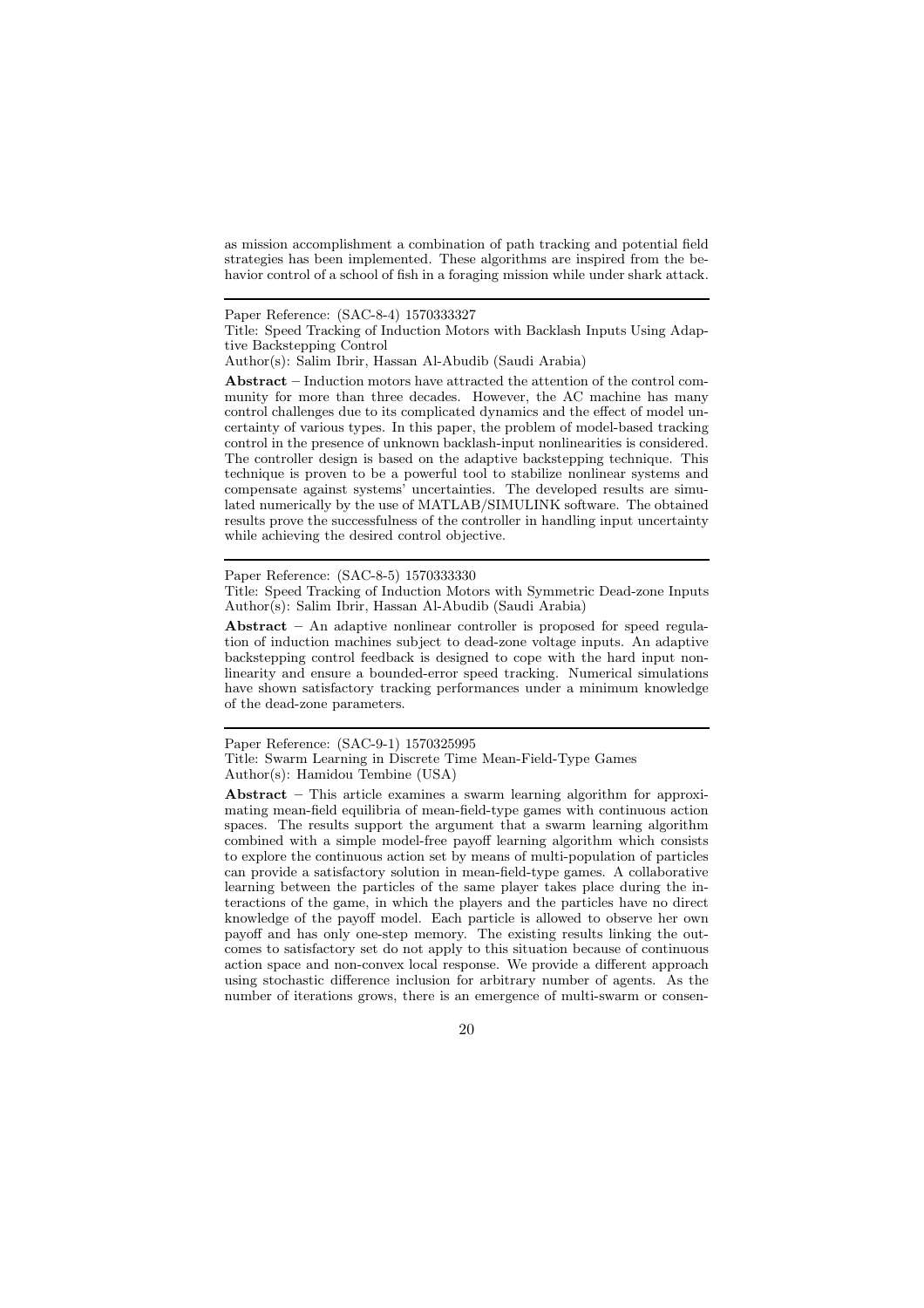sus for each player in many interesting classes of mean-field-type games. We provide a detailed analysis of the error which scales with the learning rates of the players.

Paper Reference: (SAC-9-2) 1570326339

Title: Design of Reduced Order Models for Multi-Time-Scale Systems Via Firefly Optimization

Author(s): Othman Alsmadi, Adnan M. Al-Smadi, Esraa Gharaibeh (Jordan)

Abstract – This paper presents a new model order reduction (MOR) technique of multi-input multi-output (MIMO) systems utilizing the firefly optimization method. The reduction operation is proposed with substructure preservation, as to maintain the exact dominant dynamics in the reduced order model. This is mainly possible for systems that are characterized as multi-time scale systems. Obtaining the reduced order model is achieved by minimizing the fitness function which is related to the error between the full and reduced order models' responses. Simulation results show the potential of the Firefly Algorithm (FA) as an artificial intelligence technique for the process of MOR. The new approach is compared with recently published work on firefly for model order reduction. The superiority of the proposed FA method over the other is clearly seen as illustrated in this paper.

Paper Reference: (SAC-9-3) 1570331921 Title: Optimal Posture Prediction of Human Lower Limb Author(s): Faqihi Hachmia, Maarouf Saad, Khalid Benjelloun, Mohammed Benbrahim, Nabil Kabbaj (Tunisia)

Abstract – In this paper, a new posture prediction method is proposed and evaluated on human leg, as being a physiologically constrained three-link arm. The main posture prediction solution is focused on optimizing the manipulability and the human performance of the leg. The forward kinematic is used to define the feasible workspace of the human leg in sagittal plane. Using an effective optimization-based human performance measure that incorporates a new objective function of musculoskeletal discomfort, the optimal posture is obtained.

Paper Reference: (SAC-9-4) 1570331955 Title: A Wireless Multi-robot Network Approach for Industry 4.0 using RoBO2L

Author(s): Tim Wruetz, Jens Golz, Rolf Biesenbach (Germany)

Abstract –This research extends the Open-Source Toolbox RoBO2L with a network interface. The toolbox allows controlling of KUKA industrial robots with a remote PC running MATLAB, which provides the ability to connect external hardware to the robot more easily. For instance, 3D Cam Systems, like the Microsoft Kinect. With access to MATLAB toolboxes, the robot can be used for modern research projects combining industrial robotics with machine learning applications. Caused by the architecture of the robot system the connection between the robot controller and remote PC needs to be a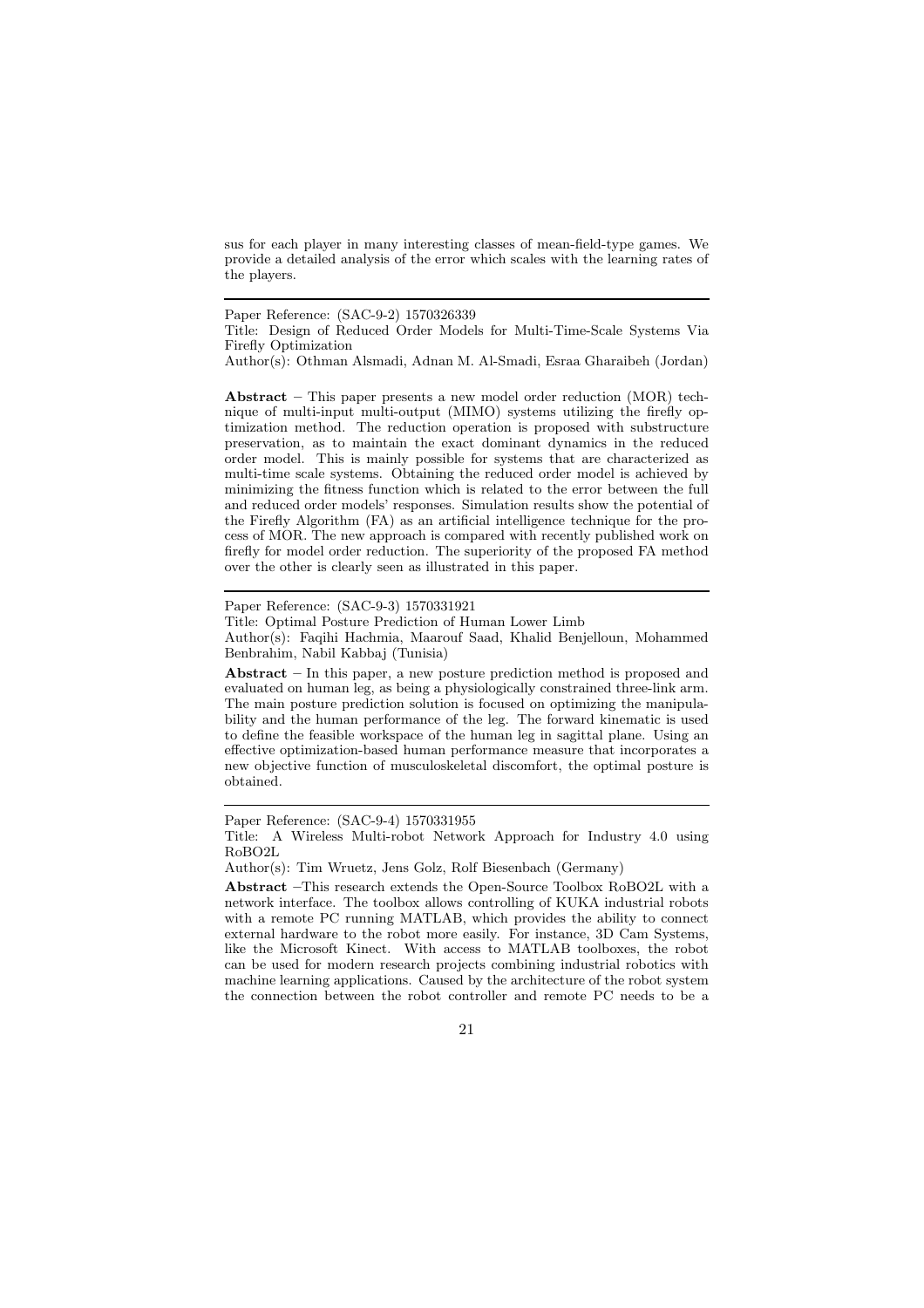direct UDP/IP connection, the network interface bypasses this disadvantage and opens new possibilities, like controlling multiple robots at once, maneuver wireless or remotely control it via the internet. The idea of this contribution is to add a second remote PC, managing a network of parallel working computers running RoBO2L.

Paper Reference: (SAC-9-5) 1570332001 Title: Design of fractional PID controller using multi-objective optimization methods

Author(s): Marwa Houiji, Naziha Araari (Tunisia)

Abstract – This paper deals with a design of a fractional PID controller using the multi-objective optimization methods. Two new design approaches are proposed and based on frequency domain specifications. They achieve good robustness to gain variations by maintaining the open-loop phase quasiconstant in a crossover frequency.

Paper Reference: (SAC-9-6) 1570327597 Title: Control of Electric Unicycles Author(s): Abdulwahid A. Al-Saif (Saudi Arabia)

Abstract – In this paper, several controllers were proposed and developed to control and maintain the balance of electric unicycle. The proposed controllers are Linear Quadratic Regulator (LQR), Linear Quadratic Regulator with Integral action (LQRI) and Feedback Linearization controller (FBL). Then a comparison is held based on disturbance rejection and tracking ability for desired unicycle speed. The performance and merit of FBL are well exemplified by conducting several simulations in Matlab/Simulink environment.

Paper Reference: (SAC-10-1) 1570332401

Title: Implementation of Fractional-Order PID Controller in an Industrial Distributed Control System

Author(s): Mohamed Abdelkarim, Mohamed El-Hawwary, Hassan Emara ( Egypt)

Abstract – Fractional-Order Proportional-Integral-Derivative (FOPID) controllers presents a natural extension to PID controllers, which have been used profusely in industrial control systems, and are of great practical preference. This paper presents an implementation of FOPID control in an industrial distributed control system (DCS) that is used here for level process control. The setup is composed of ABB DCS AC 700F2 (the controller) connected to Lab-Volt Level Process Station (the plant). To implement an FOPID controller for this setup, a function block is built in the industrial controller using a certain discrete form of FOPID control. A comparison of the system response using FOPID and conventional PID controllers is performed via simulation (using a response optimization tool) and experimentally (using the setup). The results show a relative improvement in system response using FOPID control.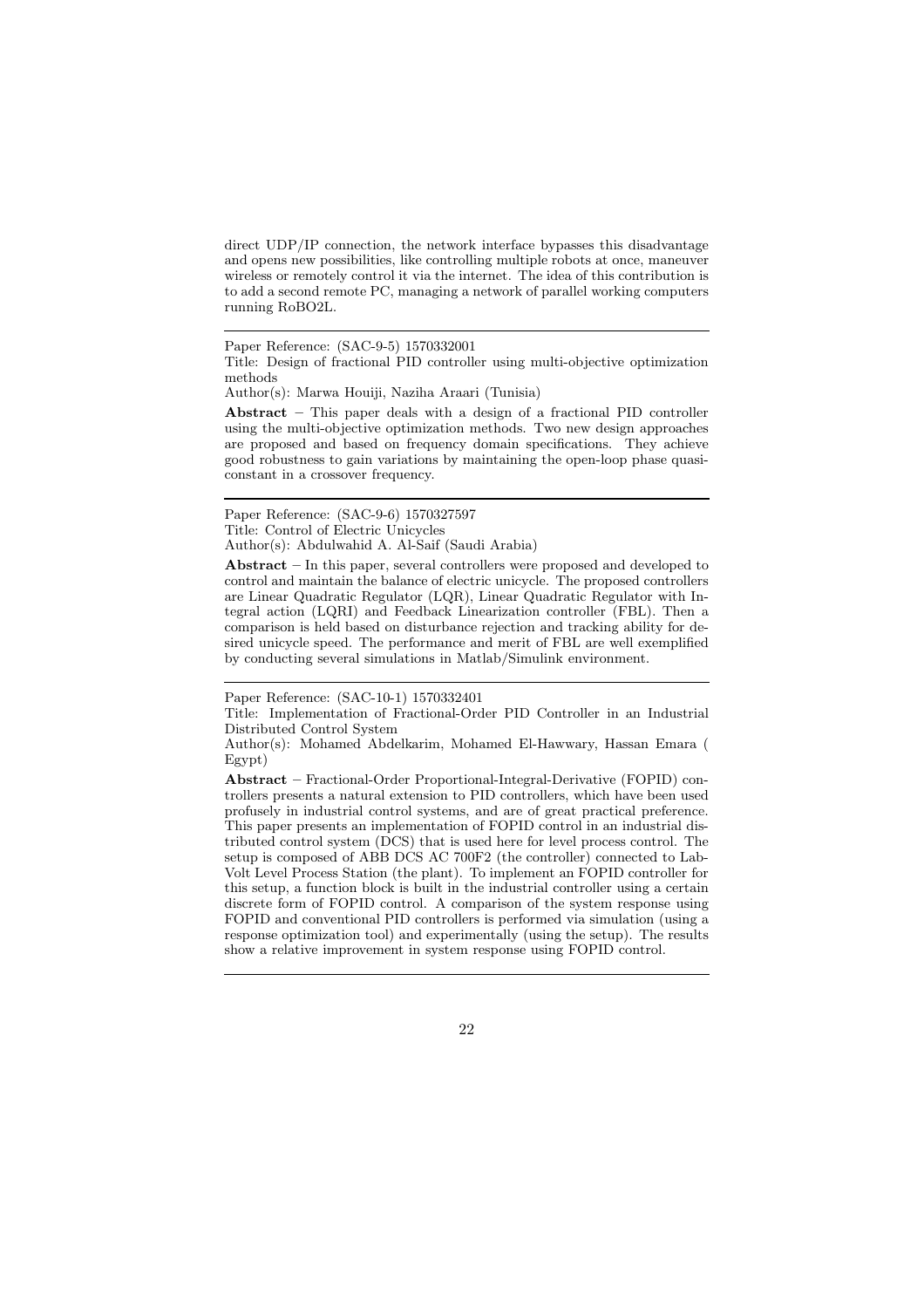Paper Reference: (SAC-10-2) 1570333753

Title: Adapting Raspberry Pi to Miniaturized Safety Systems for Industry 4.0 Control Applications

Author(s): Ali Hayek, Sebastian Domes, Josef Boercsoek, Johannes Klos ( Germany)

Abstract – The 4th industrial revolution enables through the networking of automated systems a realization of modular, flexible, economic and networking production processes. Control Machines and production plants are networked over various communication channels and they organize themselves in an intelligent way. Products are created in an automated way at the request of the customers and tailored to the customers specific needs. Highly networked system structures will evolve including the interference of humans as well as of machines. Apart from IT security functional safety plays an increasingly important role in the networking of humans and machines. In the future, safety functions shall not only control and monitor production processes but they shall be in a position to be maintained and configured in a flexible way by the user. In this paper, a possible implementation is introduced, which is able to connect the functional safety with a compact, cost-effective system that is widely used in industry.

Paper Reference: (SAC-10-3) 1570332011

Title: An Internet Platform for Open-Source Robot Offline Programming Interface RoBO2L

Author(s): Tim Wruetz, Jens Golz, Rolf Biesenbach (Germany)

Abstract – The main goal of the RoBO2L project is the development of a MATLAB interface for cross platform Model-Based Design for robot motion control. The open source interface allows the offline programming of an industrial robot with standard MATLAB software. The MATLAB interface enables the programming of an industrial robot with a widespread common engineering tool. Additionally RoBO2L opens the integration of manufacturer independent or not supported soft- and hardware components, e.g. webcams or game controller. This paper describes the features of the developed toolbox and introduces the new web platform for the open-source software.

Paper Reference: (SAC-10-4) 1570328648

Title: Performance Evaluation of Autonomous Deployment of WSAN in a Real Environment

Abstract – Robots deployment is becoming so popular due to its applications in different aspects, especially in areas where human intervention is not possible or poses a high risk. Multi-robots deployment in an unknown environment is a new challenging problem that needs to be investigated to understand the behavior of robotics applications under real parameters. For instance, in industrial place robots can be sent to a building to detect a source of gas leakage or help to discover bodies under rubbles in case of damaged buildings. Virtual force has been proposed to tackle such a problem; however, most of the existing studies did not consider the physical properties of the robots and

Author(s): Gamal Sallam, Mohammed Al-Shaboti, Uthman Baroudi ( Saudi Arabia)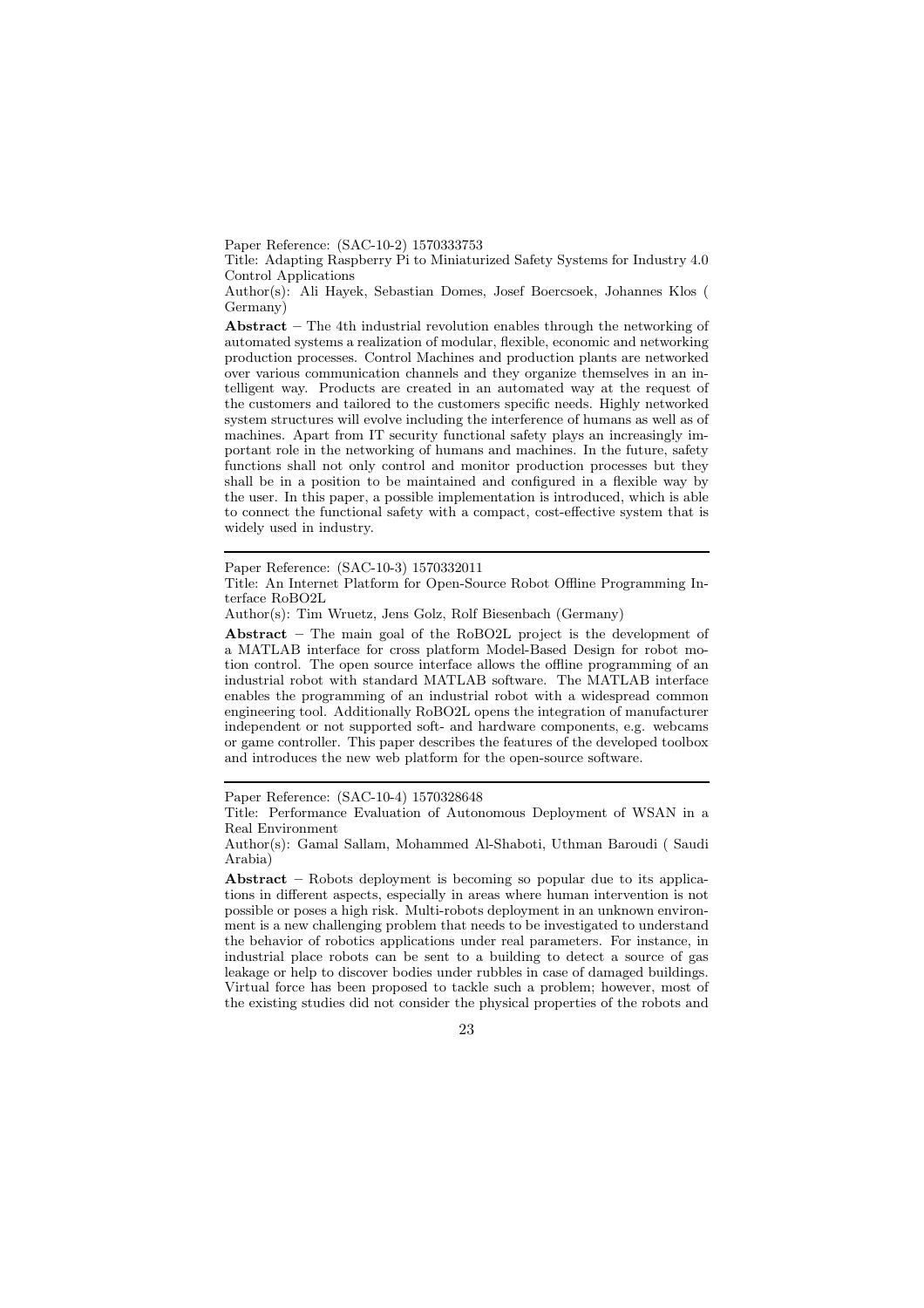obstacles and their overall effect on the deployment purpose. In this paper, we will investigate two variants of the virtual force approach, full virtual force, and modified virtual force, taking into consideration all the physical aspects of Khepera III robot. The proportional-integral derivative (PID) controller has been utilized to control the robot movement towards the intended target when obstacles exist. The implementation has been carried out using a high fidelity simulator called Webots

Paper Reference: (SAC-10-5) 1570326397 Title: Safe Navigation and Target Recognition for a Mobile Robot Using Neural Networks

Author(s): Mohammed Mehdi Ali (Jordan)

Abstract – Recently, there is a large demand on using mobile robots in different life applications. Thus, it is of importance to ensure mobile robot safe navigation towards its destination. In this research Robotino from Festo company is used to confirm safe navigation issue along with red color target recognition using its IR and camera sensors respectively. Real-time and simulation experiemental results have been obtained in labrotories of faculty of engineering / Philadelphia university / Jordan. Results were taken to train two multi-layers perceptron neural networks. One of them is used to force Robotino moving towards its target by controlling its linear velocity, while the other one is used to move Robotino avoiding any possible static or dynamic obstacle in its route. Matlab workspace is used for system analysis and design.

Paper Reference: (SAC-10-6) 1570325998

Title: Wireless Control of a Human Replacement Robot: Design and Implementation

Author(s): Kasim M. Al-Aubidy (Jordan)

Abstract – The objective of this paper is to design and implement a human replacement robot that consists of a mobile robot holding two 6-DOF manipulator arms and two wireless cameras mounted on moving plate attached on top of the robot. The human operator can control the robot wirelessly via wearable suit and virtual reality glasses. Moreover, the operator can control robot movement by special pedals placed under his legs. The experimental and simulated results confirm that the given prototype perform the same tasks and movement obtained by the operator with acceptable accuracy and speed. Such a robot is suitable for unreachable areas with minimum training needed for operator to start using the robot.

Abstract – This paper addresses the stabilization problem of nonlinear chained-form systems with input time delay. We first employ the so-called sigma-process transformation that render the feedback system under a linear form. We introduce a particular transformation to convert the original system



Paper Reference: (SAC-11-1) 1570336376

Title: Predictor-based stabilization for chained formsystems with input time delay

 $Author(s)$ : Faical Mnif (Tunisia)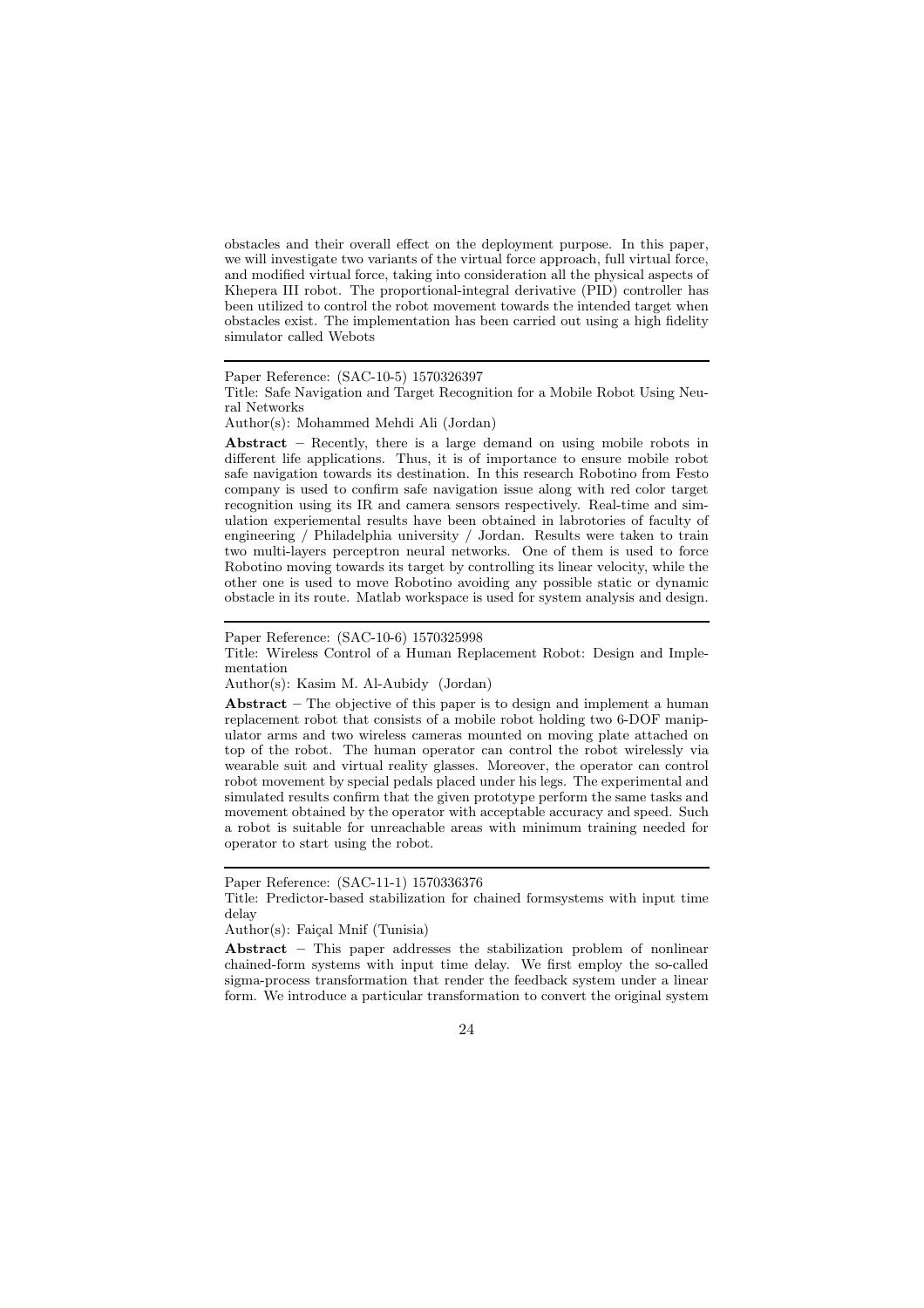into a delay-free system. Finally, we apply a state feedback control, which guarantees a quasi-exponential stabilization to all the system states, which in turn converge exponentially to zero. Then we employ the so-called -type control to achieve a quasi-exponential stabilization of the subsequent system. A simulation example illustrated on the model of a wheeled mobile robot is provided to demonstrate the effectiveness of the proposed approach.

Paper Reference: (SAC-11-2) 1570331805

Title: Delay-Dependent Stability condition for linear 2-D state-delayed systems

Author(s): Hicham El Aiss, Nabil Echakroune,Hafsaa Rachid, Abdelaziz Hmamed, Ahmed El Hajjaji (Morocco–France)

Abstract – This paper deals with the problem of delay-dependent stability of 2D continuous delay systems with constant delay, described by the Roesser model. Based on the 2D version of the auxiliary function-based inequalities extended from 1D version and an appropriate 2D version of Lyapunov Krasovskii functional, without introducing any free weighting matrices, new stability condition are established in term of linear matrix inequality (LMI). Numerical example is given to compare with some previous results and demonstrate the effectiveness and the improvement of the method proposed.

Paper Reference: (SAC-11-3) 1570332087

Title: Stabilization of Discrete Singularly Perturbed Systems with Time-Delay Author(s): Rakia Abdeljawad, Nesrine Bahri, Majda Ltaief (Tunisia)

Abstract – This paper treats the stabilization bound problem for discrete singularly perturbed systems with time delay. Based on Lyapunov-Krasovskii functional, a state feedback stabilization control design is proposed. A new sufficient condition given as a set of Linear Matrix Inequalities(LMIs), guarantees the existence of state feedback controller and the asymptotic stability of the closed loop system. Finally, an example is given to show the advantage and the effectiveness of the obtained result.

Paper Reference: (SAC-11-4) 1570332392

Abstract – This paper presents a Cartesian adaptive control based on a robust Sliding Mode and Time Delay Estimation (CSMTDE) for controlling a redundant exoskeleton robot called ETS-MARSE subject to uncertain nonlinear dynamics and external forces. The robustness and accuracy are achieved by selecting a sliding Cartesian surface and a sliding joint surface. The combination between them is done by the nonlinear Jacobian matrix. The stability of the closed loop system is solved systematically, ensuring asymptotic convergence of the output tracking errors. Simulation results manifest the efficiency of the suggested control to provide an excellent performance despite the presence of dynamic uncertainties and external disturbances.

Title: Cartesian Sliding Mode Tracking Control of an Exoskeleton Robot Based on Time Delay Estimation

Author(s): Brahim Brahmi, Maarouf Saad, Cristobal Ochoa Luna, Mohammad habibur Rahman (Canada)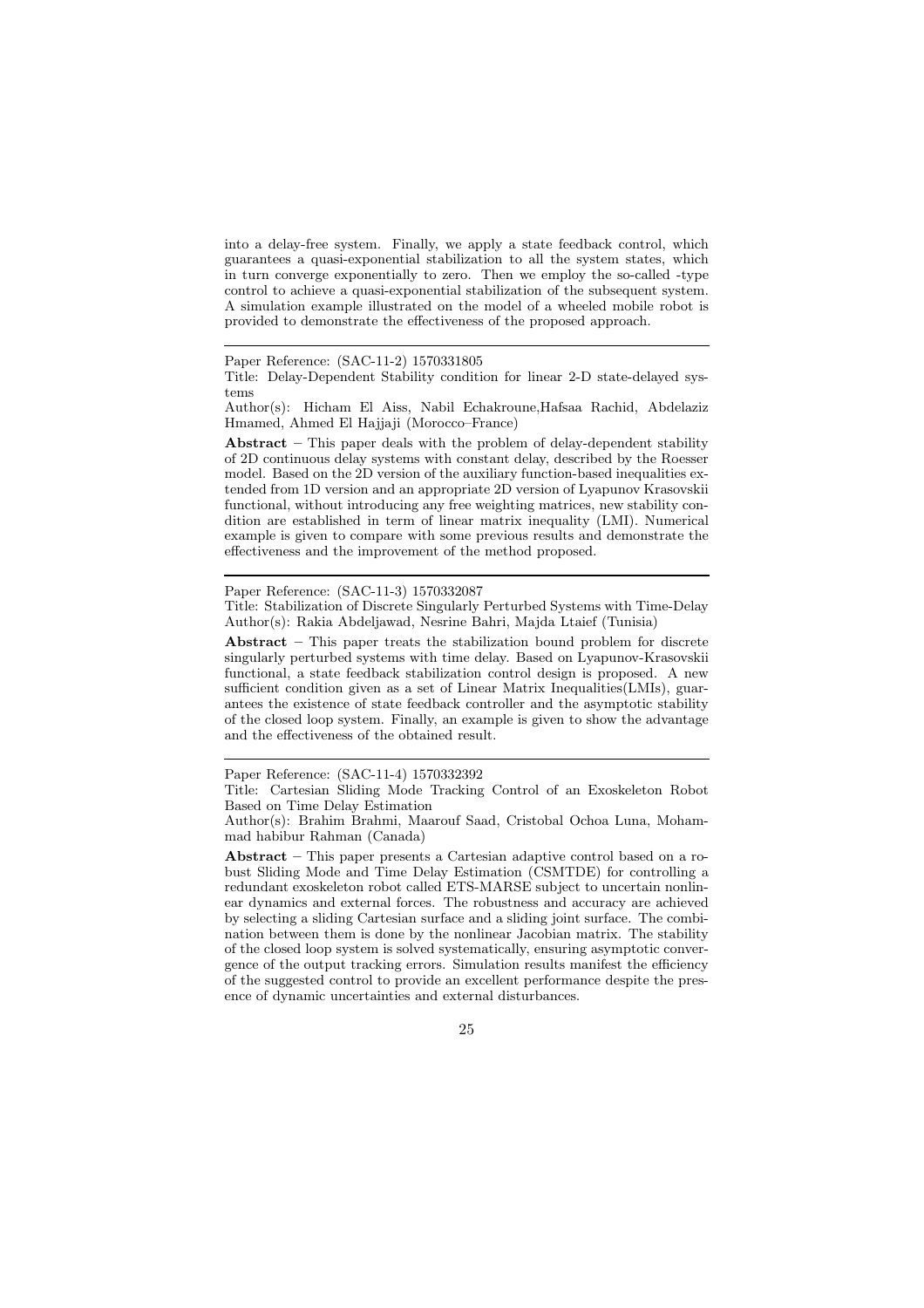Author(s): Abdulwahid A. Al-Saif (Saudi Arabia)

Abstract – The paper investigates the control performance of yaw motion of nonlinear semi autonomous Unmanned Underwater Vehicle (UUV) based on Model Reference Adaptive Control (MRAC). The mathematical model of a semi-autonomous  $UUV$  called LAURS, which is developed by Sensors and Actuators Laboratory at University of Sao Paolo. We designed the controller outside of UUV and used wireless network to transmit the data from and to UUV. The is applied to MRAC to compensate dynamic system and provide the stabilization. There is time delay to transmit and receive data over wireless network. We compared the proposed control performance to control the UUV with varying scenarios of different distance between UUV and controller. The proposed control design is able to control the system.

Paper Reference: (PSE-1-1) 1570326102

Title: Direct and Indirect Field Oriented Control of DFIG-Generators for Wind Turbines Variable-Speed

Author(s): Yasmine Ihedrane, Chakib El Bekkali, Bossoufi Badre (Morocco)

Abstract – In this paper, we present a study and modeling of a wind system based on Doubly-Fed Induction Generator (DFIG) , whose stator is directly connected to the grid in contrast to the rotor which is linked via power converters. The objective of this modeling is to improve the performance of the wind system by applying direct and indirect field oriented control to control the active and reactive power exchanged between the stator of the DFIG and the grid . The simulation results are tested and compared in order to evaluate the performance of the proposed system.

Paper Reference: (PSE-1-2) 1570331722

Title: Sensorless control with an Adaptive Sliding Mode Observer For Wind PMSG Systems

Author(s): Marwa Ayadi, Omar Naifar, Nabil Derbel (Tunisia)

Abstract  $-$  In this work, a robust sensorless control technique for a directly driven Permanent Magnet Synchronous Generator-wind Turbine (PMSG-WT) is proposed. This approach is based on Adaptive sliding interconnected observers witch estimate the rotor speed, the stator currents and the stator resistance. The vector control is the control strategy applied to the PMSG. The stability analysis of the applied observer is provided using the Lyapunov stability theory. The validity of the proposed control algorithm is shown by simulation studies.

Paper Reference: (PSE-1-3) 1570331792 Title: New MPPT Control for Wind conversion System based PMSG and a comparaison to Conventionals approachs

Author(s): Hassan Abouobaida, Said El Beid (Morocco)

Paper Reference: (SAC-11-5) 1570331907

Title: Control of Yaw Motion of Nonlinear Unmanned Underwater Vehicle over Wireless Network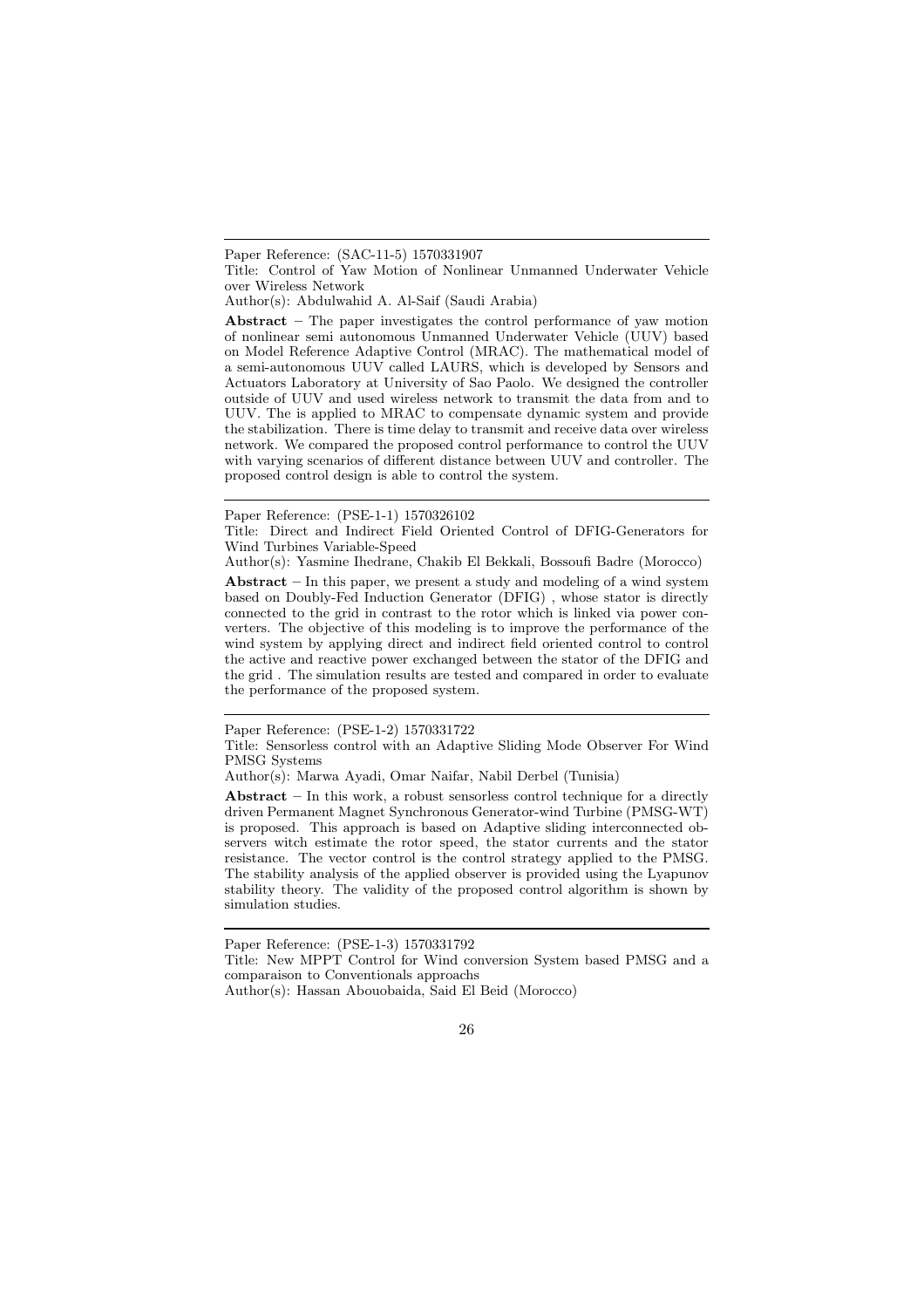Abstract – This study aims to apply the ripple correlation current  $(RCC)$ approach, which is an MPPT search algorithm used in photovoltaic systems. To extract the maximum power, a wind conversion structure based on a permanent magnet synchronous generator (PMSG), a three-phase rectifier and a boost converter is used. The choice of this structure is justified by the reliability, simplicity of implementation and control. This paper discusses the performance evaluation of new MPPT algorithms called RCC (ripple correlation current) in comparison with the conventional methods. To achieve this objective, four criteria are chosen: speed convergence, need of mechanical sensors, accuracy and dependence of the previous position. The main features presented in this paper are as follows: (a) modeling the power wind conversion systems, (b) presenting and detailing each MPPT algorithm (c) showing the proposed RCC MPPT and it implementation results, (d) conducting a discussion and give an evaluation of the proposed approach according to the criteria cited in comparison with the conventional methods.

Abstract – In order to provide a testing for Wind Energy Conversion Systems (WECS) control strategies, a Wind Turbine Emulator (WTE) was designed and realized. The experimental implementation of the WTE for WECS consists of permanent magnet DC motor controlled by Pulse-Width Modulated (PWM). A DC motor is used to generate speed and torque required by the aero generator (PMSG) for producing electrical power. The model of wind turbine and the control of DC motor, which emulate the wind turbine, are implemented in MATLAB/Simulink platform. Results confirm that the WTE can provide all necessary parameters of the wind turbine system such as wind speed, output torque, power coefficient and tip speed ratio. Simulation results show good performances of the proposed control law.

Paper Reference: (PSE-1-5) 1570332166

 $\bf Abstract-This$  paper presents the design of an intelligent wind turbine pitch control of a permanent magnet synchronous generator (PMSG), used to regulate the DC bus voltage controller, output of the converter for a 150V pumping load, Where a fuzzy inference mechanism is used to estimate the upper limit of uncertainties. In addition, fuzzy inference makes it possible to adjust the output voltage, obtain greater efficiency in the use of wind energy and provide protection for the turbine blades. In the first part, we have presented the modeling system with a pitch control. In the second part a presentation of the results of the simulation system analyzed and validated by Matlab simulation.

Paper Reference: (PSE-1-4) 1570332104

Title: Development of a useful Wind Turbine Emulator Based on Permanent Magnet DC Motor

Author(s): Loubna Benaaouinate, Mohamed Khafallah, Abdelouahed Mesbahi (Morocco)

Title: Intelligent control of wind pump based on PMSG using pitch control Author(s): Aroua Slimen (Tunisia)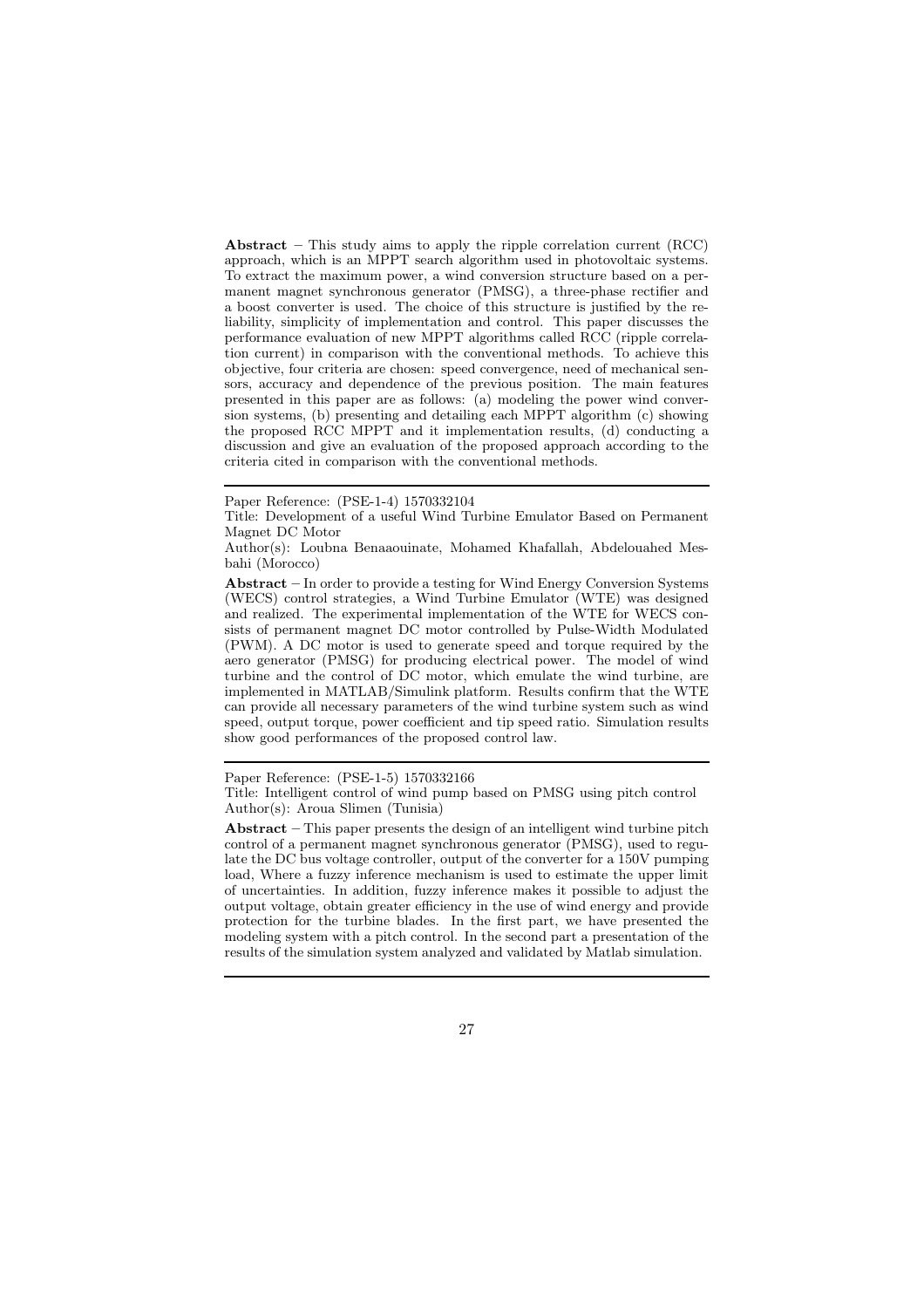Paper Reference: (PSE-1-6) 1570333609

Title: Comparative study between PI and the sliding mode control for the DFIG of a wind turbine

Author(s): Nadia Machkour (Morocco)

Abstract – This article presents a comparative study between the indirect field-oriented control (IFOC) with ProportionalIntegral controller (PI) and the sliding mode control of a doubly fed induction machine (DFIG), dedicated to the production of the electrical energy in a wind system. Both types of control are presented in this paper to compare their performances in terms of follow-up of deposits and robustness towards parametric variations of the DFIG.

Author(s): Mohamed Ouadah (Algeria)

Abstract –In this paper, the corrosive effects of the electromagnetic induction caused by double circuit high voltage power transmission lines (HVPTL) on the buried X70 steel pipelines were diagnoses and mitigate. To achieve this objective, firstly the electromagnetic interference between the double circuit HVPTL and the X70 steel pipeline were studied. Then, electrochemical measurements were used to characterize the corrosion polarization properties of X70 steel in simulated soil at various AC current densities. The results show that the electromagnetic induction caused by the double circuit high voltage power lines affects the electrochemical characteristic of the X70 steel pipeline and accelerates the corrosion of the pipeline. However, some technical solutions were proposed to prevent the pipelines from AC corrosion.

Paper Reference: (PSE-2-2) 1570331975

Author(s): Marwan Alluhaidan, Ibrahim Almutairy (USA)

Abstract – Microgrids are becoming increasingly popular with consumers. In the near future, many microgrids will be installed for consumers with widely varying energy needs. The most challenging of the requirements for these microgrids is finding a suitable protection scheme that is able to protect the microgrid in both grid-connected and islanded modes of operation. The purpose of this paper will be to provide a review of existing protection schemes for the protection of microgrids. Protection schemes should be capable of detecting short circuits and which faults are cleared by the devices that protect the microgrid system and isolate the faulted equipment. A combination of protective algorithms ensures the successful operation of protective devices and helps to develop different ways to deal with issues related to the protection of microgrid distribution systems. Outlined in this paper are the protection issues as well as existing techniques of microgrid protection.

Paper Reference: (PSE-2-3) 1570332335 Title: Augmented and Virtual Reality Approaches to Help with Peripheral

Paper Reference: (PSE-2-1) 1570329825

Title: Diagnoses and Mitigation of the Corrosion due to the Coupling Between the HVPTL and Buried Pipelines

Title: A Review of Techniques for Overcoming Challenges to Microgrid Protection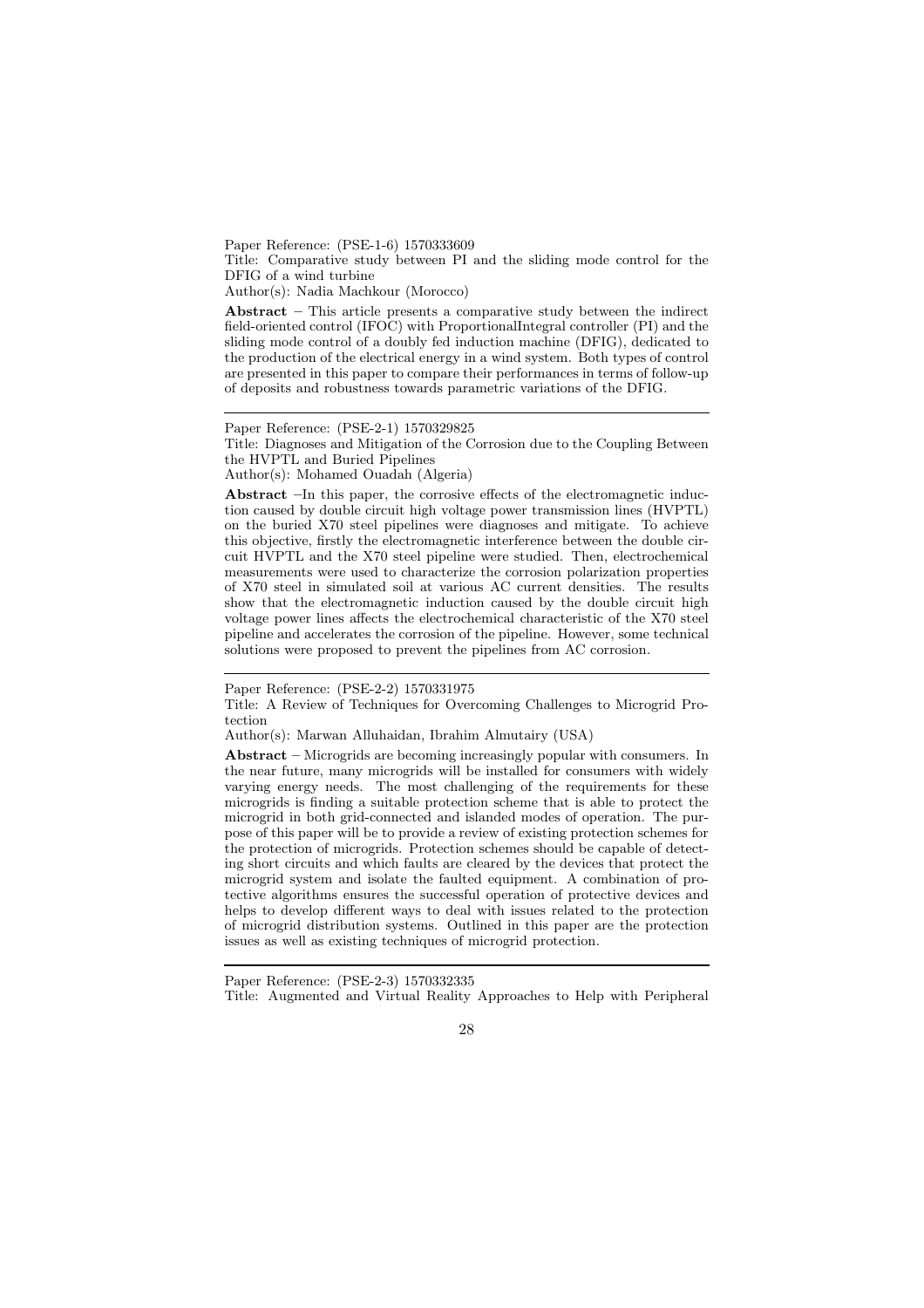Vision Loss Author(s): Ola Younis, Waleed Al-Nuaimy, Majid A. Al-Taee, Ali Al-Ataby (United Kingdom)

Abstract – Peripheral vision loss (also called tunnel vision) is one of the main visual field disorders that can be very frustrating, and affect confidence and main activities of the patient. In this paper, two promising solutions for the peripheral vision loss are presented and discussed. The first one uses optical see-through glasses that are augmented by computer-generated images to notify the user about any moving parts the peripheral vision area. The second solution is to create a complete artificial reality scene and display it in the healthy area of the eye. In this case, the lost part of the vision is provided by: (i) augmenting the captured scenes (via built-in cameras) and (ii) generating an artificial image for the peripheral vision. For both scenarios, a unit of ubiquitous computing is proposed to process and present the captured images in a way tailored to individual needs of the patients. Technical requirements and psychological aspects of the proposed solutions are also presented and discussed in this paper.

Paper Reference: (PSE-2-4) 1570340522 Title: State of charge estimation of lead acid battery using a Kalman filter Author(s): Jihen Loukil, Ferdaous Masmoudi Loukil, Nabil Derbel (Tunisia)

Abstract – As an energy saving unit, lead acid battery plays an important role in photovoltaic system. Battery state of charge estimation is a key function of battery management system due to the requirement of ensuring optimum operation and safety. So, in order to achieve a reliable operation, it is necessary to develop an accurate model for the estimation of the state of charge (SOC) of battery. In this paper, a RC equivalent circuit model has been presented. A state representation of battery has been developed. A kalman filter has been proposed to determine the SOC. The model of battery and the recursive algorithm have been implemented on Matlab-Simulink and Simpower softwares. Recovered simulation results have been compared by an experimental works applied to a lead acid battery 12V, 7Ah. Obtained results show an acceptable correspondence with the experimental test. The kalman filter approach can be an useful tool for researchers to imitate the real behaviour of the battery and to ensure the accurate estimation of SOC.

Paper Reference: (PSE-3-1) 1570325949 Title: Solar Cell and Module Parameters Identification Using Analytical Appraoch and Numerical Method

Author(s): KrNoureddine Maouhoub (Morocco)

Abstract –in this paper a method based on analytical approach and numerical method is proposed to extract the five physical parameters of illuminated solar cells and modules from their experimental current-voltage characteristic using the single diode equivalent circuit model. The proposed procedure is based on analytical calculation of series resistance Rs and calculate the other parameters ( shunt resistance Rp, saturation current I0 and photo-current Iph) by solving a linear system of three equations using least squares method for different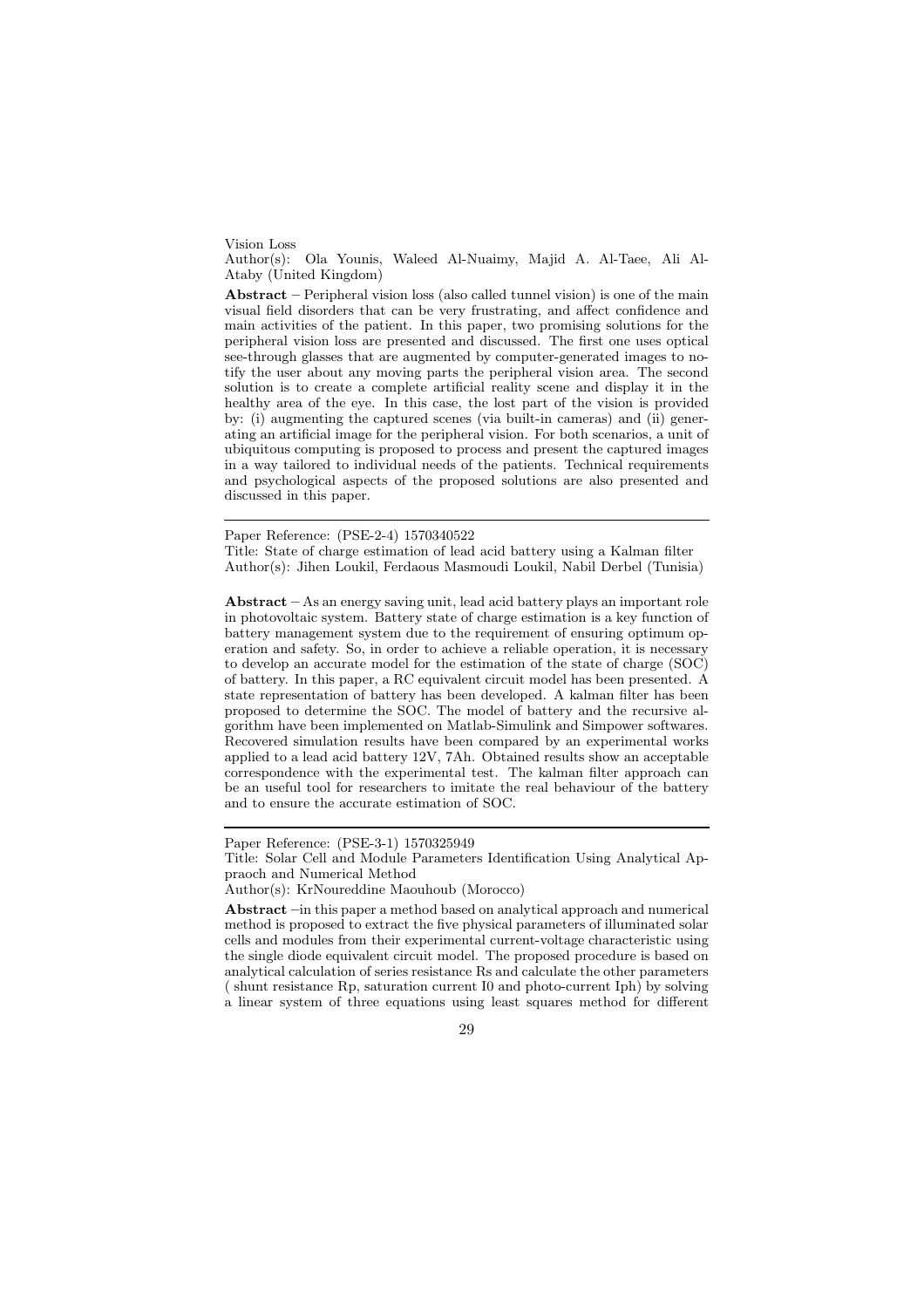values of ideality factor between 1 and 2. The optimal values are given at lowest normalized root mean squared error (NRMSE). The method is applied on experimental characteristics of RTC commercial solar cell and KC200GT PV module. The extracted parameters have shown good agreement compare to other methods and the simulated I-V characteristic have shown best fit with experimental data.

Paper Reference: (PSE-3-2) 1570326469 Title: A Detailed Analysis of Photovoltaic Panel Hot Spot Phenomena based on the Bishop Model

Author(s): Chokri Belhadj, Ibrahim Banat, Mohamed Deriche (Saudi Arabia)

Abstract – In this paper, we introduce a detailed photovoltaic panel  $(PV)$ model that includes Bishop circuit representation for the hot spot phenomena. The hot spot phenomenon is considered as preliminary damage occurring in solar panels. The main reasons are shading and possibly dust accumulation. The hot spot reduces the output power of the panel and it life time. The developed model was based on Matlab /Simulink tool. The model simulation results confirm the shading rate control on the amount output power. The hot spot, current distribution detailed picture was reached under several testing conditions. The presented detailed has shown its capability to follow the switching action of the by pass diode during the event of shading in a panel string. The details about shunt current, string current along with the corresponding power dissipation in a panel string are newly introduced in this work.

Abstract – This work presents a smart method for a photovoltaic-grid system for electric vehicles charging station, however, it describes the flow power through a smooth algorithm using MATLAB/Simulink environment. The consumption of electric vehicle battery is considered as a daily load for the charging station, indeed, it is highly recommended to predict the periodic power use in the charging station. However, the storage system is ensured through a lithium ion battery, which provides a wider operating temperature and others convenient characteristics. Additionally, the contribution of the electrical grid is also combined in this architecture as a back-up plan for mutual benefits when the photovoltaic power is unable to secure the station needs, on the one hand and on the other hand, when the battery of the charging station is fully charged and the photovoltaic system is able to inject an extra energy in the grid.

Paper Reference: (PSE-3-4) 1570331674 Title: Modeling and performance analysis of a solar PV power system under

Paper Reference: (PSE-3-3) 1570331618

Title: Electrical design of a photovoltaic-grid system for electric vehicles charging station

Author(s): Abdelilah Hassoune Mohamed Khafallah Abdelouahed Mesbahi Dominique Breuil (Morocco)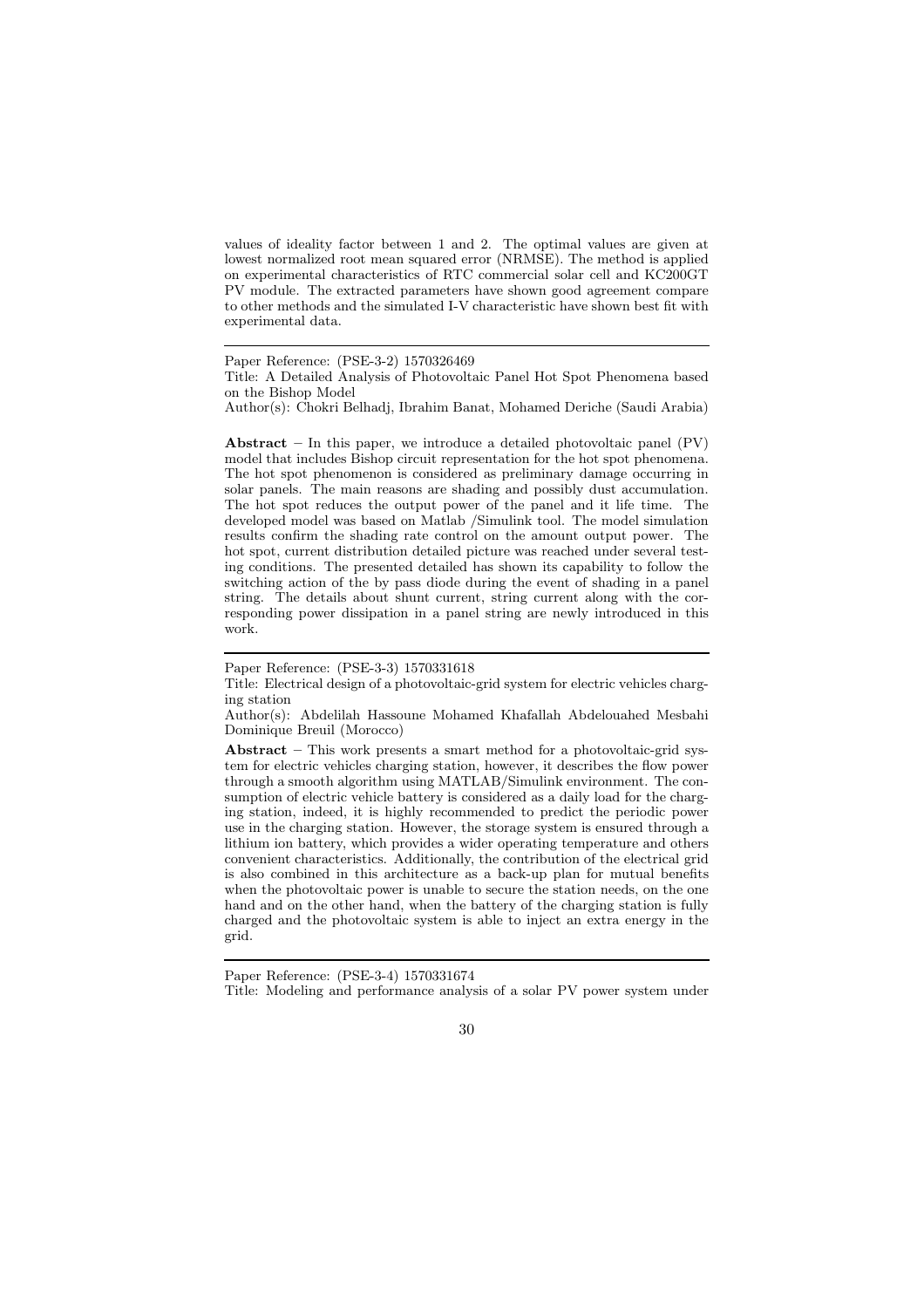irradiation and load variations

Author(s): Fatima-Ezzahra Tahiri, Khalid Chikh, Mohamed Khafallah (Morocco)

Abstract – This paper presents a modeling and simulation, in Matlab/Simulink environment, of a stand-alone solar PV system in order to analyse its performance under irradiation and load variations. Indeed, to supply an alternative load with a sinusoidal line without harmonic distortion under weather conditions, a MPPT (Maximum Power Point Tracking) algorithm has used to control a DC-DC boost converter to generate the MPP (Maximum Power Point) of the photovoltaic generator to alternative load via a PWM (Pulse Width Modulation) three phase inverter. The computer simulation results, in Matlab/Simulink environment, presented in this paper validate the full PV system components.

Author(s): Mostafa El ouariachi (Morocco)

Abstract – In this paper, we analyze the conception, the realization, and the optimization of a photovoltaic system (PV) adapted by a converter DC / DC of Buck type and an analogical MPPT command provided with a detection circuit of the dysfunction and convergence of the system (CDCS). The CDCS circuit allows assuring an optimal functioning of the PV panels independently in the variations of the conditions meteorological (illumination, the temperature) and of the load. From the modeling of the optimal functioning of PV panels and the complete system in the simulator Pspice, we showed the good functioning of the system PV conceived and realized during this work. During whole days of functioning, we showed that the efficiency on the converter is very satisfactory (of the order of 80 %) and the electric losses of power supplied by the PV panel are lower than 8 %.

Paper Reference: (PSE-3-6) 1570338114

Paper Reference: (PSE-3-5) 1570332121

Title: Improvement Photovoltaic system provided Buck converter assuring optimum functioning independently

Title: Design and Comparison of Quadratic Boost and Double Cascade Boost Converters with Boost Converter

Author(s): Nesrine Boujelben, Ferdaous Masmoudi, Nabil Derbel, Mohamed Djemel (Tunisia)

Abstract – Basically, the output voltage in renewable energy sources is improved using the boost converter, which is the key part in a photovoltaic chain. In this converter, the switching frequency is limited; hence the output voltage is reduced. To overcome this problem, two topologies are proposed; the quadratic boost converter results by combining the components of two boost converters by using single switch and the double cascade boost results from the association of two identical elementary boost converters connected in tandem. In this proposed paper a comparison of the efficiency of the two proposed converters topologies with boost converter is discussed.

<sup>31</sup>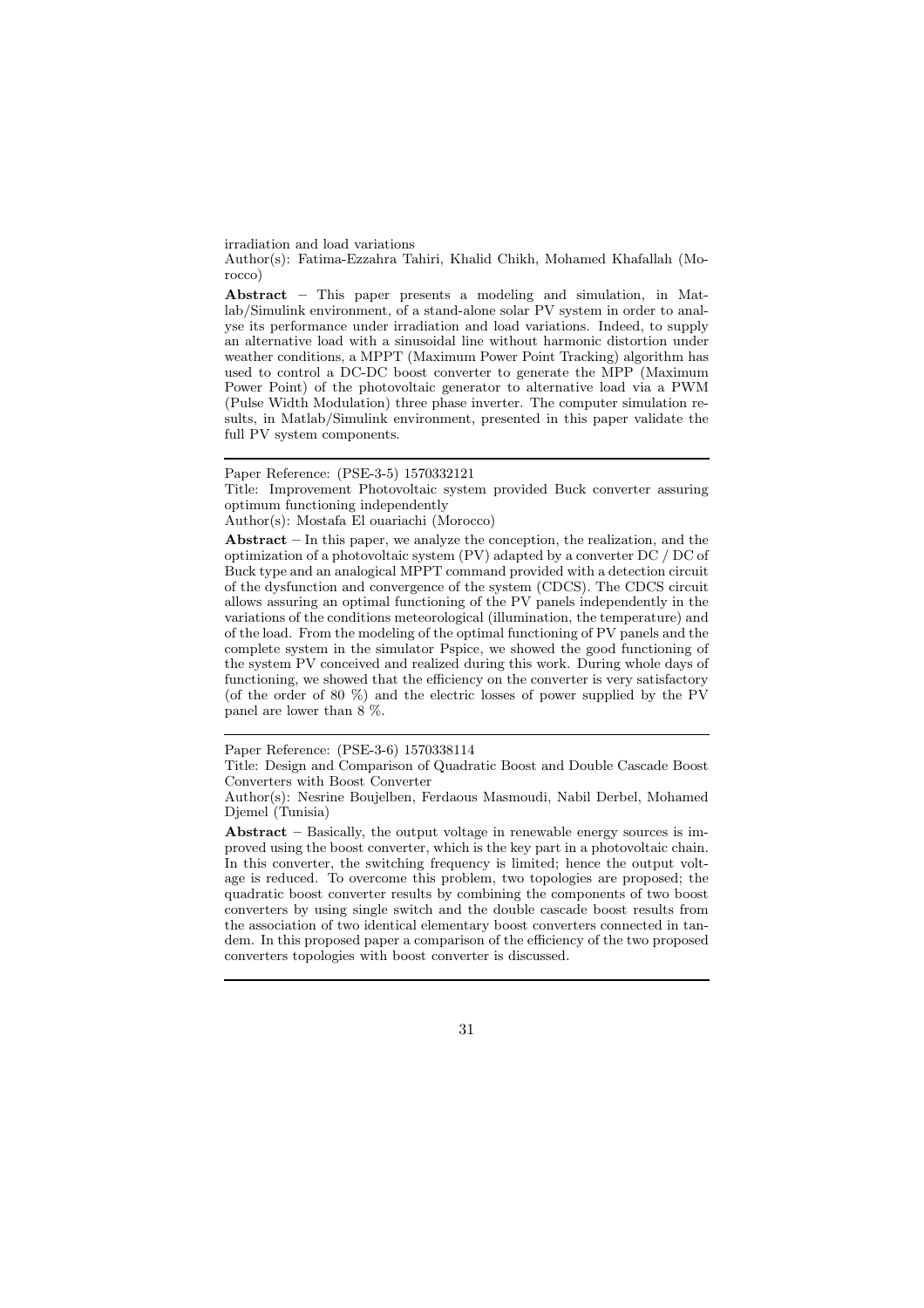Paper Reference: (PSE-3-7) 1570338118 Title: Comparative Study of Fundamental Variable Input Converters used for PV Conversion Systems

Author(s): Rabeb Abid, Ferdaous Masmoudi Loukil, Nabil Derbel (Tunisia)

Abstract –This paper studies the design, the sizing and the simulations of power conversion stages devoted to photovoltaic applications. A linearization method of the nonlinear characteristics of the load and the source around the maximum power point is presented. The sizing and modeling of six topologies of fundamental and developed DC/DC converters operating in continues conduction mode was detailed and implemented taking into consideration of the parasitic effects of the used components. There six structures DC/DC converters have been compared through a connection between a 50W PV panel and a resistive load with battery. This comparison is developed in terms of efficiency and voltage transfer gain using different output voltage batteries (6, 12, 24 and 48V).

Paper Reference: (PSE-4-1) 1570325997 Title: Quantile-based Mean-Field Games Author(s): Hamidou Tembine (USA)

Abstract –In this paper we introduce a new class of mean-field games with common noise based on conditional quantiles. Each decision-maker revises her strategy based on the quantiles. This generates a new conditional distribution which is a random measure. Based the best-response of the decision-makers, the conditional quantile process satisfies a stochastic partial differential equation (SPDE) in the non-degenerate case. The methodology is illustrated in an auction mechanism in prosumer (consumer-producer) markets in which the prosumers can submit their bids and the respective bids that are below the market price may be selected depending on the quantity needed by the operator to compensate the mismatch between supply and demand in peak hours.

Paper Reference: (PSE-4-2) 1570329374

Abstract – The demand for fast measurement of angular speed has been increased in recent years for many online applications. In particular, early fault detection and transient stability assessment and control. This paper presents a new fast-speed measurement method for computing the rate of change of kinetic energy (RACKE) in real-time. RACKE is an effective criterion for assessment of transient stability in power systems, which was thoroughly investigated using computer simulation. Design and implementation of the proposed speed measurement method is based on a 16-bit microprocessor system and associated hardware circuitry for interfacing an electromagnetic speed sensor to a power system simulator. Operation principle of the proposed method is mathematically formulated and implemented using an efficient software algorithm. Performance of the proposed speed measurement method is assessed

Title: A Speed Measurement Method for Fast Assessment of Power System Transient Stability

Author(s): Ahmed AlTaee, Majid A. Al-Taee, Waleed Al-Nuaimy (Australia– United Kingdom)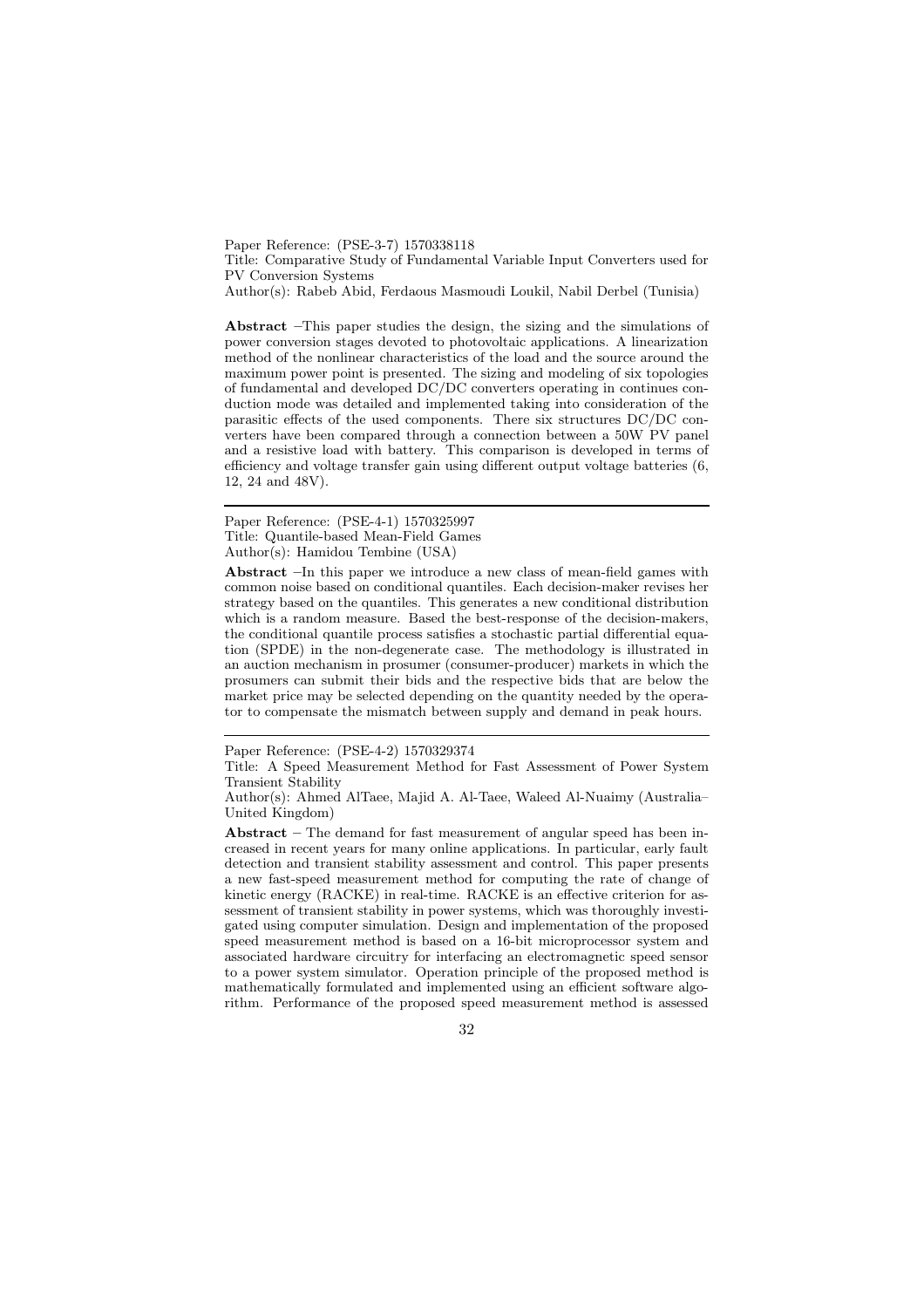experimentally using a single machine infinite bus power system. The obtained results and observations have demonstrated high accuracy and efficient time complexity. This allows for further investigation of RACKE criterion using practical implementations rather than computer simulations.

Paper Reference: (PSE-4-3) 1570331617

Title: Implementation of AMI in City Energy Management Systems Author(s): Hyeong-Jin Choi, Sisam Park, Wonsuk Ko, Essam A. Al-Ammar (Korea–Saudi Arabia)

Abstract – AMI (Advanced Metering Infrastructure) system is constructed for the development of energy management system in this paper. To show a various type of energy saving simulation execution result, renewable systems such as wind, PV, and thermal systems operating site have been selected and the monitoring system of AMI system is built for the measured data. First, the energy demand profile of the reference site is analyzed to calculate reductions after applied the use of renewable sources. Then the operating scenario is determined through RTP (Real Time Pricing). Finally, the outcome of Load Shifting operation is simulated. The result shows that electricity cost can be reduced about 11,600 KRW/day and it is equivalent to 9.65 USD/day,  $3.8\%$ saving of electricity cost.

Paper Reference: (PSE-4-4) 1570332063 Title: Dynamic Under Frequency Load Shedding in Power Systems Author(s): Khadija Ben Kilani, Mohamed Elleuch, Adnene El Haj Hamida ( Tunisia)

Abstract – This paper proposes a dynamic under-frequency load shedding scheme allowing faster frequency re-establishment and system restoration. The proposed scheme is based on a combination of two criteria: frequency predefined minimum thresholds and the rate of change of frequency (ROCOF). The scheme comprises a fault detection stage, an initial shedding stage, and an accelerated shedding stage. The amount of load to be shed and its critical acting time are anticipated from the first stage frequency gradient. The proposed load shedding method was tested on the IEEE 9 bus 3 generators power system for loss of generation contingency, under different loading conditions. The simulation results demonstrate the advantages of the proposed technique in terms of avoiding unnecessary load shedding, and faster re-establishment of stable operation.

Paper Reference: (PSE-4-5) 1570332155

Title: Some Aspects of the Tunisian Power System Transient Stability Author(s): Adnene El Haj Hamida, Khadija Ben Kilani, Mohamed Elleuch (Tunisia)

Abstract – This paper exposes some aspects of the Tunisian power system transient stability, drawn from the operational experience of the network. Different types and criteria of stability are considered: angular stability is studied by determining the fault critical clearing time after short circuit faults. Frequency stability is assessed function of allocated primary reserves and under-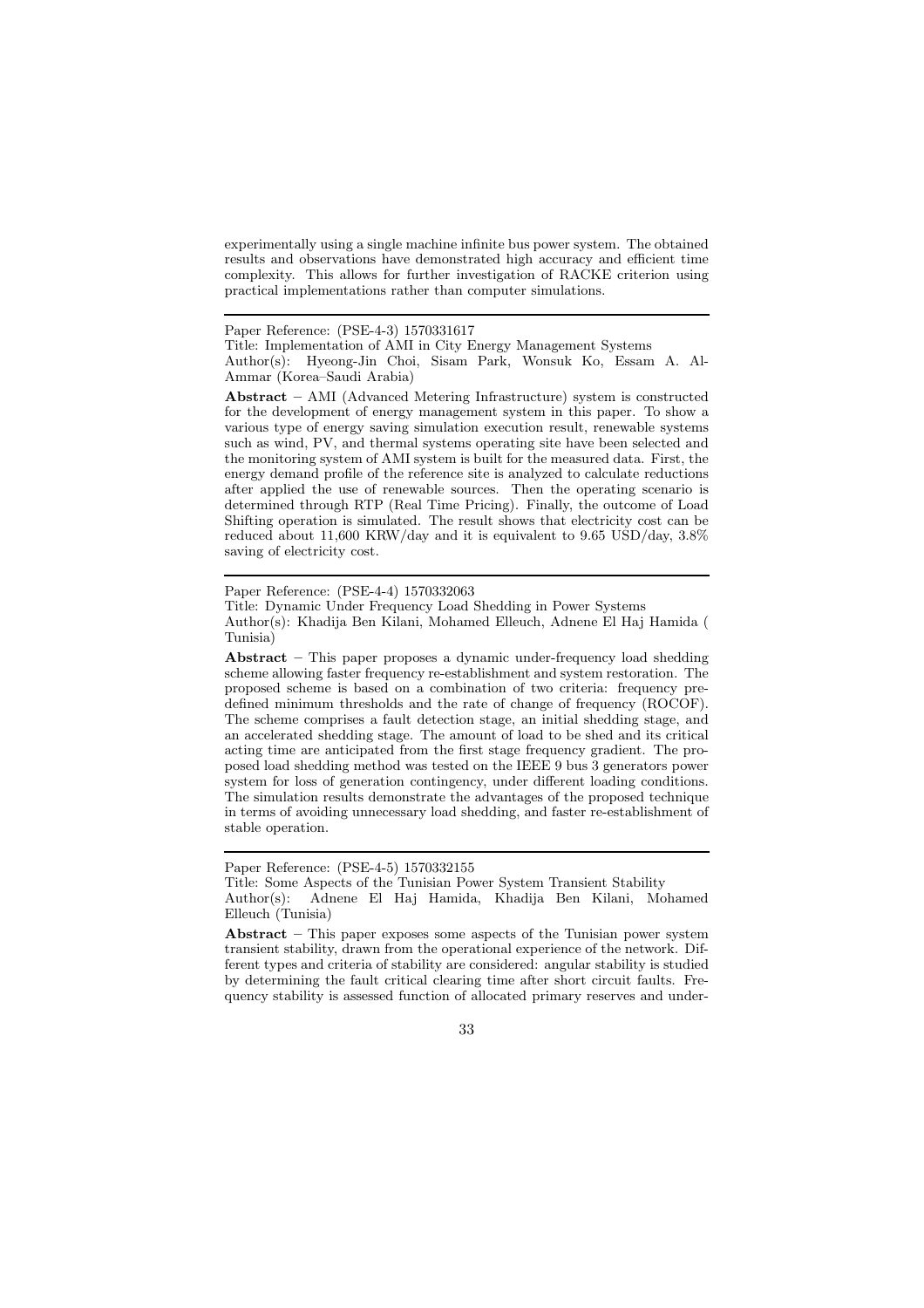frequency load shedding at different loading conditions: peak load and off-peak load. Various contingent scenarios are considered: the trip of the largest generating unit and loss of load, combined with inadequate operation of power system stabilizers (PSS). The results are discussed in terms of stability of northern and southern regions of the Tunisian electric network

Paper Reference: (PSE-4-6) 1570332191

Title: Comparative study to reduce and control radiated EMI in planar power devices

Author(s): Nassima Tidjani, Fatima Djerfaf, Jean-Charles Le Bunetel (Algeria–France)

Abstract  $-$  In this work, we propose a comparative study to reduce, and control radiated electromagnetic interference (EMI) as crosstalk in planar power devices, such as a PCB board of boost converter DC-DC. The PCB board contains two coupled microstrip: power, and control lines that induce a strong crosstalk. A comparative study between several methods against crosstalk is proposed. The serpentine guard trace and the guard trace with via holes are explored in this work. But the serpentine guard trace can be transformed, into an additional source of electromagnetic interference by a crosstalk peak. To control this crosstalk peak, we added a microstrip steps in the width, between the coupled lines. This method allows to reduce more than 84% of the NEXT, and more than 68% of the FEXT.

Paper Reference: (PSE-5-1) 1570322664

Abstract –A simplified frequency method for the parameters design of a thyristor speed regulator of a d.c motor is presented. The approximation of dynamics of the thyristor controller by Pades expansion simplifies the design and gives more accurate results than that when using the approximation by means of Hurwitz polynomial approximation or other conventional approximation techniques. The proposed method gives a simple approach for analysis and design of d.c. drive system parameters without going to the more complicated methods suggested recently for solving the d.c. drives problem.

Paper Reference: (PSE-5-2) 1570326667

Title: Impact of NPC multilevel inverter on circulating harmonic currents of double star induction machine

Author(s): Hajer Kouki (Tunisia)

Abstract – The fed of multiphase induction machines by a two level voltage source inverter is subject to vary extra harmonic currents of stator windings that causes losses and require larger semiconductor device ratings. In this paper, in order to eliminate these extra harmonic currents, the double star induction machine is supplied by a neutral-point-clamped (NPC) voltage inverter using the vector space decomposition concept while taking into account the stator mutual leakage between two stars. A generalized mathematical model of "N" levels inverters feeding the double star induction machine is

Title: Simplified Approach for the Analysis and Design of DC Drive System Author(s): Audih Al faoury, Mohammed Lazim (Jordan)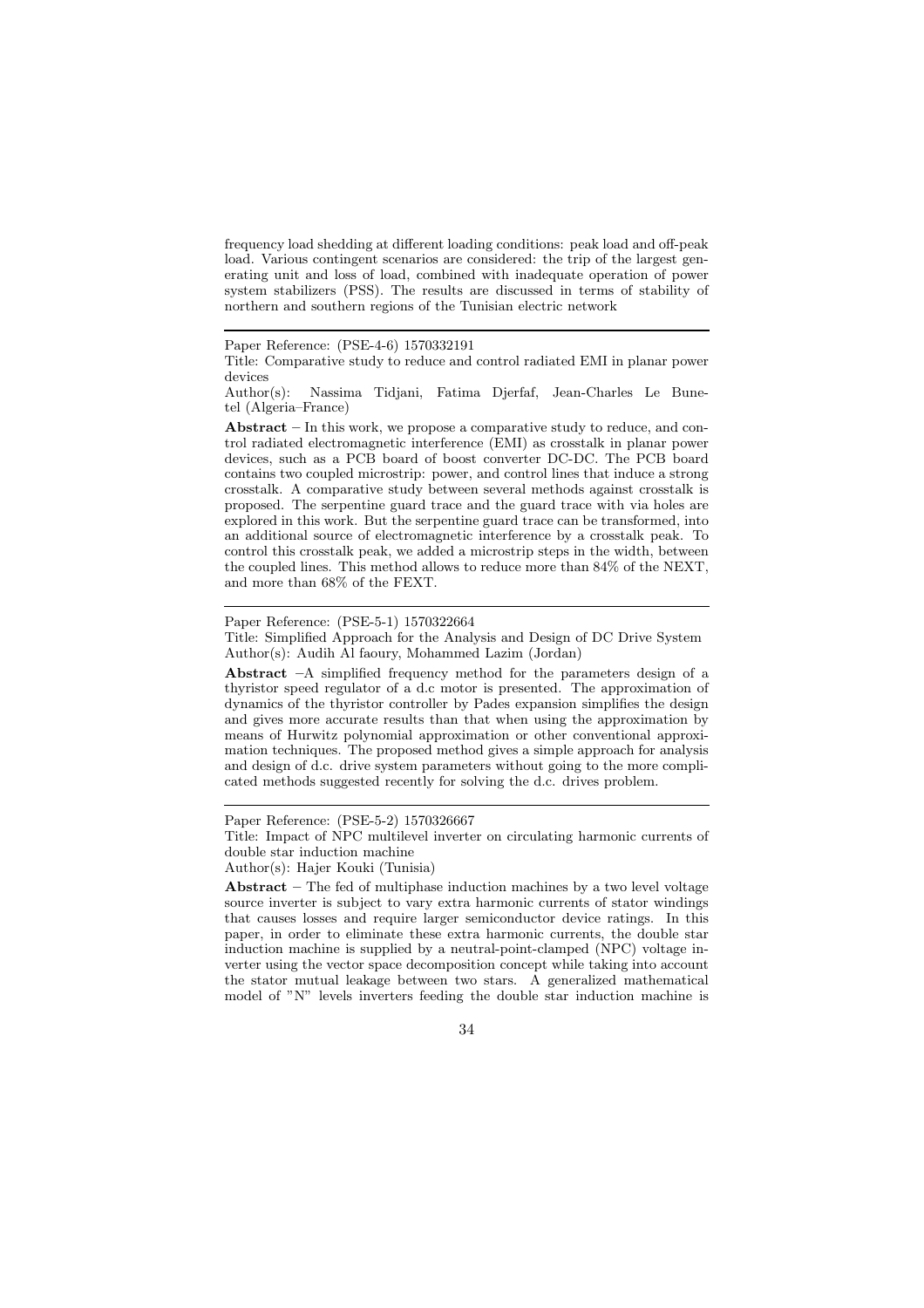presented. The simulation results illustrate the validity and efficiency of the proposed strategy.

Paper Reference: (PSE-5-3) 1570331448

Title: Particle Swarm-Based Optimization of an In Wheel Permanent Magnet Motor

Author(s): Lassaad Zaaraoui, Ali Mansouri, Trabelsi Hafedh (Tunisia)

Abstract – As part of the optimization of electric machines, we are interested in this work to optimize the geometrical parameters of an in-wheel permanent magnet motor with an external rotor and concentrated windings. In the magnetic circuit optimization, three based Particle Swarm Optimization (PSO) multi-objective optimization algorithms were applied: Multi-Objective Particle Swarm Optimizer (OMOPSO), Speed-constrained Multi-Objective PSO (SMPSO) and Dual Multi-Objective PSO (DMOPSO). To achieve an optimized design, two objective functions are implemented while respecting certain constraints: (i) the first relates to increasing the machine efficiency and, (ii) the second concerns the machine weight minimization because it is directly coupled into the wheel. We have also presented the behavior of DMOPSO which can include a preference of the weight objective compared to the efficiency objective during the machine optimization.

Paper Reference: (PSE-5-4) 1570331653 Title: Finite frequency T-S fuzzy control for a variable speed wind turbine Author(s): Youssef Berrada, Abderrahim El amrani, Ismail Boumhidi (Morocco)

Abstract – This paper investigates a finite frequency Takagi-Sugeno (T-S) fuzzy controller synthesis for a variable speed wind turbine. The proposed control design is based on both the T-S fuzzy modeling and the finite frequency approach. The T-S fuzzy model is proposed to deal with a nonlinear behavior of wind turbine, and the finite frequency approach allows the command in a specific domain of frequency. Using generalized Kalman-Yakubovich-Popov (GKYP) lemma the design controller conditions are presented in linear matrix inequalities (LMIs) terms which can be solved easily using existing numerical tools. In order to illustrate the performance of the proposed control algorithm, numerical simulations are performed using Matlab 7.6.0 software.

Paper Reference: (PSE-6-1) 1570331427 Title: Experimental Energy Management of Hybrid Fuel Cell/Battery System Author(s): Moussa Boukhnifer (France)

Abstract – This paper treats the sizing and Energy Management (EM) of Fuel Cell/battery source for automotive application. The fuel cell system is used as the main source and batteries pack is the auxiliary one. A bidirectional DC/DC converter is used to connect the batteries to the DC bus and a DC/DC boost converter associates the fuel cell stack with DC link. A sizing algorithm is developed to determine the Energy Storage System (ESS) sizes. The proposed sizing approach and simulations results leads to show satisfied results regards weight, volume and cost. An online EM strategy is used to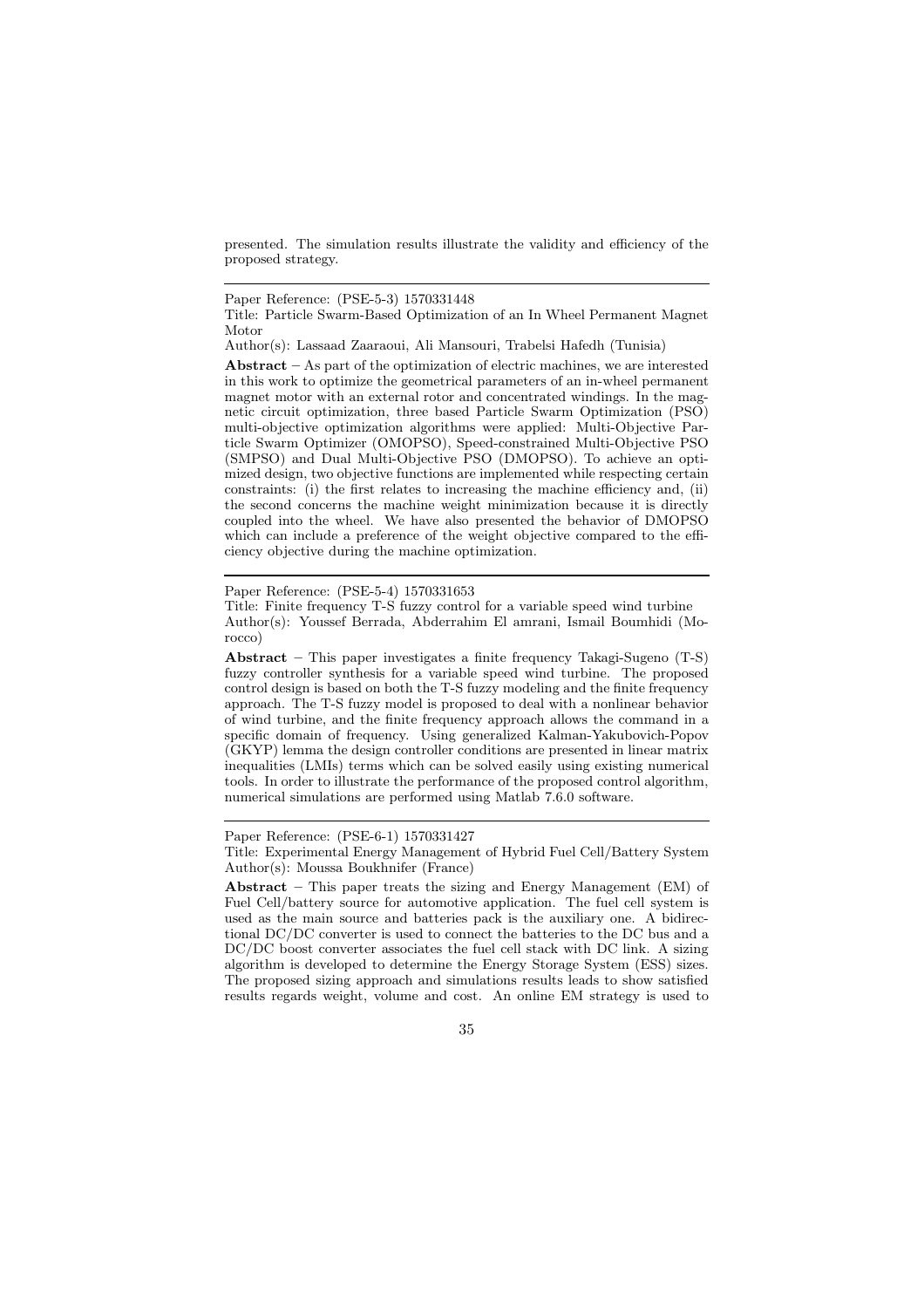manage the power between the main and the auxiliary source by determining the power profile of each one. This strategy is based on frequency splitting, it takes into account the slow dynamics of FC and the batteries constrains. Experimental energy management for developed hybrid FC/Battery system of ESTACA is presented. Experimental results lead to confirm the efficiency, robustness and stability of the proposed approach regrading dynamic performances during power demand, and regenerative braking.

Paper Reference: (PSE-6-2) 1570331581

Title: Battery Performance and Low Power Challenges for Standalone Mechatronic Devices

Author(s): Samir Mekid, Rifaqat Hussain (Saudi Arabia)

Abstract – This paper investigates low power consumption in standalone devices and sensors using known batteries based on their chemical composition and discusses alternative power source e.g. Ambient Radio Frequency (RF) harvested power than can be stored in batteries or used directly. Several types of batteries technologies were tested to estimate lifetime and related power thresholds needed by sensor boards to ensure proper operation. Difficult to reach standalone sensors could have very challenging scheduled power maintenance. The work has also carried out investigations for power consumption versus a lifetime of battery depending on their type and performance. An example of power consumption budget is discussed. Alternative ways to reduce or optimise power consumption are also discussed.

Paper Reference: (PSE-6-3) 1570332356

Title: Photovoltaic power forecasting using recurrent neural networks Author(s): Rim Ben Ammar, Abdelmajid Oualha (Tunisia)

Abstract – The variability of the Photovoltaic power, due to the everchanging weather conditions, induces many difficulties in grid management. Thus, the PV power prediction becomes highly recommended to ensure grid stability and service continuity. This paper presented daily, monthly, weekly and yearly power output forecasting of a PV system using recurrent neural networks namely the modified Elman, Jordan and the hybrid model combining the latest techniques. They were trained based on past data from the National Institute of Meteorology adopting a standard back propagation algorithm. After training,the test of the different networks and the comparison between the predicted and the measured powers showed that the average error between them doesn't exceed 8%. The lowest percentages of the Root Mean Squared Error, the Mean Absolute Error and the highest percentages of the Correlation Factor proved that the modified Elman neural network performed better than the Jordan and the hybrid networks.

Paper Reference: (PSE-6-4) 1570332991

Title: A Control Strategy Applied to Hybrid Renewable Energy System Operated in MPPT Strategy

Author(s): Nadia Machkour, Zakaria Sabiri (Morocco)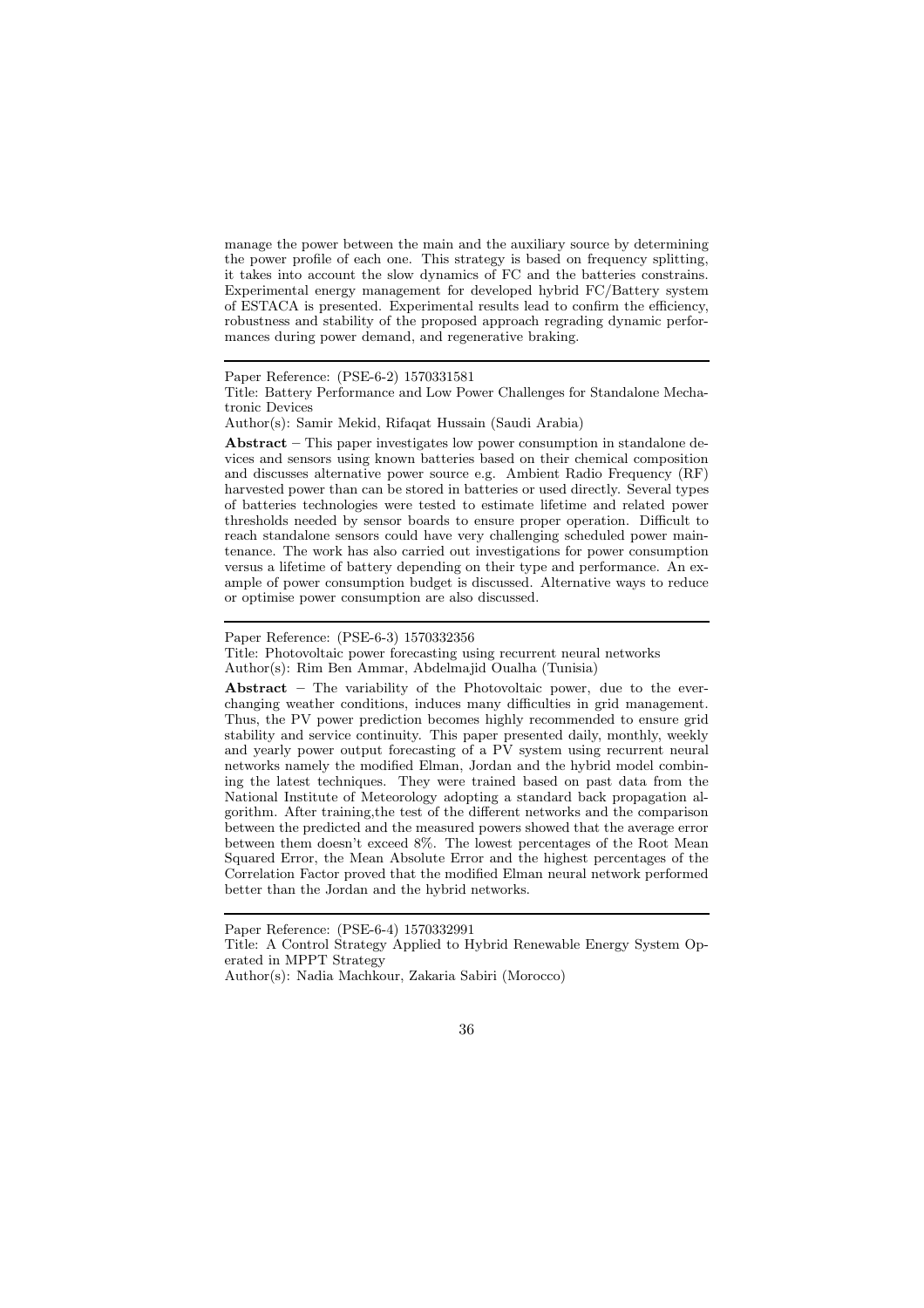Abstract –The topic work's the modeling and control of a hybrid system composed on a photovoltaic field and a wind turbine based on the Doubly Field Induction Generator DFIG. The objective is to control the two sources separately in order to extract the maximum of power from the energy of the sun and the wind. For this purpose, a Backstepping controller based on the Lyapunov functions is used, ensuring the stability of the system, to control the various converters constituting the system. A simulation of the control laws using the Matlab / Simulink software was done to check their validities.

Paper Reference: (PSE-6-5) 1570335191

Title: Simulation, Design and Test of an Efficient Power Optimizer Using DC-DC Interleaved Isolated Boost

Author(s): Khadija Elkamouny, Hassan Mahmoudi, Brahim Lakksir, Abdelilah Benyoussef, Mohammed Hamedoun (Morocco)

Abstract – As the photovoltaic solar energy is as well promising as other renewable energies, much research and development are underway, to improve the performance of an installation. These improvements are made at the same level of PV modules manufacturing but the PV systems are less efficient because of the climatic conditions that alter their performance. For this reasons, the 'MLPEs' (Module-Level Power Electronic) include as a solution, not only to make a good harvest of the maximum power delivered by the PV, but also to adapt the DC output of the PV to the load or the grid voltage. The modules have generally a power up to 500W. Each PV module integrates its power optimizer or micro inverter that makes it more effective. The use of the multiple modules allows having a greater power if it is needed. This paper presents the simulation, design and test of an efficient power optimizer using a DC-DC interleaved isolated boost. It focuses on the optimization of DC/DC converter performances and its physical dimensions, and presents an efficient method to track the maximum power point and the load regulation. For this purpose, a specific architecture and design of a high-reliable, robust, stable and miniaturized system are proposed.

Paper Reference: (PSE-6-6) 1570343420 Title: Implementation of MPPT Algorithm For Photovoltaic System based On Pertub and Observe Method Author(s): Houda Brahmi (Tunisia)

Abstract – This study presents an efficient control for photovoltaic (PV) generator computing the Maximum Power Point (MPP). The mathematical model of photovoltaic generator is presented. The variation of series and shunt resistor are taken into account in the PV model and are dynamically identified using Newton Raphson algorithm. The proposed control strategy is based on the perturb and observe method. Simulation results and experimental realization are presented to validate the advantages of the proposed control study.

Paper Reference: (PSE-7-1) 1570332225 Title: Design and realization of a single-phase inverter with numerical control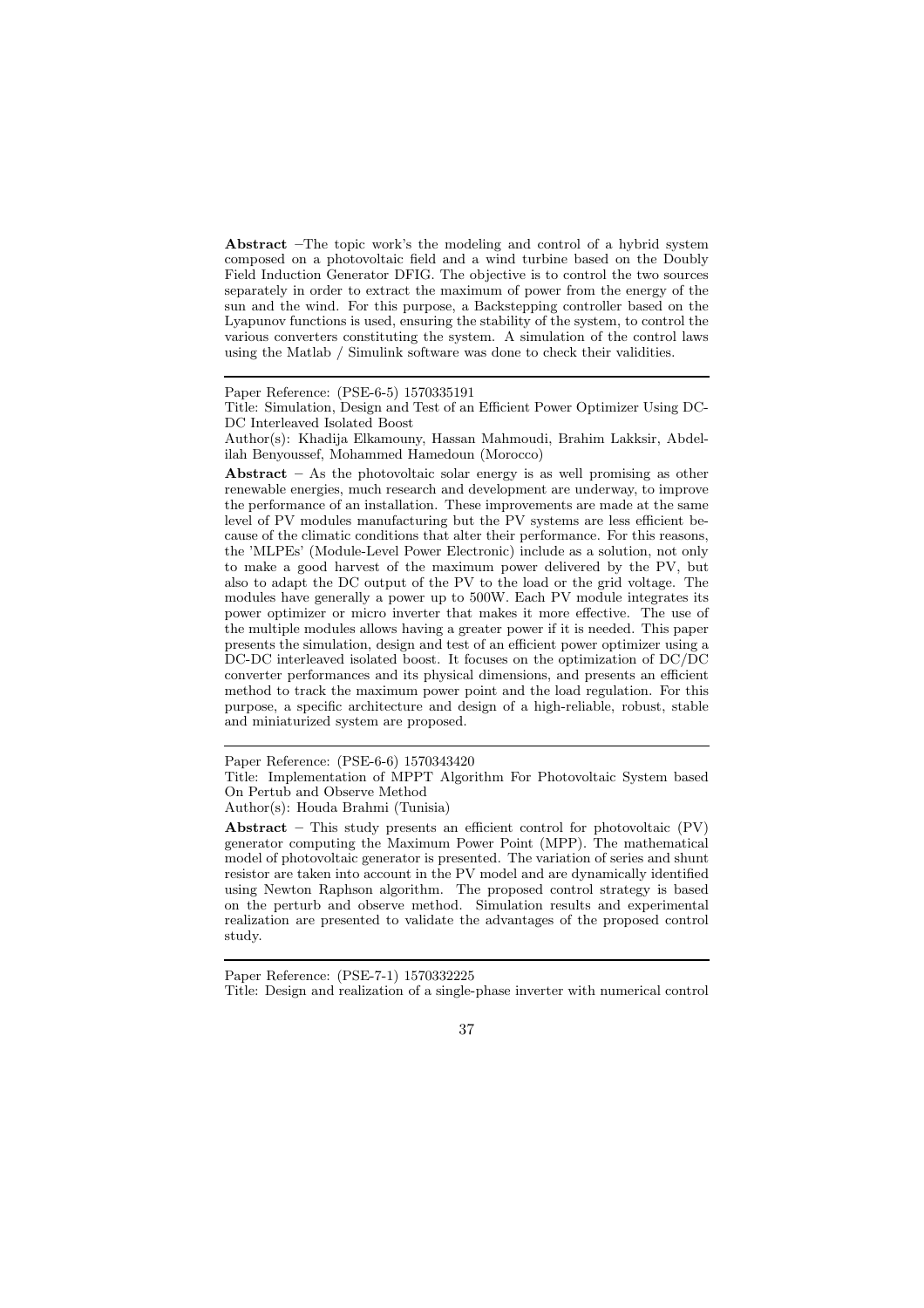based on an Atmega32 Author(s): Mostafa El ouariachi (Morocco)

Abstract – This article aims to develop the control circuit of a single-phase inverter following our previous studies on the MPPT control and photovoltaic systems, this inverter produces a pure sine wave with an output voltage that has the same amplitude and frequency as Network voltage. A microcontroller, based on advanced technology to generate a sinusoid with fewer harmonics, less cost and a simpler design. The technique used is the sinusoidal pulse width modulation generated by the ATmega32 microcontroller. The designed inverter is tested on various AC loads and is primarily focused on applications such as an AC lamp. Proposed model of the inverter can improve the waveform of the inverter and control the dead time. The finished design is simulated in Proteus to ensure output results that is virtually verified.

Paper Reference: (PSE-7-2) 1570332380 Title: Sliding Bifurcations in Resonant Inverters Author(s): Abdelali El Aroudi, Enrique Ponce, Luis Benadero, Luis Martinez-Salamero (Spain)

Abstract  $-$  In this paper, the switching dynamics of an dc-ac resonant selfoscillating inverter is considered. Using bifurcation analysis coexisting steadystate solutions are predicted, which are increasingly relevant for low values of the quality factor of the resonant circuit. A repelling sliding region is found to be connected with the two unstable limit cycles that split the phase plane in three basins of attraction. Simulation results obtained from circuit-level switched model confirm the theoretical derivations.

Paper Reference: (PSE-7-3) 1570332383 Title: Sensorless Control Strategy on Three-Phase Grid Side Converter Author(s): Fatma Ben youssef (Tunisia)

Abstract – This paper develops a grid voltage sensor-less control strategy of Voltage Source Inverter (VSI) used for photovoltaic application. Virtual-Flux (VF) estimator is investigated to estimate the three-phase grid voltages. A second order generalized integrator-quadrature signal generation SOGI-QSG and Frequency Locked Loop FLL is achieved to ensure the grid synchronisation and to estimate the grid voltages quantities which is added to the control strategy. Analytical and simulation results prove the efficiency of the proposed sensor-less control strategy.

Paper Reference: (PSE-7-4) 1570332415 Title: Geometric optimization of the heat sink for cooling high power IGBTs modules

Author(s): Fadwa Haraka (Morocco)

Abstract – The aim of this article is to optimize the geometry of micro channel heat sink for cooling high power IGBTs modules used in the arm solar converter. The thermal model is developed by finding a relationship between the heat sink resistance and its geometry; wish is implemented in SIMULINK/M with algorithm that optimizes the dimensions of the heat sink.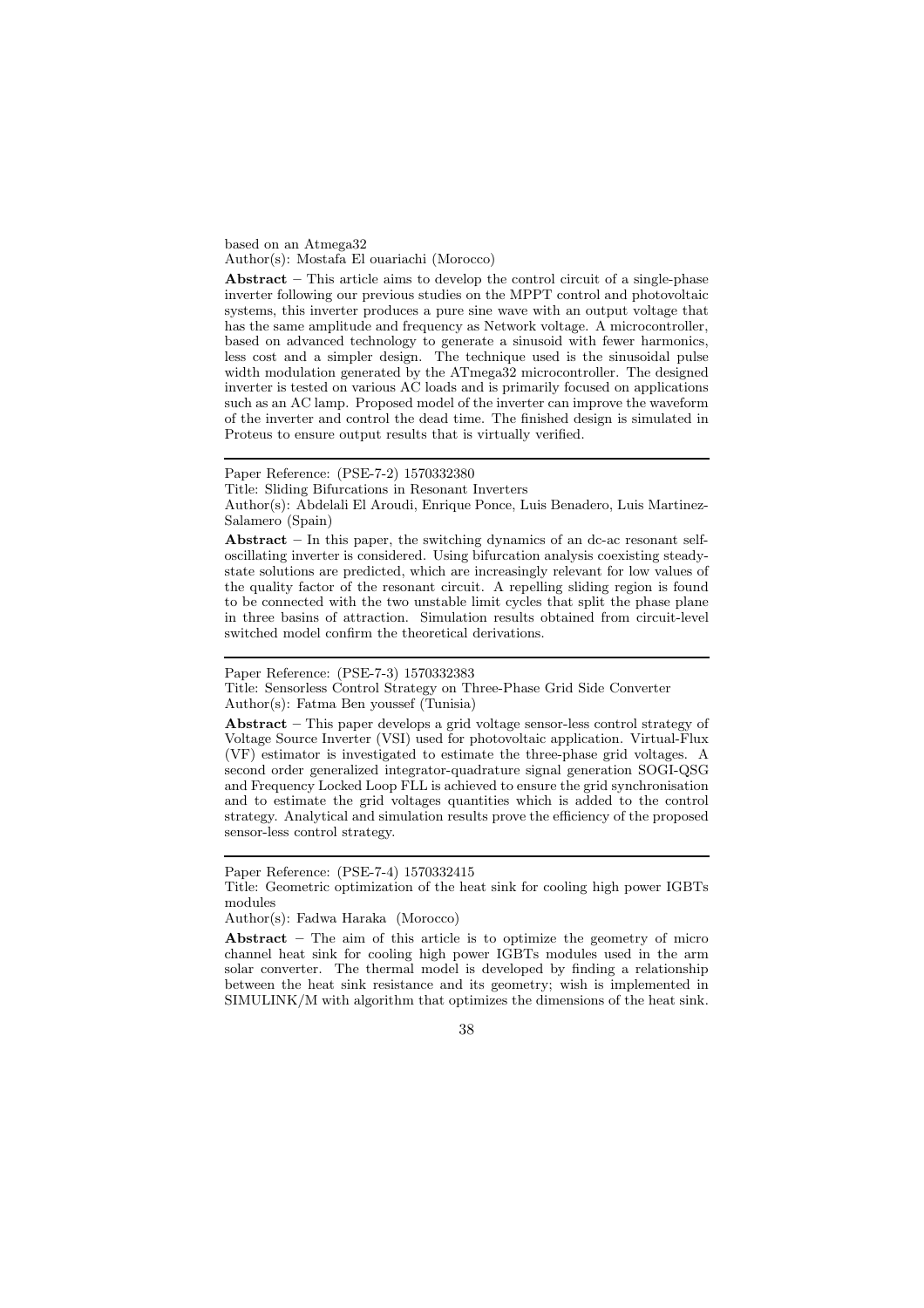The results of the model are compared with 3D finite element simulation by COMSOL in order to prove right the proposed model.

## Paper Reference: (PSE-7-5) 1570340018

Title: Numerical Simulation of Wireless Power Transfer System to Feed Loads Author(s): Yosra Ben Fadhel, Salem Rahmani, Kamal Al-Haddad (Canada)

Abstract – The aim of this work is to realize a system that ensures the Wireless Power Transfer (WPT) to supply a load situated at a distance from the source. This system consists mainly of two circuits: one primary and other secondary. In its design one have used the resonant inductive coupling to ensure the transfer. According to don research this technique is classified as the most effective for these type of applications. Initially the system is powered by a 5v/ DC voltage. Finally, our system can feed one load or many loads located at a distance from the source. Nevertheless, the efficiency decrease with the distance and the number of loads. The numerical simulations of the WPT, are also have presented in this work

Paper Reference: (CSP-1-1) 1570326012

Title: Energy detection versus Maximum Eigenvalue based detection: A comparative study

Author(s): Asmaa Maali, Hayat Semlali, Najib Boumaaz, Abdallah Soulmani (Morocco)

Abstract – Cognitive radio  $(CR)$  is a form of wireless communication in which a transceiver can wisely detect communication channels that are in use and those which are not, and immediately move into vacant channels while avoiding occupied ones. In such systems, spectrum sensing  $(SS)$  is a crucial operation. It consists to detect the available frequency bands. Many spectrum sensing techniques are presented in the literature. In this paper, we present a comparative study between two Spectrum Sensing techniques: the Maximum Eigenvalue Detection (MED) and the Energy Detection (ED). The performance of these two methods is evaluated in terms of their Receiver Operating Characteristics (ROC curves) and their detection probability for different values of Signal to Noise Ratio (SNR) and of smoothing factor L. The results of this comparative study are given and discussed.

Paper Reference: (CSP-1-2) 1570331425 Title: Wavelet transform based facial feature points detection Author(s): Choubeila Maaoui (France)

Abstract  $-$  In this paper, we present a detection and tracking feature points algorithm for video sequence environment. To trace and extract a face image, we use a modified face detector based on Haar-like features. For feature points detection, we develop a new method based on the wavelet decomposition. For more accuracy, good features to track of Shi and Thomasi is used around the points founds with wavelet method. In order to track the detected points, Pyramidal Lucas-Kanade Feature Tracker algorithm is used. Results for a video's sequence indicate that the proposed algorithm can accurately extract facial features points.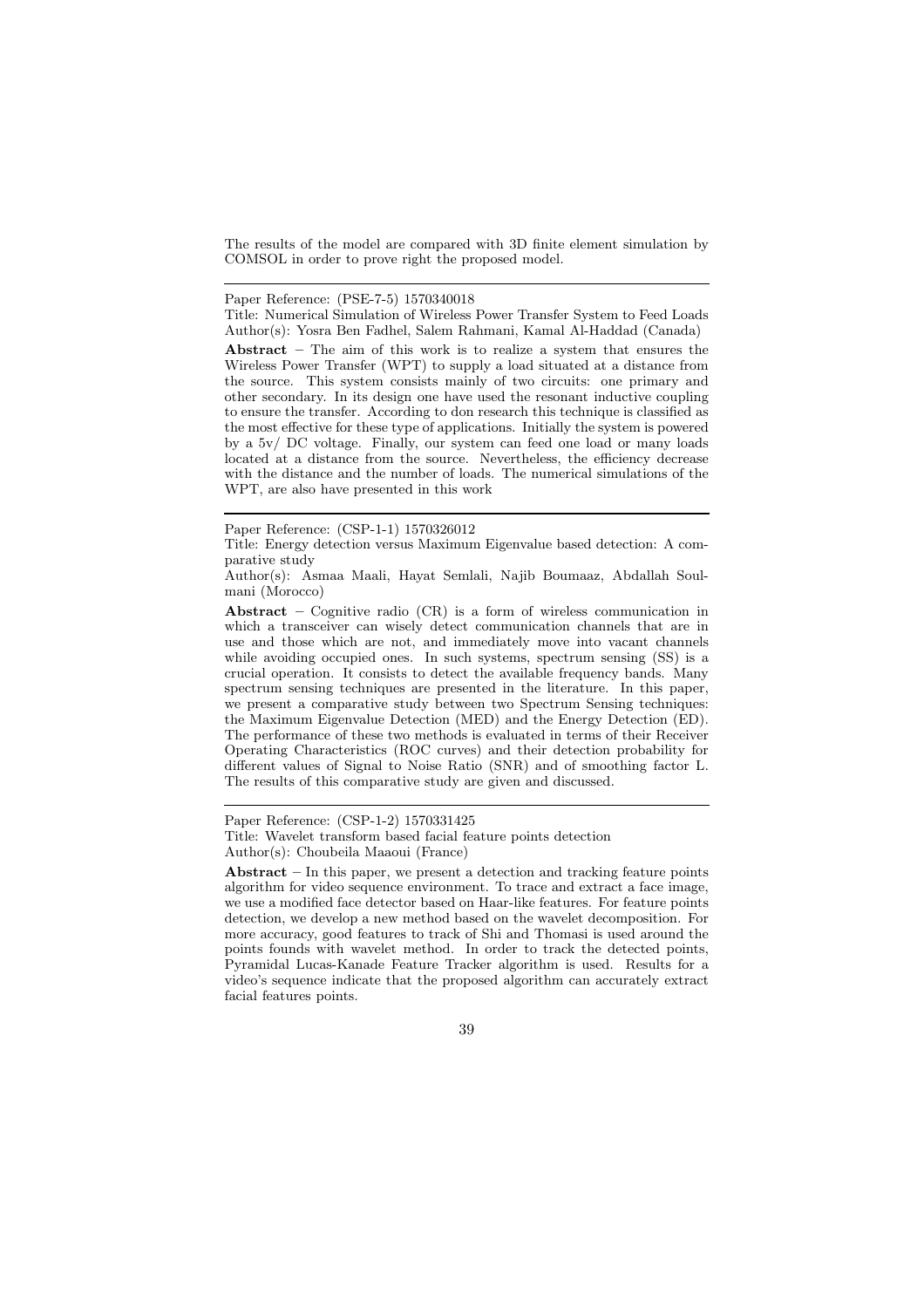Author(s): Rezgui Ines, Seddik Hassene (Tunisia)

Abstract – In this paper, we present an automatic method for detecting bladder cancerous cells of biopsy images stained with the biomarker Ki-67. The main aim is to help the doctors when diagnostic of the disease by reducing the analysis time of biopsy images. Usually, pathologists have manually performed to count the cancerous cells present in image. It is the current method based only on the vision and a microscope slide that is especially designed to enable cell counting. This method makes them take much time to complete its mission. In fact, it requires attention, concentration and validation. But the patient who is suffering from bladder cancer, needs to know the state of his health as soon as possible to resist disease. Bladder cancer is one of the leading causes of death from cancer in the world. So, early detection of bladder cancer is very important for successful treatment. Two applications will be discussed in this work; the first one on the computer and the other is a mobile application. We have implemented a solution that can detect automatically cancer and provide information to help pathologists in identifying the stage of the disease. The practical results showed a precise and accurate count, which indicates the superiority of our technique for a universal count of tumor foci as a diagnostic aid for ANAPATH services.

Abstract –In this paper, we provide two algorithms for blind equalization in a bounded noise environment of a Single Input Single Output (SISO) channel. These approaches are based an Optimal Bounding Ellipsoid (OBE) algorithms. This class is among the set Membership identification methods. The aim of these algorithms is to force the equalizer output constellation to match the input constellation by estimating the parameters of the equalizer. They can be applied under different channels. Constellation and the symbol error rate (SER) for different value of SNR from 4-QAM modulation are presented. These simulations address the comparison between the two proposed algorithms performances under different type of channel: AWGN, Rayleigh and Rician channels.

Abstract – Cylindrical and conical ultra-wideband (UWB) dielectric resonator antennas are presented in this paper. The first part of this work is a parametric study of cylindrical and conical dielectric resonator antennas for

Paper Reference: (CSP-1-3) 1570329702

Title: Automatic cancerous cells detecting, classification and counting based on the biomarker Ki-67

Paper Reference: (CSP-1-4) 1570331750

Title: Comparative Study of Blind Equalizers based on Optimal Bounding Author(s): Ali Moussa, Mathieu Pouliquen, Miloud Frikel, Saïda Bedoui, Kamel Abderrahim, Mohammed Msaad (Tunisia–France)

Paper Reference: (CSP-1-5) 1570331616

Title: Conical and Cylindrical DRAs with Reconfigurable Band Rejection for UWB Applications

Author(s): Chafika Aissaoui, Idris Messaoudene, Abdelmadjid Benghalia (Algeria)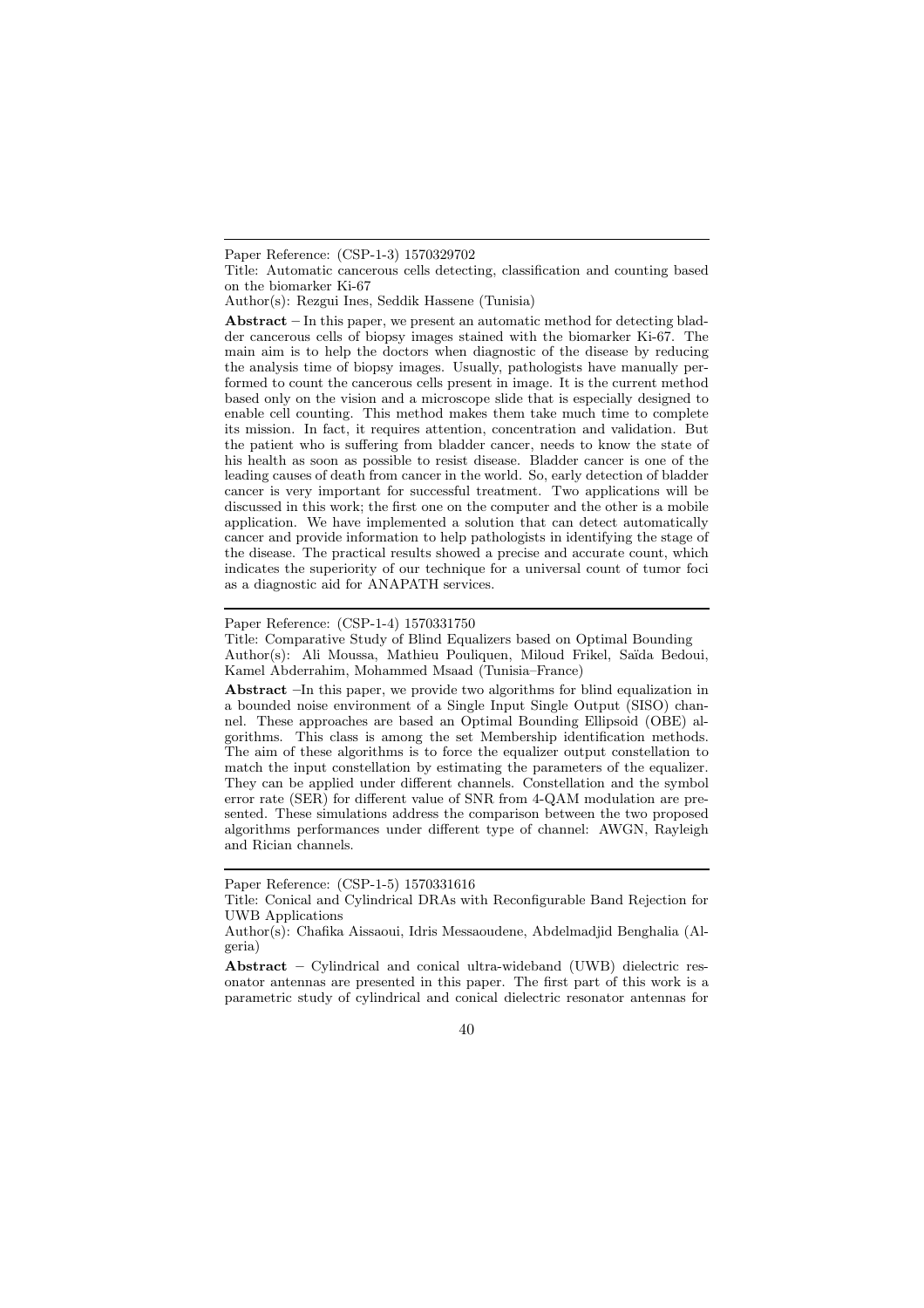Ultra-Large Band applications ranging from 3.1GHz to 10.6GHz. The second part of the work consists of creating a reconfigurable rejection band inside this UWB in order to minimize interference between UWB system and some narrowband systems operating in this frequency range (3.1GHz to 10.6GHz ), Such as WiMAX and WLAN. The rejection band is obtained by a rectangular split-ring slot etched on the microstrip-line-fed patch, and is responsible for the creation of a band notch. The control of the band notch is made by displacing the cylindrical or the conical resonator. The results obtained showed that the band notch ranges from 3.2GHz to 4.7GHz for the cylindrical resonator and from 3.2GHz to 5.2GHz for the conical resonator. The proposed structures are simulated with the commercial electromagnetic simulation software "Ansoft HFSS." The numerical results from different simulations are presented in terms of reflection coefficient and radiation pattern.

Paper Reference: (CSP-1-6) 1570332737 Title: A Novel ant colonies approach to medical image segmentation Author(s): Anissa Selmani, Seddik Hassene, Ezzedine Ben Braiek (Tunisia)

Abstract – Prostate cancer is becoming a threat to humanity. Today, the diagnosis of diseases is still be realized mostly by manual methods. Nevertheless, this traditional process is inefficient and not accurate. Its precision depends on the operator's expertise. Thus, applying machine learning algorithms for malignant cells detection and counting remains a significant purpose in medical image analysis research. In this paper, we apply a modified ACO algorithm to measure the rate of cell growth of cancer's patient automatically due to segmentation and counting process. The proposed method was applied on several medical images obtained from MRI-guided prostate biopsies. The robustness of this idea was showed by comparison with hand-labeled obtained segmentation results.

Paper Reference: (CSP-2-1) 1570326291

Title: Design and FPGA Implementation of a Viterbi Decoder for an OFDM Transmission system

Author(s): Slami Saadi, Ghibeche Youcef, Atef Benhaoues (Algeria)

Abstract – The convolution coding with decoding by the Viterbi algorithm is commonly used in actual digital OFDM communication systems (Orthogonal Frequency Division Multiplexing) in the purpose to improve their performances. The aim of this work is to design and implement a hardware model using VHDL (Hardware Description Language) of the Viterbi decoder on Virtex 5 FPGA (Field-Programmable Gate Array) platform. The availability of a synthesizable model gives more flexibility in systems implementation. The design was described by VHDL using Xilinx ISE (Integrated Software Environment). Reports given by ISE showed low consumption of the BMC (Branch Metric Calculation) unit and ACS (Add Compare Select) in the FPGA. The maximum operating frequency is 250 MHz, which is sufficient for our application.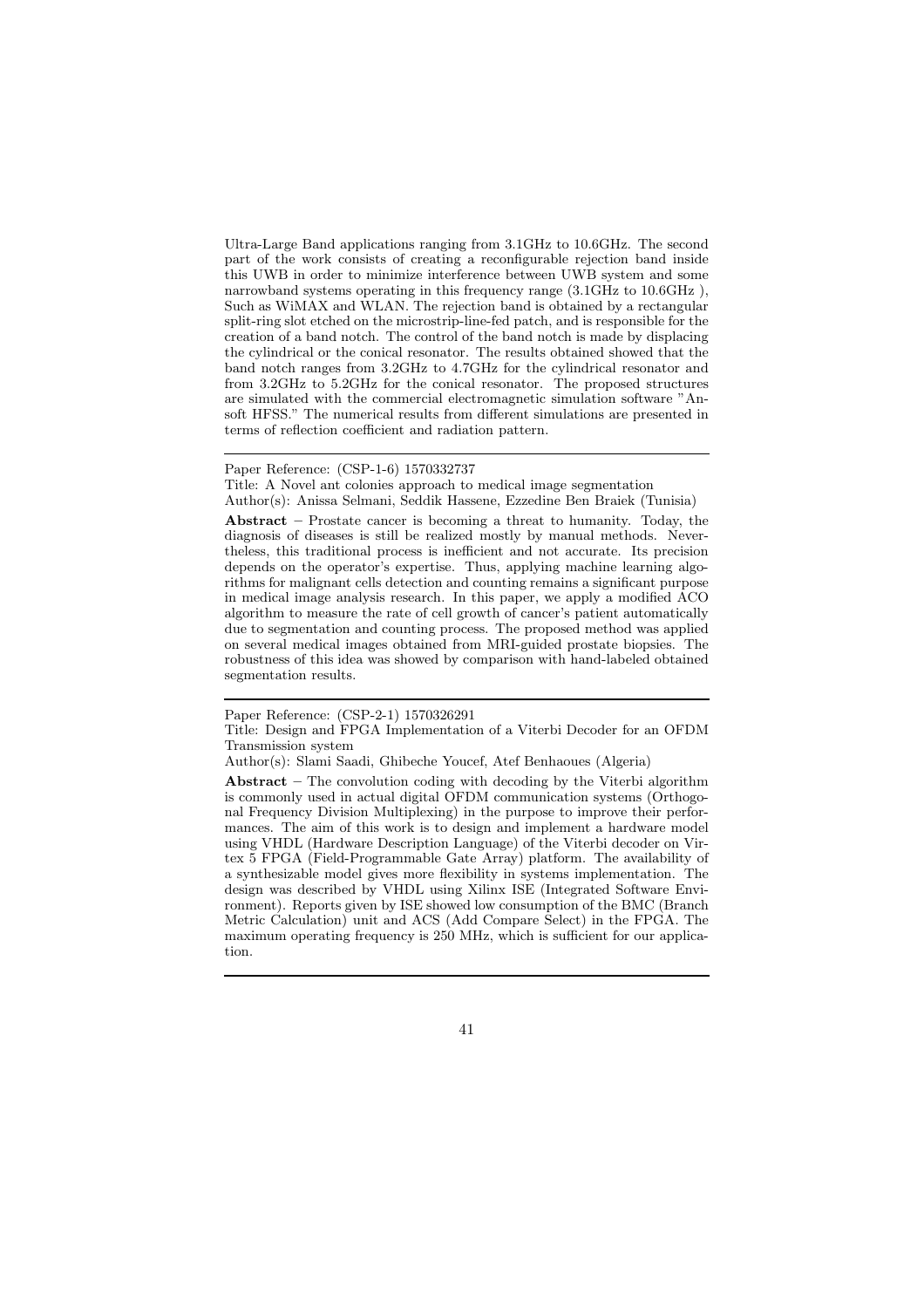Paper Reference: (CSP-2-2) 1570331695

Title: UWB Cyclic Prefix-based OFDM Synthetic Aperture Radar for Foliage Penetration

Author(s): Ghazal Ba Khadher, Abdelmalek Zidouri, Ali H Muqaibel (Saudi Arabia)

Abstract – This paper investigates the performance of sufficient Cyclic Prefix OFDM Synthetic Aperture Radar for Foliage Penetration (FOPEN) for single point target and extended target. The effect of the foliage on the sidelobes has been investigated through the range profiles of the spread function and the azimuth profiles of the spread function. Furthermore, the image quality metrics, the integrated sidelobe ratio and the peak sidelobe ratio have been used to investigate the fluctuation of this signal with application to FOPEN.

Abstract – Inspired by the high spectral efficiency improvement of the Spatial Modulation (SM), Orthogonal Frequency Division Multiplexing with Index Modulation (OFDM-IM) was recently proposed and expected to be one of the key technologies of 5G systems. This novel transmission technique incorporates the index of active subcarriers to convey additional information. Similar to conventional OFDM, channel estimation error is considered as a dominant performance degrading cause of OFDM-IM system. This paper deals with robust OFDM-QIM system implementation under practical conditions. For this purpose, Discrete Wavelet Transform (DWT) based OFDM-IM is announced to improve the performance of the conventional OFDM-IM affected by nonideal channel estimation. To this purpose, DWT based OFDM-IM performance in terms of Bit Error Rate (BER) is compared to the original OFDM-IM based on Fast Fourier Transform (FFT) in the presence of channel estimation error. Simulation results are provided to prove the performance enhancement of our proposed system over Rayleigh fading channel.

Paper Reference: (CSP-2-4) 1570300277

Paper Reference: (CSP-2-3) 1570332238

Title: Performance Analysis of DWT based OFDM with Index Modulation under Channel Estimation Error

Author(s): Asma Bouhlel, Sakly Anis, Salama Said Ikki (Tunisia–Canada)

Title: Enhancing the Performance of Speaker Verifications-Based DVB-T Systems

Author(s): Omar Daoud, Qadri Hamarsheh, Ahlam Damati (Jordan)

Abstract – Handheld Digital Video Broadcasting (DVB-T) is considered as one of the main two popular broadcasting standards, which facilitates the transmission of digital television in handheld receivers. In this work, a comparison will be held to enhance the mobile communications performance. It is based on tackling the Peak-to-Average Power Ratio (PAPR) problem; one of the main drawbacks of Orthogonal Frequency Division Multiplexing (OFDM) technique. Two main factors will be the main factor of this comparison; BER curves and CCDF curves. This work combined three different stages together; wavelet transformation in order to remove the noise from the signal; a globally statistical adaptive detecting algorithm; and replacing the affected peaks with a moving average filter process. At the same bandwidth occupancy of

<sup>42</sup>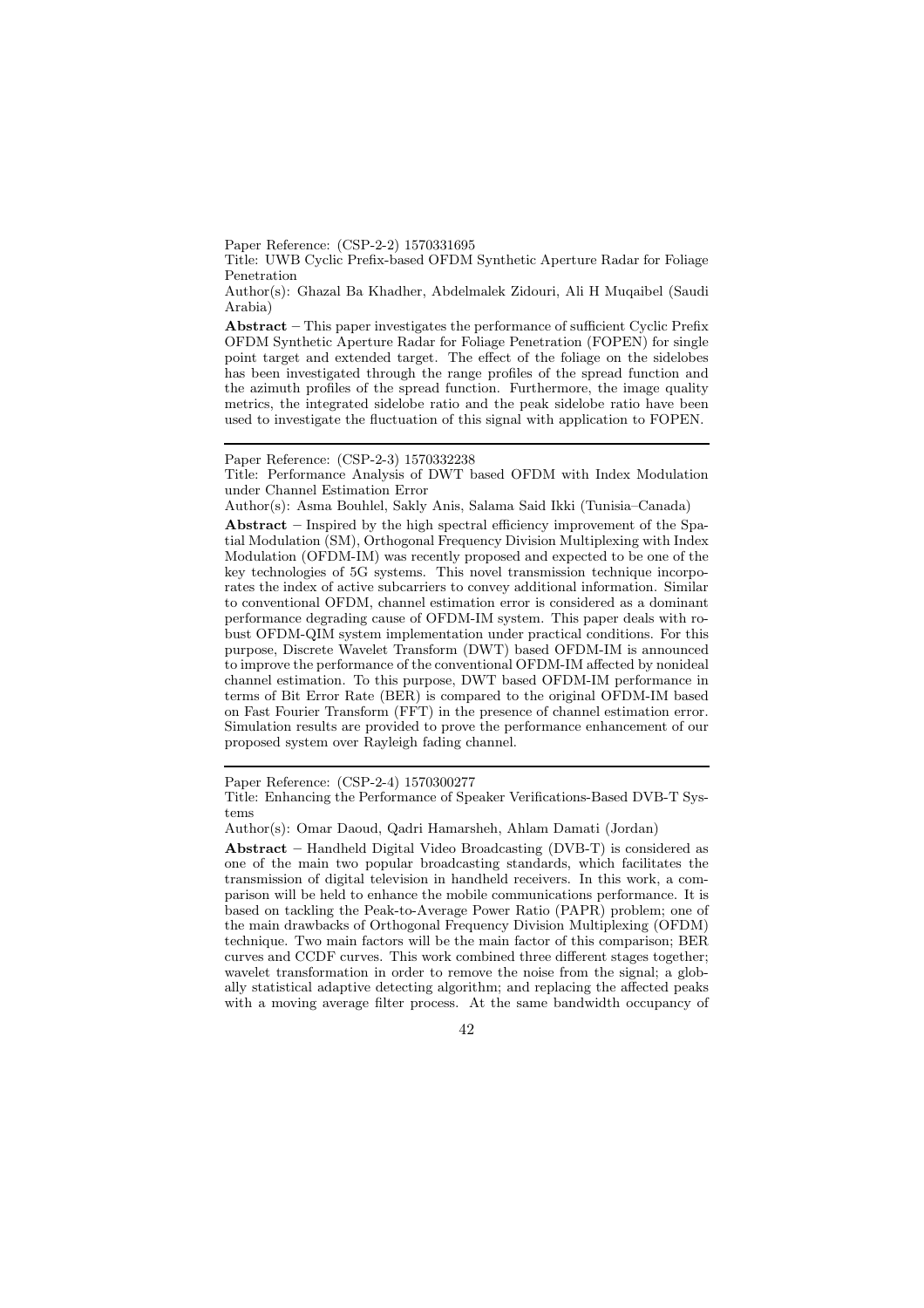the speaker verification-based systems, the simulation has been run and shows additional enhancement in both of CCDF and BER curves; an extra 15% reduction is achieved in the essence of PAPR and around 25% extra noise immunity.

Paper Reference: (CSP-3-1) 1570331804

Title: Ultra-wide Stopband Microstrip Lowpass Filter Design for Communication Systems

Author(s): Mouloud Challal, Ferhat Hachour, Ayoub Badaoui (Algeria)

Abstract – In this contribution, microstrip lowpass filter  $(LPF)$  with a wide and deep stopband using open stubs, rectangular shaped resonators and hourglass shaped resonators is introduced. The proposed LPF has a -3 dB cutoff frequency of 3.07 GHz and an insertion loss less than 1.5 dB. The stopband bandwidth for the attenuation level of -20 dB is from 3.07 GHz up to 20 GHz, and the structure occupies 35x14 mm2. The filter is simulated, fabricated and measured. A good agreement is achieved between experimental and simulation results indicating that the proposed LPF is well suited for various communication systems.

Paper Reference: (CSP-3-2) 1570326290

Title: Optimal Design of IIR filters using Least lp-norm: Application to ECG Signal Filtering

Author(s): Slami Saadi, Ghibeche Youcef (Algeria)

Abstract –In this work, we try to design an optimal IIR filter for filtering electro-cardiogram (ECG) signals reflecting the cardiovascular health. The optimality of the design is based on minimizing the error in the sense of weighted least Lp-norm. An unconstrained quasi-Newton algorithm is employed and any poles or zeros that lie outside of the unit circle are reflected back inside. These signals are contaminated by several types of noises such as drift of the base line and interferences with the power supply at 50 Hz. The results obtained show the effectiveness of this design approach, and thus improves the quality of the electro-cardiogram in comparison with a conventional IIR.

Paper Reference: (CSP-3-3) 1570326502

 $$ deterministic signals from the output measurement corrupted by disturbance and measurement noise is proposed. Neither the model of the disturbance, nor the statistics of the random noise and disturbance are known except that they are Gaussian. The proposed identification scheme is derived from the Kalman filter residual model instead of the measurement model. It is shown that the colored equation error is whitened if and only if a Kalman filter rather than some arbitrary filter is employed. A novel two-stage identification scheme is employed. First, a high order signal model is obtained using the least-squares

Title: Kalman Filter-Based Estimation of a Signal Buried in an Unknown Disturbance and Measurement Noise

Author(s): Rajamani Doraiswami, Lahouari Cheded, Sreeraman Rajan (Canada–Saudi Arabia)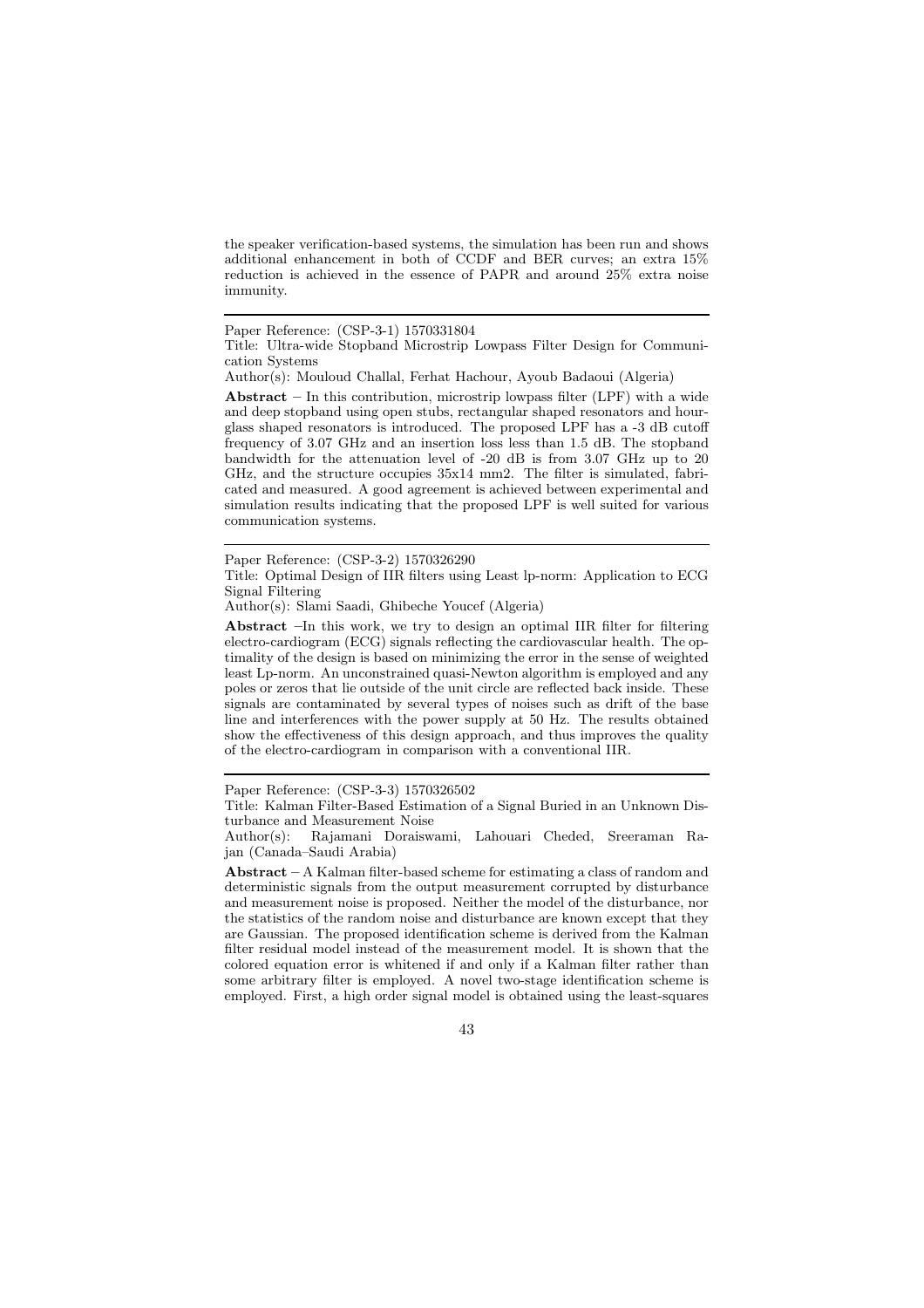method. In the second stage a reduced order model is derived from the high order signal model obtained from the first stage using a frequency domain approach so that it is an optimal least squares fit to the high order model in the spectral region where the signal to noise ratio is high. The order of the reduced order model is obtained using the popular Akaike Information Criterion. The proposed scheme is evaluated on a number of simulated and real data.

Paper Reference: (CSP-3-4) 1570332223 Title: Organic voice pathology classification Author(s): Salma Chekili, Asma Belhaj, A¨ıcha Bouzid (Tunisia)

Abstract – In this paper, we propose to achieve the classification of pathologic voices and essentially the classification between organic pathologies: it's about polyp, edema and nodule pathologies using new features. These features are computed using the mel frequency cepstral coefficients calculated on the speech multiscale product. Besides, we propose to compare our new parameters to the known MFCC calculated directly on the speech signal. In this study, we adopt a three-class SVM classifier and we use the MEEI database. The results show that the classification rates obtained using feature extracted from the multiscale product give better results.

Paper Reference: (CSP-3-5) 1570332147 Title: Automated Glaucoma Diagnosis using Deep Learning Approach Author(s): Baidaa Al-Bander, Waleed Al-Nuaimy, Majid A. Al-Taee, Yalin Zheng (United Kingdom)

Abstract – Glaucoma is one of the common causes of blindness worldwide. It leads to deterioration in vision and quality of life if it is not cured early. This paper addresses the feasibility of developing an automatic feature learning technique for detecting glaucoma in colored retinal fundus images using a deep learning method. A fully automated system based on convolutional neural network (CNN) is developed to distinguish between normal and glaucomatous patterns for diagnostic decisions. Unlike traditional methods where the optic disc features are handcrafted, the features are extracted automatically from the raw images by CNN and fed to the SVM classifier to classify the images into normal or abnormal. We demonstrate an accuracy, specificity and sensitivity of 88.2%, 90.8%, and 85%, respectively which compared favorably to the-state-of-the-art but at considerably lower computational cost. The obtained preliminary results clearly demonstrate that the proposed deep learning method is promising in automatic diagnosis of glaucoma.

Paper Reference: (CSP-3-6) 1570332251

Abstract – This paper aims to compare classification methods in order to learn the strengths of each method. We will introduce the fusion of classifiers technique by using the theory of belief functions, particularly the transferable

Title: comparison and fusion of classifiers applied to a medical diagnosis Author(s): Mohamed Ksantini, Ben Hassena Anouar, François Delmotte (Tunisia–France)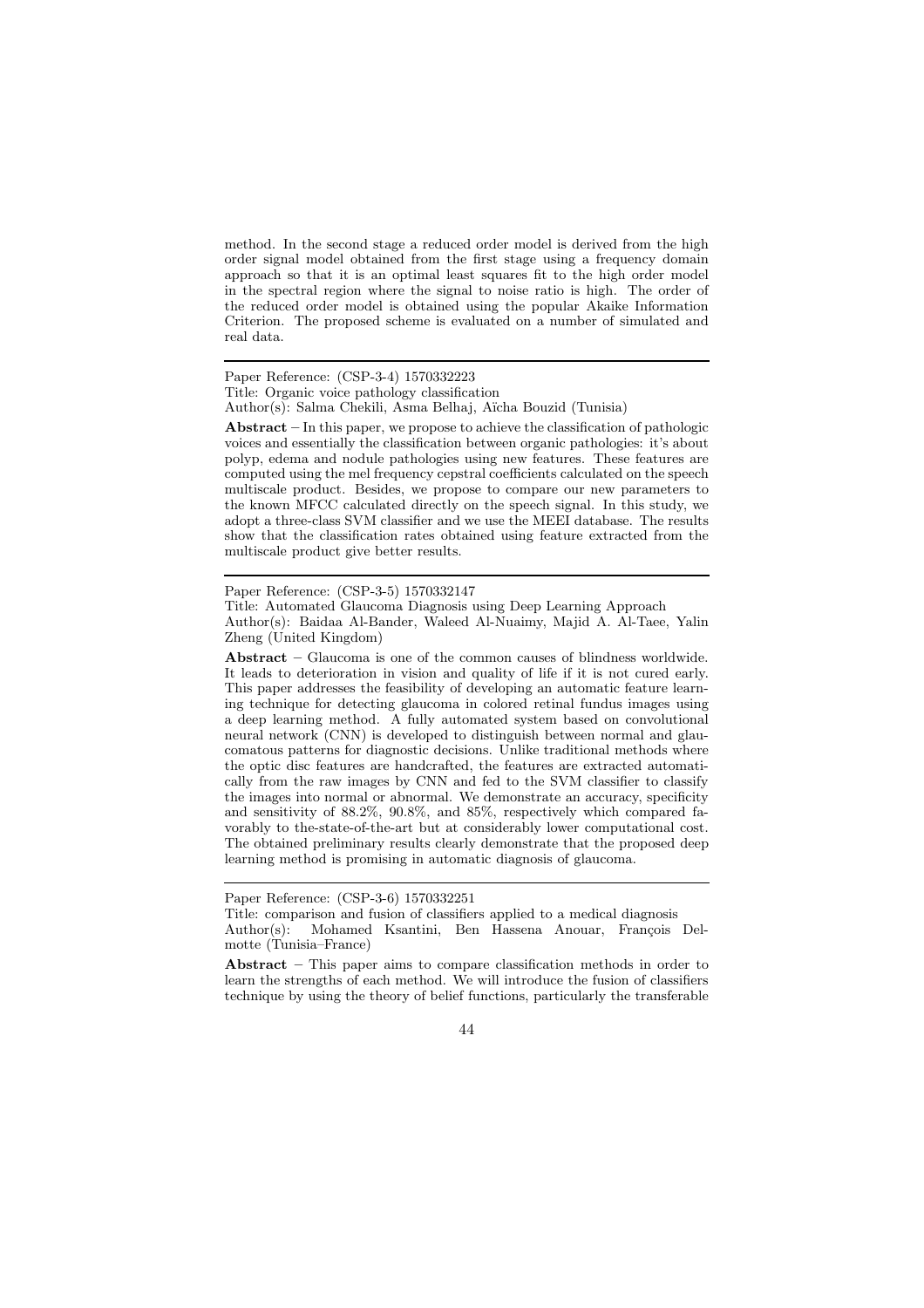belief model. We will propose different ways of fusion in medical diagnosis of diabetes analysis problem as an application of this work.

Paper Reference: (CSP-3-7) 1570332325

Title: Enhanced Operator Fatigue Detection Method Based on Computer-Keyboard Typing Style

Author(s): Hilal Al-Libawy, Ali Al-Ataby, Waleed Al-Nuaimy, Majid A. Al-Taee (United Kingdom)

Abstract – Many operators are working in jobs that require stressful mental tasks such as transportation supervision, vehicle driving, banking and others. Prevention of fatigued-based human error, that has been a standing challenge in such work areas, can be detected and quantified using human performance level. This paper proposes an enhanced method for operator fatigue detection based on computer-keyboard typing style. This is achieved by using an existing dataset for psychomotor impairment detection using natural typing style on computer keyboard. Several fatigue-related features are extracted and fed to two parallel classifiers based on artificial neural network (ANN) and support vector machine (SVM) algorithms. Outputs of those classifiers are then combined to enhance the classification performance, using Bayesian combiner. Performance of the developed fatigue detection system is assessed experimentally in terms of the classification accuracy as compared to a ground-truth dataset. The obtained results demonstrated that utilization of the Bayesian combiner has significantly improved the fatigue detection accuracy (94%) as compared to that of the ANN (87.5%) and SVM (91%) classifiers. These findings are favorably compared to the state of the art but with easily identified fatigue-related features.

Paper Reference: (CSP-4-1) 1570326306

Abstract – In this paper we propose two methods for addressing similaritybased search problem of high-dimensional data. The first one belongs to exact search approaches. Its main feature consists of its self-adaptation with the query and any eventual storage limitation. The second method is an approximate search using a graph partitioning approach. It aims to cluster small world graph in order to speed up and improve the k-NN similarity search. It is based on the idea of partitioning the graph and starting the search from any vertex in the most appropriate group of vertices for the given vertex query. We provide a comparison with recently published approaches. The empirical analysis on several datasets shows that our two proposed methods outperform the other concurrent methods.

Paper Reference: (CSP-4-2) 1570329602 Title: Image denoising using wave atom transform Author(s): Khelil Seif Eddine, Seddik Hassene (Tunisia)

Title: Indexing in High-Dimensional Multimedia Databases

Author(s): Mohamed Assane, Noureddine Ennahnahi, M. Meknassi, Said Ouatik (Morocco)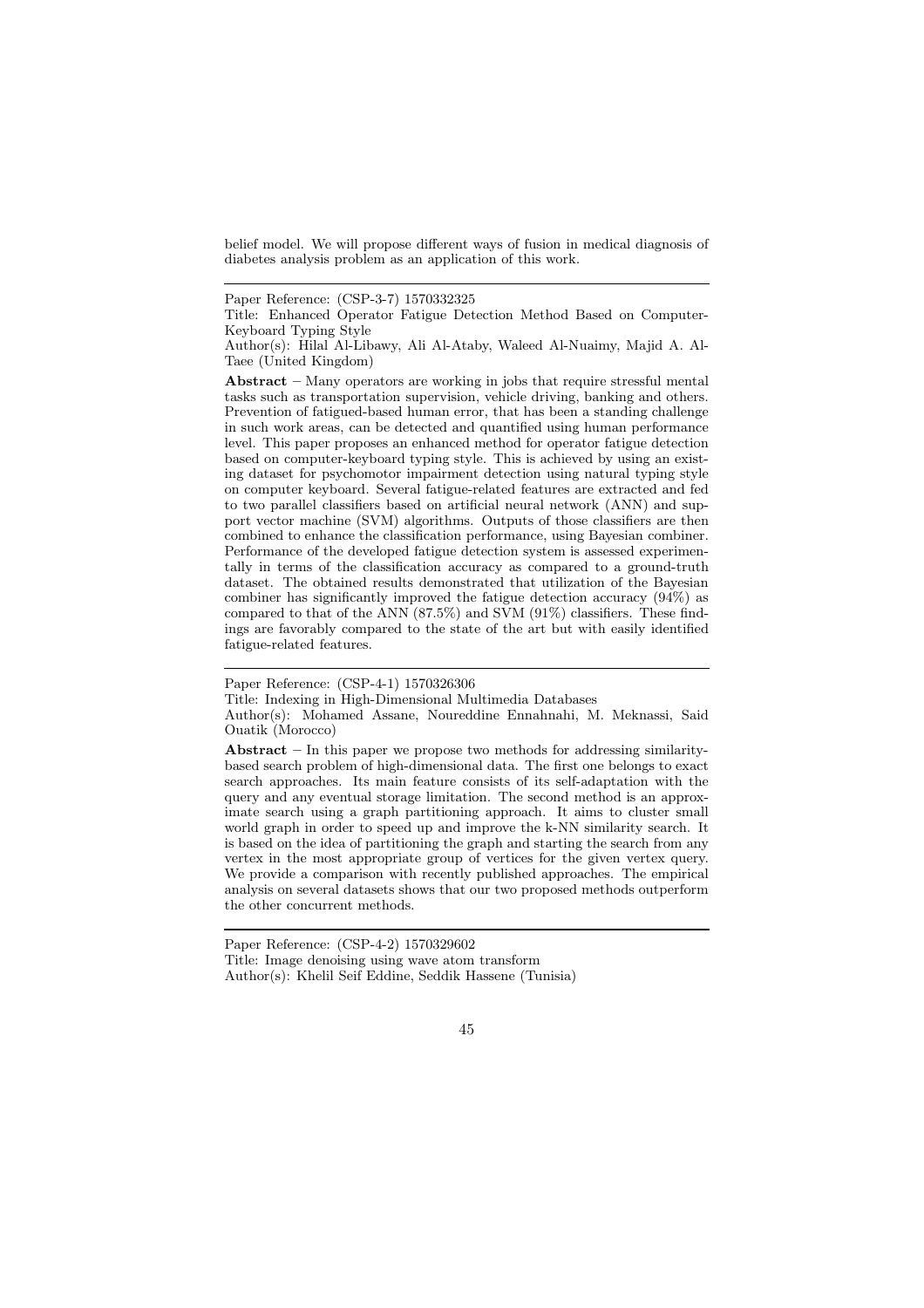Abstract – The image usually has different kinds of noises which are not easily removed in process of receiving [17], coding and transmission. Wave atoms is one of the new geometric multiscale-multidirectional transform[6], after 1999 that is based on wavelet transform, whose structural elements involve the parameters of dimension and location, and orientation parameter more, which let wave atom transform has good orientation characteristic. For that reason, wave atom transform is better than wavelet and even curvelet transform. In the expression of image edge, such as geometry characteristic of curve and beeline, which has previously obtained excellent research results in image denoising.This paper introduced a new method for image denoising by coefficient thresholding based on wave atom transform. Wave atom proposes a new representation have a higher performance than the other transform [22]. Experiments results indicate that the improved wave atom transform has abroad future for eliminating the noise of images. It remains edges efficiently, and offers a better visual effect.

Paper Reference: (CSP-4-3) 1570331823

Title: Medical image Enhancement based on New anisotropic Diffusion Function

Author(s): Sondes Tebini, Hassene Seddik, Ezzedine Ben Braiek (Tunisia)

Abstract – Medical images are often corrupted by noise. This noise presents many problems because it can mask and blur the important details and the information in the analysis phase of the image. In this article, we propose a new anisotropic denoising technique for medical images based on a new diffusion function. We show that the new scheme offers an efficient noise removal while protecting edges without any blur of the image details.

Paper Reference: (CSP-4-4) 1570326374

Title: Features Selection for Arrhythmia Diagnosis using Relief-F Algorithm and Support Vector Machine

Author(s): Mujahed Al-Dhaifallah, Alaa Elsayyad, Ahmed Nassef (Saudi Arabia–Egypt)

Abstract – Electrocardiography (ECG) is a standard clinical process to record the electrical activity of the heart. It is the most available effective method for diagnosing cardiac arrhythmias. The ECG signals can be classified into either normal or abnormal based on the timing and potential information of electrical waves propagating through the heart's muscles. Many advanced signal processing techniques have been used to extract different numerical and logical features from these signals. Usually, the number of the extracted features is very huge and some of them are redundant, irrelevant and/or noisy. In this work, a thorough experimental study was conducted to reduce the number of ECG features finding a new more compact representation of samples selecting the most informative features and removing the others. We empirically investigated the efficiency of two different filter-based feature-selection algorithms for the diagnosis of cardiac arrhythmia. We used support vector machine and logistic regression as classifiers and compare the performance of Relief-F with the well-known information-gain feature-selection criterion. Relief-F is a promising filter-based feature selection algorithm. It is a simple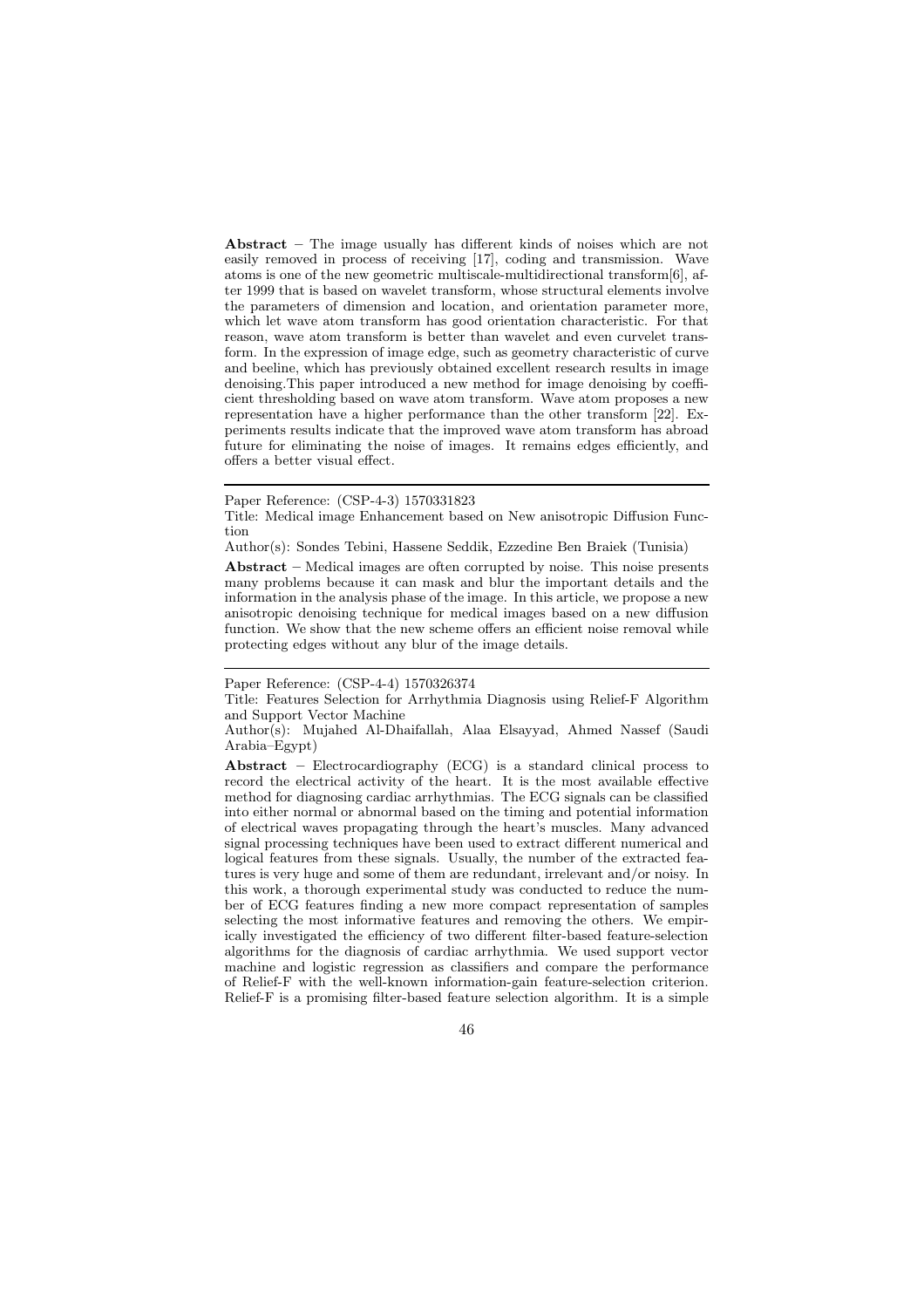and effective algorithm capable of evaluating the feature's importance considering dependence from other features. Classification performance is evaluated using three different statistical measures; classification accuracy, sensitivity and specificity. Experimental results showed that the performance of Relief-F with SVM is promising for the diagnosis of cardiac arrhythmia.

Paper Reference: (CSP-4-5) 1570329600

Title: Towards Automated Length-Estimation of Free-Swimming Fish Using Machine Vision

Author(s): Qussay Al-Jubouri, Waleed Al-Nuaimy, Majid A. Al-Taee, Iain Young (United Kingdom)

Abstract – Machine vision has been widely and efficiently used for various industrial applications. However, in marine applications, this technology is still facing big challenges due to the free-swimming nature and behavior of the objects as well as uncontrollable detection conditions such as visibility, lighting, and sensors stability. This paper presents new models for length estimation of small-size free-swimming fish objects using low-cost machine vision system. These models include two setups; orthogonal and stereo camera setups. In the orthogonal setup, a single camera (side view) is used for object's distance for measurement. This camera is synchronized with another orthogonally oriented one for object's length measurement. The measured distance and length are then used to estimate the actual length of the object. In the stereo setup, however, both cameras are simultaneously used to measure the object's distance and length. Those setups are found to be cost-effective and accurate in estimating the length of the objects under study in various short-range laboratory setups. Automatic calibration based on fixed object with known diameter is also considered in this study to measure the real value of object's length. In particular, for short range application, the effect of light refraction is assumed to be negligible, therefore; a linear relationship is adopted to estimate actual object's length for both orthogonal and stereo setups. This approximation is assessed experimentally and the measurement error in the object's length is found to be within the range of  $\pm$  1%.

Paper Reference: (CSP-4-6) 1570331991 Title: Watermarking for integrity, authentication and security of Medical Imaging

Author(s): Amine Mestiri (Tunisia)

Abstract – Image watermarking has been generally acknowledged as a pertinent technique for improving authenticity, integrity and data security where medical images are transmitted, stored, retrieved across networks. An improved the quality of remote medical services strictly depends on the ability of the techniques used to ensure ethics and protect the transmitted medical secrets. On the one hand, medical image watermarking must ensure the confidentiality of information. Indeed, private medical data inserted into the image should be imperceptible and can only be retrieved by authorized persons; which prevents any possibility of access, alteration or destruction. On the other hand, several tips must be present in the watermarking scheme in order to implement integrity and to remove any possibility of alteration, using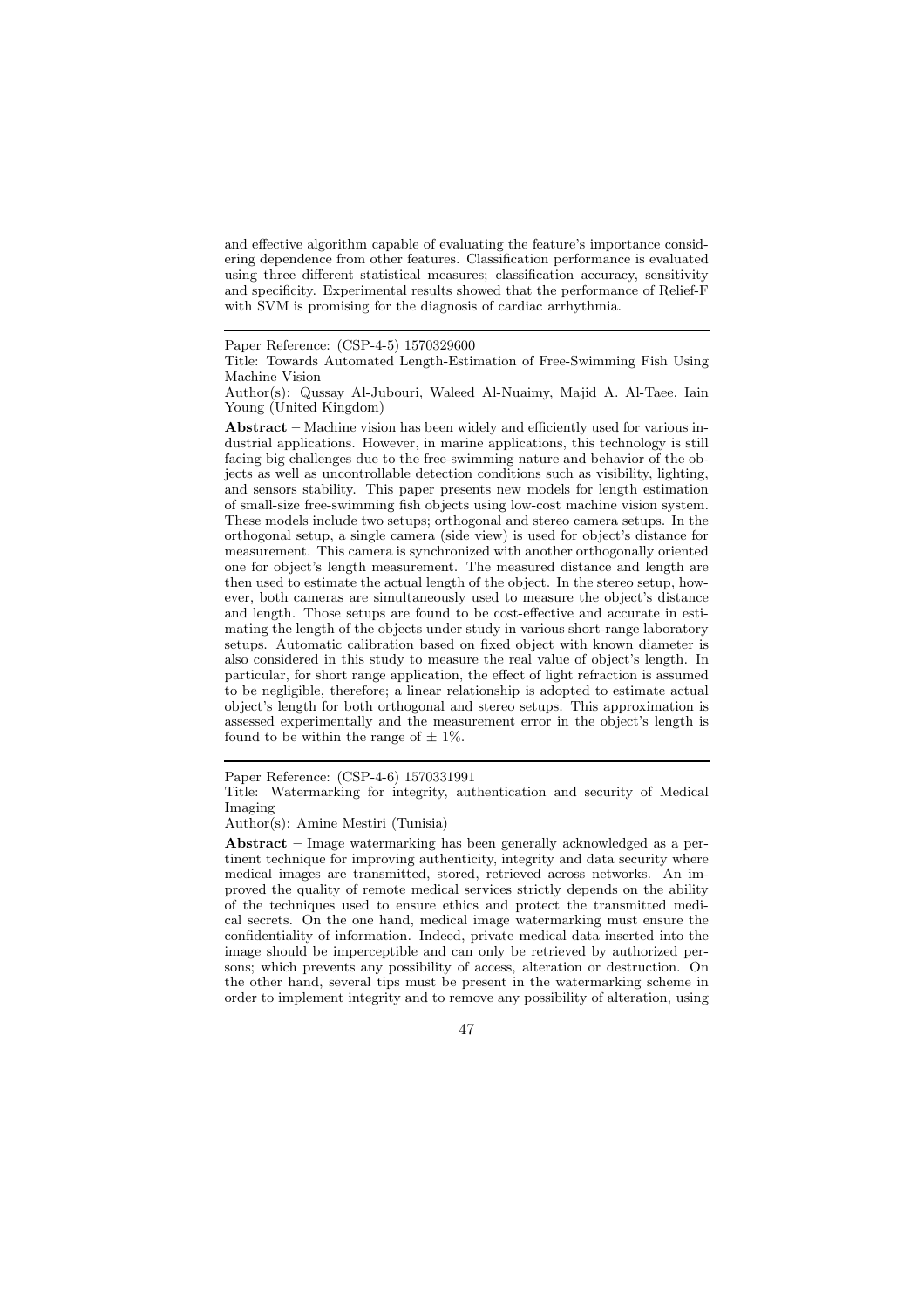tools that foster the recovery of the initial medical information. Note also that the watermarking scheme used must guarantee the availability of patient data that must be accessible by people adroit at any moment. Finally, we can not forget to mention authentication. Indeed, every information extracted from watermarked image must be identifiable and especially conform with that inserted initially. In this paper, we propose a hybrid system of reversible Digital Watermarking H-GAWM for medical images. The experimental results show that H-GAWM offers a significant improvement in terms of imperceptibility for a desired capacity of the mark by comparing with existing approaches.

Paper Reference: (CSP-4-7) 1570331943 Title: Different Feature Parameters in Speaker Recognition Author(s): Imen Daly, Zied Hajaiej (Tunisia)

Abstract – Feature parameters extraction is critical for speaker recognition research. The paper presents the function Mel frequency central coefficient (MFCC) with the method of sub band and The measurement of the for- $\text{mant}(\text{F1}, \text{F2}, \text{F3}, \text{F4})$  for speaker recognition Using the data base TIMIT

Paper Reference: (CSP-4-8) 1570332414

Title: Remote Person Authentication in Different Scenarios Based on Gait and Face in Front View

Author(s): Asma El Kissi Ghalleb, Najoua Essoukri Ben Amara (Tunisia)

Abstract  $-$  To predict criminal acts and to assure more security, the biometric remote recognition of people has lately been getting much interest among researchers. We propose in this paper to use biometric modalities that may be acquired remotely, which are the gait and the face. The gait is explored at 11 different angles of view with different styles of clothes using the CASIA Gait Datasets A and B. For the front view, we fuse the gait with hard and soft facial biometrics. Tested on both public databases, the gait-based recognition has yielded interesting results in different cases compared to the existing results in the literature. The system based on the fusion of the gait with the face has led to better results.

Paper Reference: (CSP-5-1) 1570331824

Title: Merging operator selection in possibility theory

Author(s): Sonda Ammar Bouhamed, Imene Khanfir Kallel (Tunisia)

Abstract – In data processing, merging of data requires definition of conflict degree between source information in order to select the appropriate merging operator. The diversity of merging operators and the variability of information precision and source reliability generate great difficulty in the selection of the appropriate merging operator. Possibility theory and Dempster Shafer (DS) theory are two main formalisms in modeling with uncertain information. The common aspect of these two theories is how to measure the degree of conflict. In this paper, we propose an original strategy to select a merging operator according an appropriate conflict degree investigation. We deploy different operator modalities proposed in possibility theory. We discuss how to select the operator modality based on the uncertainty degree developed in possibility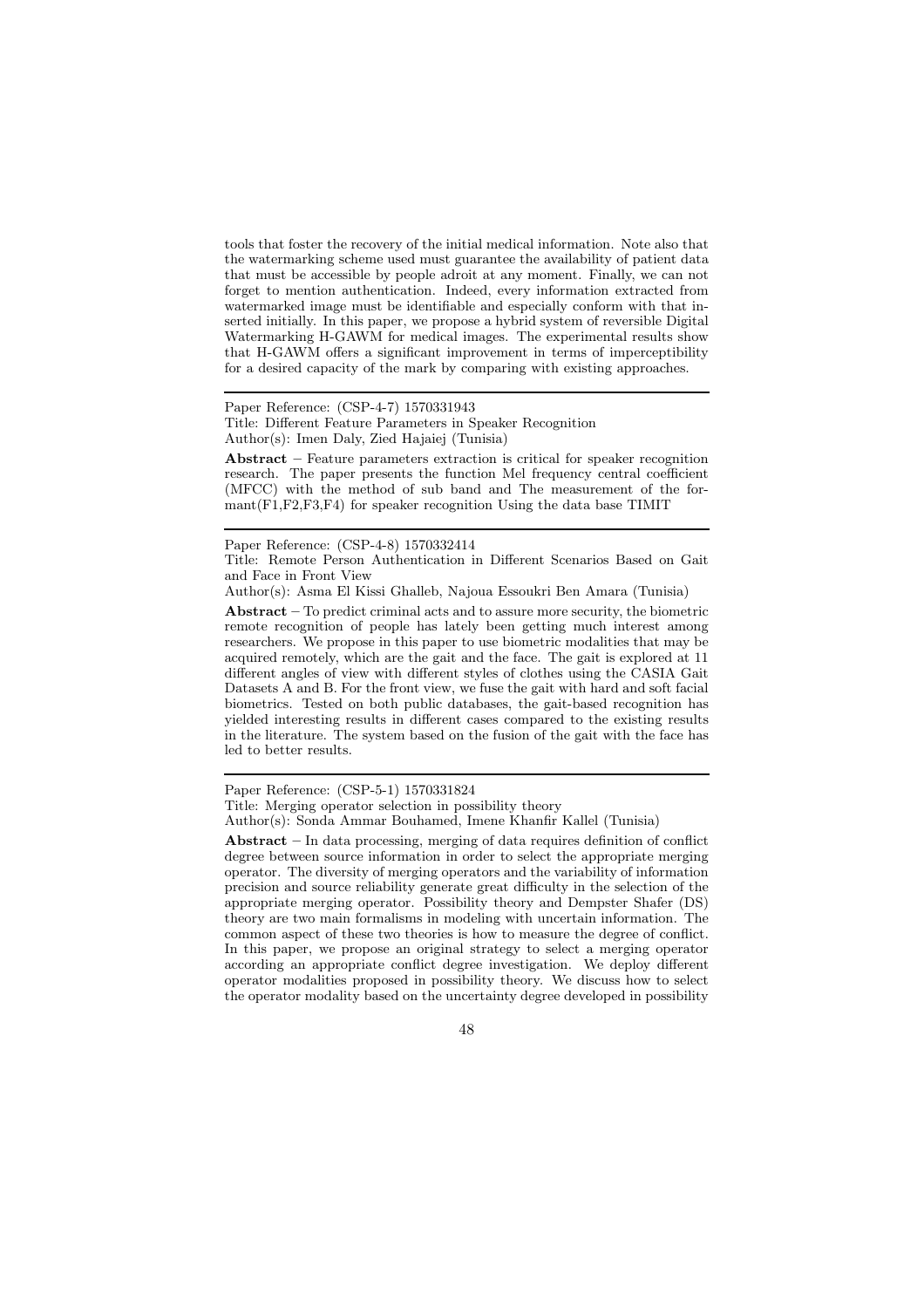theory and the distance between betting commitments developed in DS theory. The proposed strategy allows a traitor made merging of several information sources and to provide an informative possibility distribution.

## Paper Reference: (CSP-5-2) 1570329888

Title: The Price of Simplicity of Mean-Field-Type Optimization is Unbounded Author(s): Hamidou Tembine (USA)

Abstract – With the increase of data in size, heterogeneity, volume and variability, the resulting optimization problems involve large number of parameters. It is crucial to develop tractable large-scale optimization tools to find and identify the significant quantity-of-interests. A Mean-Field-Type Optimization is an optimization framework that involves not only the parameters but the distributions of these parameters. It allow us to investigate and quantify the risk, quantile and outage probabilities. A mean-field-type optimization procedure is an aggregation method that uses a mean-field approximation and an optimization component. In this paper we investigate the efficiency of the mean-field-type optimization procedure when applied to static and dynamic optimization problems. We show that the optimization of the approximated system may lead to poor performance compared to the original optimization problem. Our result is based on the fact that the indistinguishability/symmetrization techniques used in mean-field approaches fail when the original optimization problem has only asymmetric global optima. The price of simplicity, which is the ratio between the global optimum of the original problem and the solution achieved by the mean-fielded optimization problem is unbounded. This suggests a careful design of the decomposition of the original problem instead of symmetrizing all the parameters.

Paper Reference: (CSP-5-3) 1570326881 Title: A new approach for the complete unfolding of Petri nets Author(s): Medesu Sogbohossou (Benin)

Abstract – The technique of unfolding of Petri nets (PN) allows to contain state-space explosion in case of strong concurrency. To cover all the statespace, the classical approach for computing the complete prefix bases itself on the concept of adequate order, which excludes the category of the unsafe PN. In this paper, a new algorithm independent of the concept of adequate order is defined. Its specificity consists in creating the events of the unfolding in the context of a unique process at the same time. It gives satisfactory results for the safe nets. The algorithm also takes into account the unfolding of the bounded unsafe PN, with the objective to preserve the concurrency with the partial order semantics.

Paper Reference: (CSP-6-1) 1570332339

Title: An Enhancement of MOD-LEACH protocol for Wireless Sensor Network

Author(s): Hasna Dhehibi, Ahmed Zouinkhi, Olfa Kanoun, Nabil Derbel (Tunisia)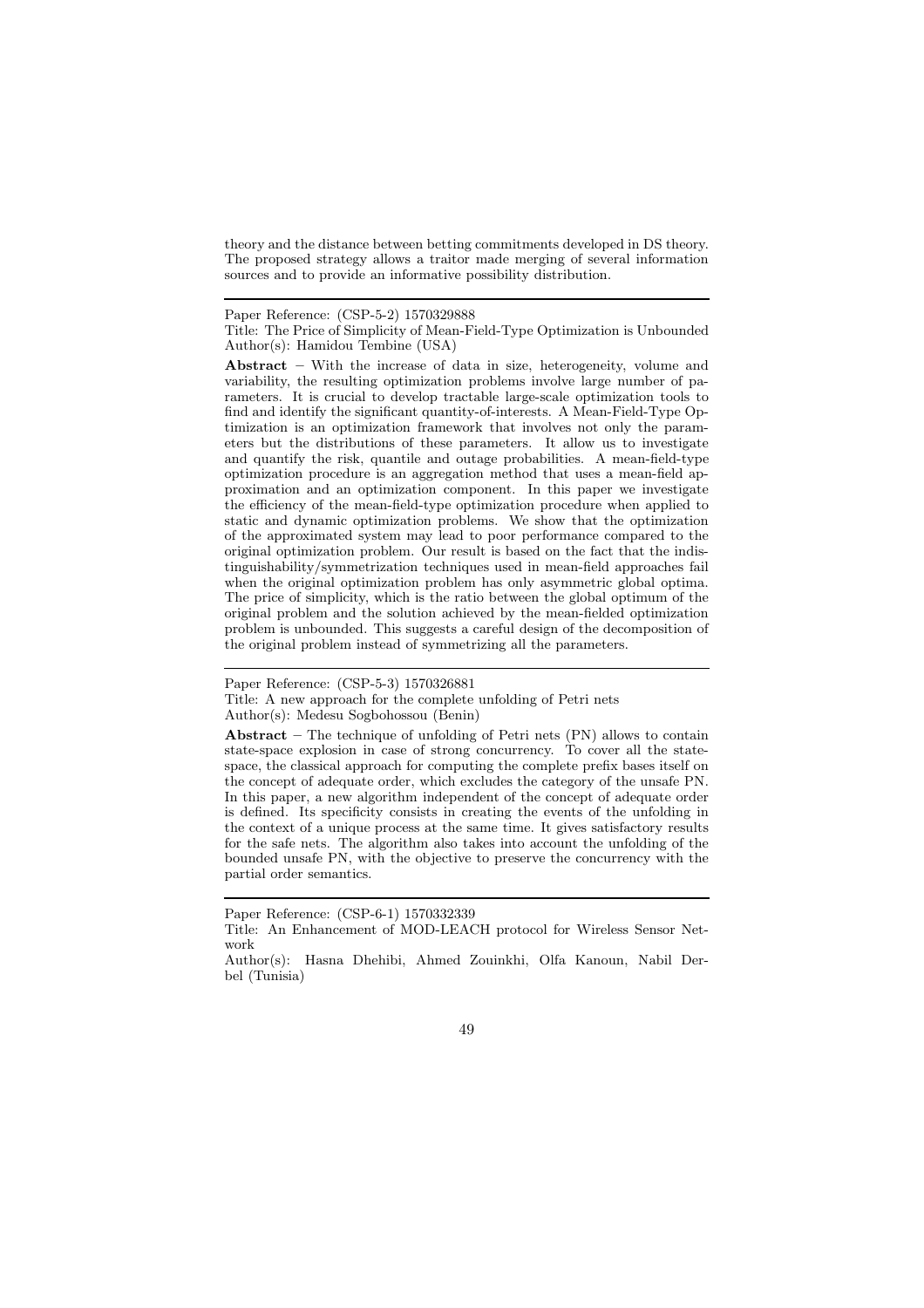Abstract – Since sensor nodes are energy constrained as they have limited power resources, they turn off their energy earlier. So, it will be so hard and so expensive to change or recharge their batteries from one time to another especially for a large scale networks. Therefore, prolonging their lifetime is a key issue that should be highly considered. As a solution for this problem is to manage intelligently the remain power in the node in order to increase as much as possible not only the lifetime of that node but also the lifetime of the whole network. The major source of energy dissipation is during the transmission of data packets. After studying the major sources of energy wasting and after providing the existent energy management methods, efficient routing protocol was proposed as an important challenge in a network area to reduce energy consumption. Hierarchical routing protocols are considered as the most suitable protocol implemented for wireless sensor networks. In this paper, a proposed protocol is developed to avoid some problems related to the routing of wireless sensors network. A clustering algorithm that aims to balance the energy consumption among all sensor nodes and to achieve an improvement on the network lifetime.

Paper Reference: (CSP-6-2) 1570332300

Title: History Trust Routing Algorithm to improve efficiency and security in Wireless Sensor Network

Author(s): Ahmed Jedidi ( Saudi Arabia)

Abstract –Wireless sensor network (WSN) considered as one of the important technology in our days. Low-cost, low-power and multifunction based on these characteristics WSN become more and more apply in many areas. However, one of the major challenges in WSN is the security. Indeed, the usual method of security cannot be applied in WSN because the technological limit of the different components. In this context, we propose a new method to establish a secure route between the source node and the Sink node. Particularly, our method based on routing trust history table (RTH) and trust path routing algorithm (TPR). Therefore, our method offers a high level of security for the routing path with efficiency and stability in the network.

Paper Reference: (CSP-6-3) 1570332237

Title: Sensor Node Data Validation Techniques for Realtime IoT Sensor Board Author(s): Jiwa Abdullah, Nayef Abdulwahab Mohammed Alduais, Ansar Jamil, Lukman Audah, Rozlan Alias (Malaysia)

Abstract – Wireless sensor networks (WSNs) with the incorporation with the Internet of things (IoT) are vital platforms for collecting environmental data and monitoring multiple phenomenons. The validity of data sensor that described the change of events plays a significant role in the accuracy and reliability of the system to ensure data quality for perfect decision making. The common statistical methods to observe the outliers in the data set, typically has low complexity. Unfortunately the most of statistical approaches are not useful for online application because most of them are based on historic data and fixed threshold. In this paper, we proposed an algorithm to detect different types of errors based on adaptive threshold, as well as addressing the various techniques to classify between error and event. The proposed algorithm is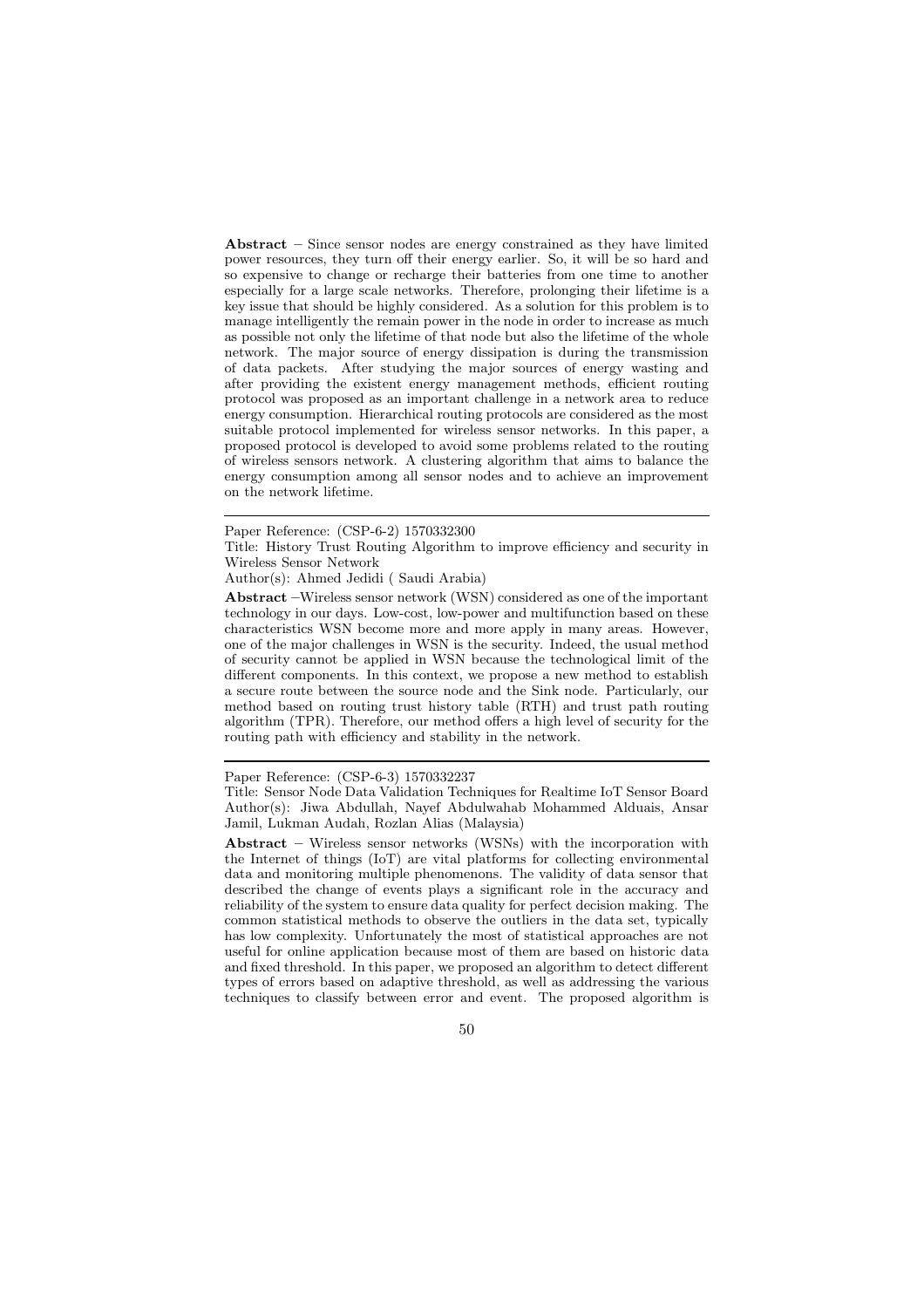successfully implemented in the sensor board. From the results, the proposed algorithm appears to be more adaptive, and easy to implement in real-time applications. In addition, the proposed algorithm has been compared with a recent work and showed a better performance, in terms of false detection, delay and energy consumption.

Paper Reference: (CSP-6-4) 1570332224

Title: Impact of ZRP zone radius value on wireless network performance Author(s): Tiguiane Yélémou, Boureima Zerbo, Mesmin Toundé Dandjinou, Oumarou Sié (Burkina Faso)

Abstract – In this paper, we highlight the impact of the routing load on the performance of ad hoc wireless networks. Specificaly, we analyze Zone Routing Protocol (ZRP) routing load and the impact of zone radius value on this protocol performance. First, we show that performance parameters curves such as routing overhead, Packet Delivery Ratio and End-to-End Delay don't evoluate monotonously according to zone radius value. In our test context, we note optimal values for routing overhead and Packet Delivery Ratio (PDR) when  $R=3$ . For delay, minimal values are observed when  $R=1$  and  $R=4$ . Second, we study this hybrid protocol routing overhead according to network density and compare it to pure on-demand and table-driven routing approaches. Contrary to that is largely presented, in realistic wave propagation model context, taking into account obstacles and their effects such as multi-path one, proactive routing approach performs better than reactive one. In fact, in lossy link context, route request and route error packets broadcasted are significant. In dense network, ZRP, due to its multitude control packets, performs the worst for routing overhead and packet delivery ratio (PDR) parameters.

Paper Reference: (CSP-6-5) 1570325644

Title: An Efficient Data Collection Algorithms for IoT Sensor Board Author(s): Nayef Abdulwahab Mohammed Alduais, Jiwa Abdullah, Ansar Jamil, Lukman Audah, Rozlan Alias (Malaysia)

Abstract – Wireless sensor network (WSN) has come to be an enabler equipment for the IOT applications, which extend the physical reach of the monitoring capability. The IOT sensor board's support multiple sensors, possesses several constraints such as limited energy availability, low memory size, and low processing speed that are the principal obstacles to designing efficient data collection methods, including the WSN-IOT integration. In IOT based WSN, the basic issues are concerned with the mechanism to reduce the energy consumption of sensor boards. Therefore, decrease the number of transmissions and reducing the number of bits for payload packet, will result in prolonging the lifetime of the WSN. We proposed an efficient data collection approach for IOT Sensor Boards. The proposed method aims to reduce the number of transmitted messages as well as, reducing the number of bits for payload packet size by using a coding sachem. In addition, we applied with modifying a univariate sensor data type based Cluster -head level approach to be a benefit for multivariate sensor boards level. The performance matrices in terms of energy consumption and accuracy of predictions of sensed data at the Gateway (Sink). The simulation results showed that the proposed ap-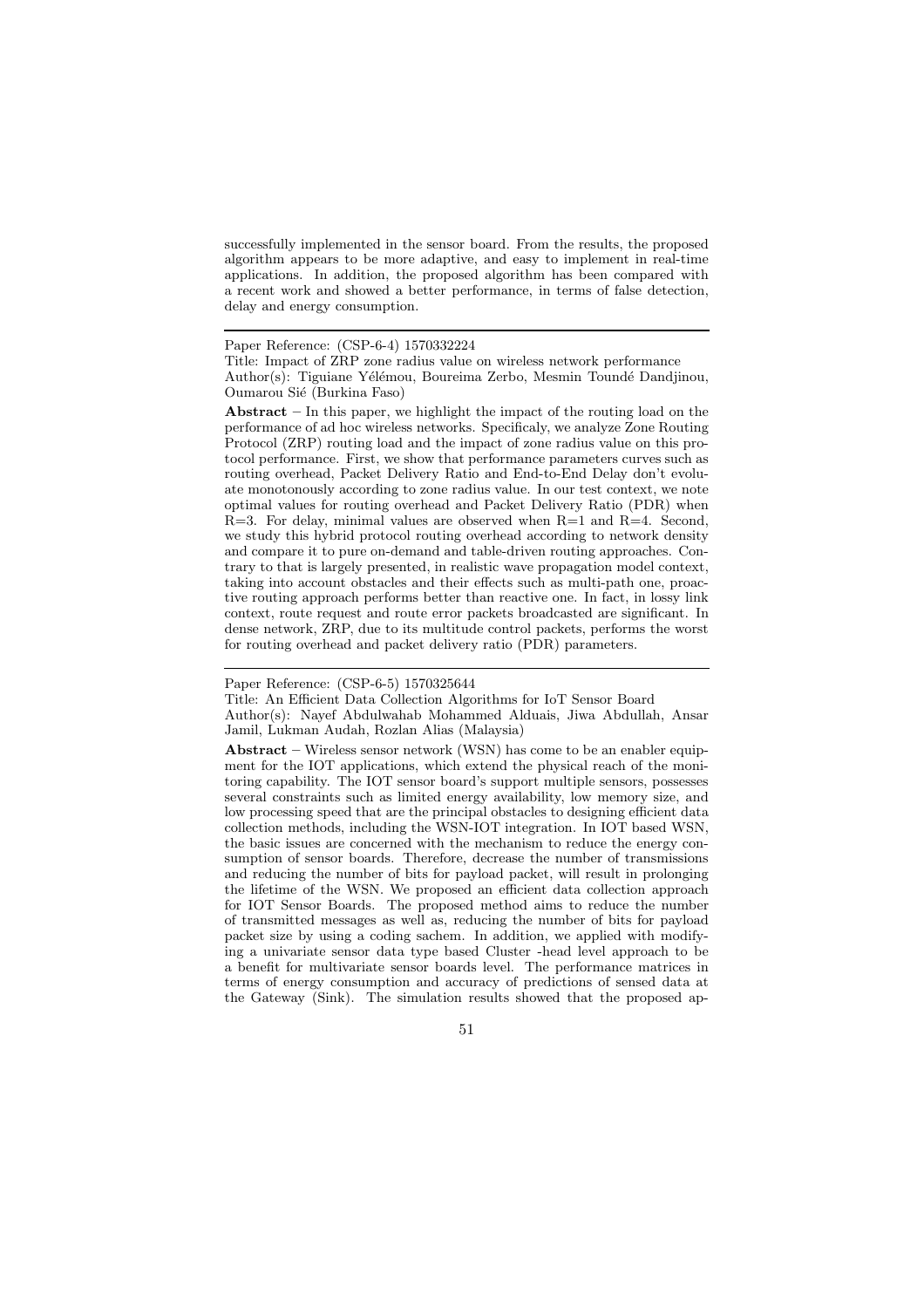proach a better performance in term of energy dissipation with saving to 98% and 90% from the overall of the sensor board's energy for a smart and green building application and environment monitoring application respectively. In addition, the proposed approach presented more accurate than the current work to predictions of sensed data at the sink.

Paper Reference: (CSP-6-6) 1570332410

Title: A novel method to design chaotic S-box for wireless sensor network Author(s): Tarek Farah, Rhouma Rhouma, Safya Belghith (Tunisia)

Abstract – A chaotic strong S-Box (substitution box), for wireless sensor network (WSN), based on Ikeda map and permutations of the input values of the S-Box is presented in this paper. The different criteria such as objectivity, strict avalanche criteria (SAC), non-linearity criteria, output bits independence and equiprobable input/output XOR distribution of our S-box are analyzed. Also, we evaluated the proposed method of S-box generation in terms of algorithmic complexity and independency measure ratio. The results of tests show that our proposed Sbox strong, have a good cryptographic proprieties and useful for WSN. Comparisons and discussions with other proposed S-box are presented in this paper.

Paper Reference: (CSP-6-7) 1570332342

Title: Sparse Channel Estimation with Gradient-Based Algorithms: A comparative Study

Author(s): Ahmed Abdelmoaty, Azzedine Zerguine (Saudi Arabia)

Abstract – Channel state information  $(CSI)$  is very crucial for any wireless communication systems. Typically, CSI can be characterized at the receiver side using channel impulse response (CIR). Many observations have shown that the CIR of broadband multi path wireless channels are often sparse. To this point, the family of least mean square (LMS)-based algorithms have been widely used to estimate the CIR, unfortunately the performance of LMS family is not much accurate in terms of sparse channel estimation. The Least Mean Mixed Norm (LMMN) algorithm combines the advantages of both the Least Mean square (LMS) and the Least Mean Fourth (LMF)algorithm, which makes this algorithm stands in a very special position among the family members in terms of convergence and steady state error. In this paper, we held a fair comparative study between the LMMN and a number of the LMS-based algorithms, such as the LMS algorithm, the zero-attracting (ZA-LMS) algorithm, and the normalized (NLMS) algorithm. Simulation results are carried out to compare the performance of all these algorithms with the LMMN algorithm. The results show that the LMMN algorithm outperforms the rest of these algorithms in the identification of sparse systems in terms of both fast convergence and the steady state error.

Paper Reference: (CSP-7-1) 1570333064 Title: 3D-Mapping-Aided GNSS Localization For Integrity Monitoring In Urban Environments

Author(s): Nabil Kbayer, Mohamed Sahmoudi ( France)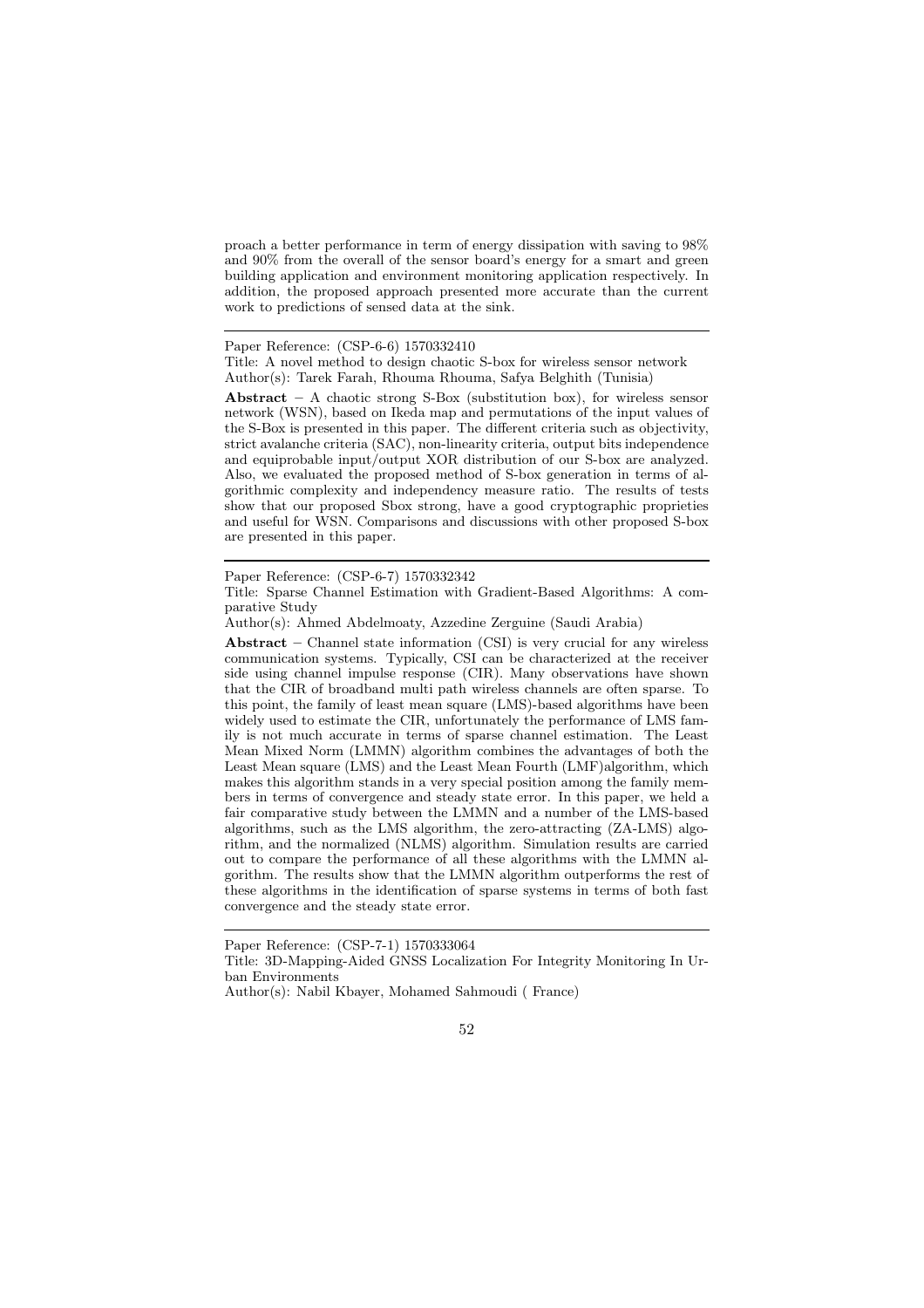Abstract – In order to foster the development of Global Navigation Satellite Systems (GNSS) for land navigation services, there is a pressing need for providing a trust level of the localization solution, especially for liability critical applications. In view of such need, integrity monitoring aims to compute protection levels that successfully bounds positioning errors in nominal conditions. Conventional Receiver Autonomous Integrity Monitoring (RAIM) algorithms have been widely used for integrity monitoring especially for aircraft navigation. Conventional RAIM starts out by supposing a Gaussian measurement errors model with known means and variances. However, this assumption does not hold in dense urban environment. Therefore, we propose novel algorithms that dispenses with this classical assumption. We use external information provided by a 3D GNSS simulation to characterize GNSS errors in urban areas. We propose two approaches for protection levels computation based on comparison between predicted 3D pseudo-ranges bias and computed thresholds. These approaches give a new vision on integrity control based on indicators on the pseudo-ranges bias. Experimental results show that proposed algorithms give an acceptable success rate on integrity monitoring in a harsh areas.

Paper Reference: (CSP-7-2) 1570332377 Title: Saliency Detection Based Object Proposal Author(s): Aymen Azaza, Ali Douik (Tunisia)

Abstract – Recently, the use of object proposals has been much introduced in the field of salient object segmentation methods. Object proposal methods provide a limited set of proposals per image which can successively be analyzed on their saliency. In this context, We regard saliency map computation as a regression problem. We used object proposals (selective search) to compute the saliency map. Our method based on low-level features combined with a random forest classifier a saliency classifier is trained. Our method obtains state of the art results salient object segmentation algorithms on 2 dataset in term of F-score.

Paper Reference: (CSP-7-3) 1570332409

Title: Study on Speech Reconstruction Stability using Tight Framelet Packet Transform

Author(s): Souhir Bousselmi, Kaïs Ouni (Tunisia)

Abstract – The major contribution of frames theory, in particular wavelet frames, is to ensure a perfect and stable signals reconstruction. This paper focuses on the speech reconstruction stability, in distortion sense, of the tight framelet packet transform which is new time-frequency decomposition derived from wavelet frame theory. A comparison with classical wavelet transform has been conducted. The experimental results show that the tight framelet packet transform provides better reconstruction stability than wavelet packet transform.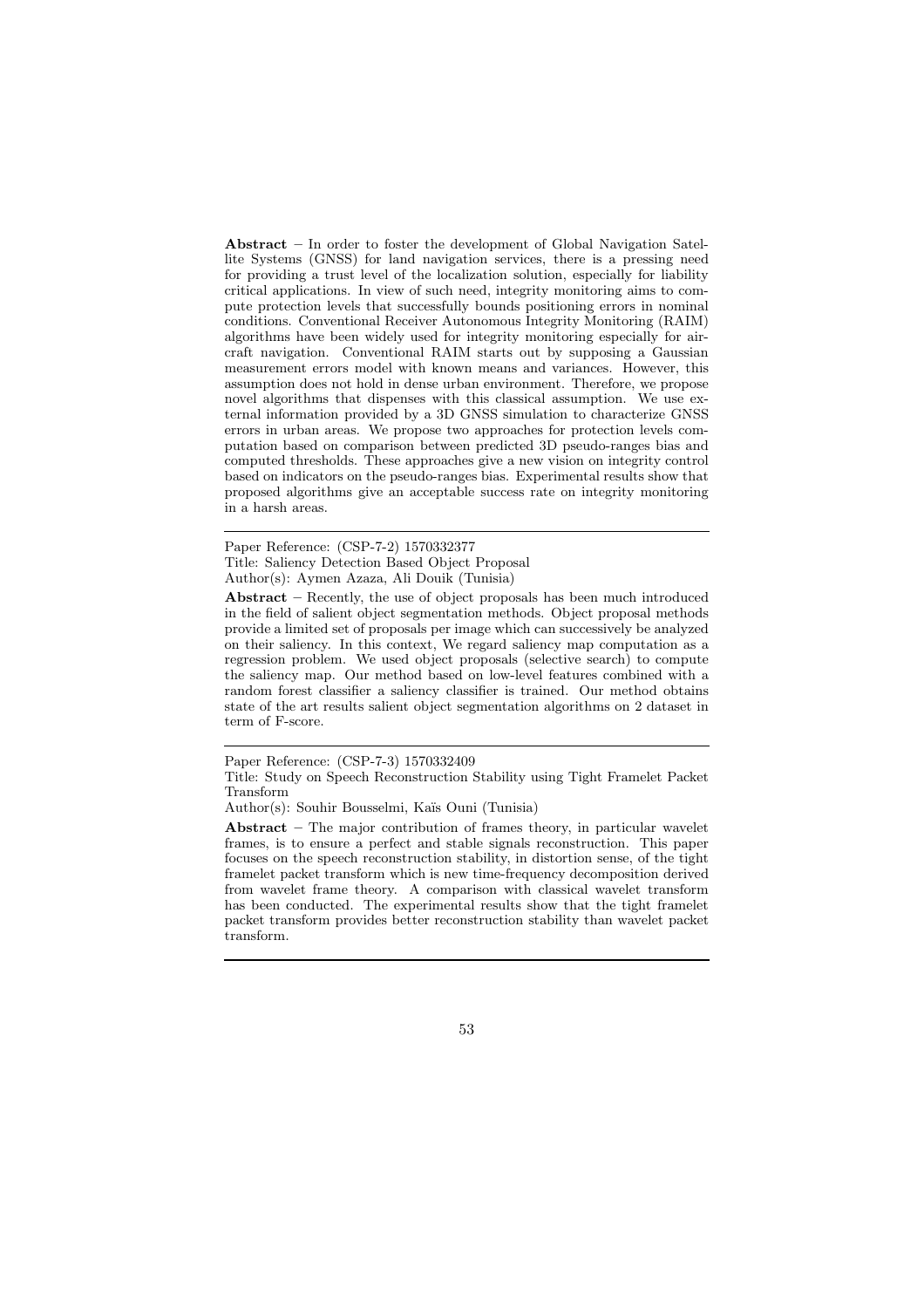Paper Reference: (CSP-7-4) 1570332348 Title: Scale Selection Technique for Heartbeat Detection Algorithm Author(s): Ghassen Smaoui (Tunisia)

Abstract – This paper presents an empirical study that aims to determine the frequency band best suited for ECG heartbeat detection operation for portable monitoring electronic device. This study was accomplished using the Continuous Wavelet Transform technique and in particular the Mexican-hat wavelet. This study was performed to minimize the effect of motion artifacts type of noise as it is prevalent and difficult to remove. It consists of gradually tuning the scale of the wavelet and observing its effect on the output signal and more precisely its effect on both real beats and peaks that correspond to motion artifacts noise. The result concluded was that the best wavelet to be used for such a task was this having a frequency response centered in the value 32 Hz.

Abstract – In this paper, we propose a Dual-Leap Motion Controllers (DLMC) based Arabic Sign Language recognition system. More particularly, we propose to use both front and side controllers to cater for the challenges of finger occlusions and missing data. For feature extraction, we select an optimum set of geometric features extracted from both controllers, while for classification, we used both a Bayesian approach with a Gaussian Mixture Model (GMM) and a simple Linear Discriminant Analysis (LDA) approach. Though this paper focused only on the GMM approach. Data was collected from a native adult signer, for 100 isolated Arabic words. Ten observations were collected for each of the signs. The proposed framework uses an intelligent strategy to handle the case of missing data from one or both controllers. A recognition accuracy of 94.63% was achieved, with the proposed system. The proposed system outperforms glove-based systems and a single-LMC based techniques.

Paper Reference: (CSP-7-6) 1570332346

Title: A combined Harris-SIFT approach for indexing the Arabic document Author(s): Youssef Elfakir, Ghizlane Khaissidi, Mostafa Mrabti (Morocco)

Abstract – This paper present a query-by-example word spotting in handwritten Arabic documents, based on Harris detector and Scale Invariant Feature Transform (SIFT), without using any text word or line segmentation approach , because any errors affect to the subsequent word representations. First, the interest points that are automatically extracted from the images using Harris detector, then, we use SIFT descriptor to represent each interest point in the images, in the end, we represent the image's regions as histogram by using bag of visual words method. The validate study is conducted under a series of controlled experiments on handwritten Arabic documents images.

Paper Reference: (CSP-7-5) 1570332666

Title: Dual LMCs Fusion for Recognition of Isolated Arabic Sign Language Words

Author(s): Salihu Aliyu, Mohamed Mohandes, Mohamed Deriche ( KSA– Saudi Arabia)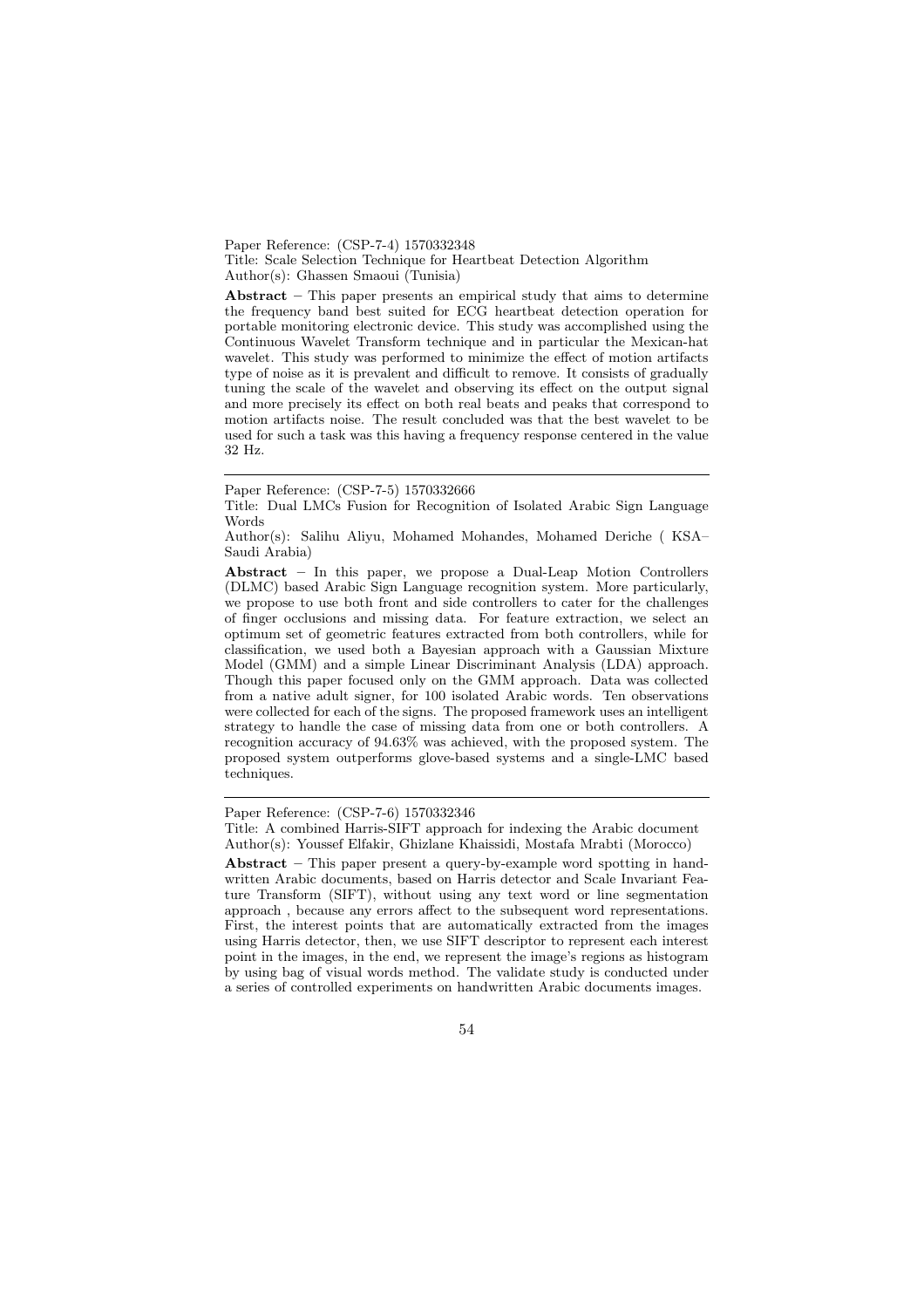Title: Testing Electrostatic Energy Harvesters:A New Topology for Accurate Characterization

Author(s): Bjoern Bieske, Gerrit Kropp, Alexander Rolapp (Germany)

Abstract – Small autonomous devices using low power techniques can be supplied by energy harvesters. In this paper we focus on electrostatic energy harvesters using a variable capacitor as transducer. The capacitance, charge and voltage vary in a loop process. Many different setups are known. The aim of this paper is to show a method to characterize the harvested energy of the intrinsic harvester. Due to the very low currents in the range of nA, it is difficult to do exact measurements without influencing the harvesting process. A new improved topology is used to ensure the autonomous operation of the harvester circuit. This topology makes it possible to measure the converted energy more accurately, even if there are resistive losses in the variable capacitor. Thus we can obtain comparable results on the efficiency of the harvester itself. The amount of harvested energy can be determined easily by processing the measured values.

Paper Reference: (SCI-1-2) 1570331383

Title: MEMS Based Soft Nervous Materials with Ambient RF Power Supply: Feasibility Study

Author(s): Samir Mekid, Khurram Qureshi (Saudi Arabia)

Abstract – The purpose of this study is to investigate ways to supply low power to MEMS sensors and actuators that can be embedded inside host materials and membranes without adding more physical devices inside the material. These host materials can be low cost polymers, nylon and any other type of plastic composite laminates. Such type of materials that can be used in various engineering applications especially in bioengineering where the device is embedded inside human body. With battery less devices, wireless RF power harvesting seems to be the unique ideal source for low power. The study shows feasibility and identify practices.

Paper Reference: (SCI-1-3) 1570326743

Title: Implantable wireless ultra-low power data logger for temperature measurements in animal brains

Author(s): Simon Heller, Kim Allinger, Uwe Pelz, Michael Kroener, Peter Woias (Germany)

Abstract – This paper reports on the development of an implantable, micro controller based, ultra-low power data logger for temperature gradient measurements in animal brains. In contrast to commercially available systems the device uses a wireless interface allowing the readout and reprogramming of the data logger after the implantation. To ensure low power consumption, a wake-up receiver is integrated in the system, aside a dedicated power management system, reducing the power consumption to 43  $\mu$ W at one temperature sample/min/channel.

Paper Reference: (SCI-1-1) 1570329535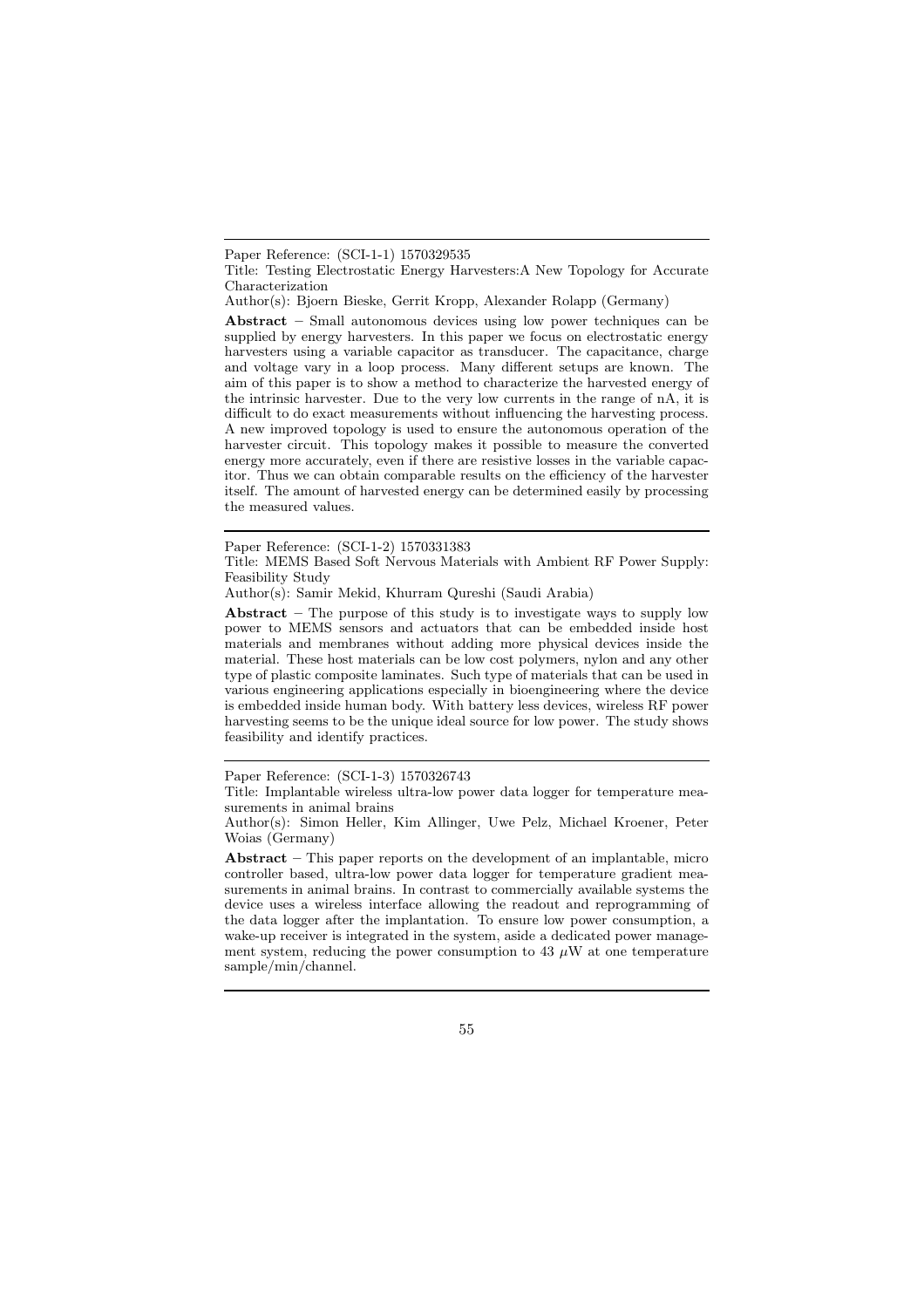Paper Reference: (SCI-1-4) 1570332357 Title: A Self-Biased Active Precision Rectifier for Energy Harvesting Systems Author(s): Umais Tayyab, Hamza Shahid, Hussain Al-Zaher (Saudi Arabia)

Abstract  $- A$  high efficiency precision rectifier for Energy harvesting systems is presented. The precision rectifier utilizes single supply op-amp for AC-DC conversion process. The op-amp enables low forward diode voltage drop and less reverse leakage current in order to achieve large power conversion efficiency (PCE). The op-amp utilized in the precision rectifier is self-biased meaning no external supply needed to bias the op-amp instead it uses part of the harvested energy for its biasing. The proposed precision rectifier is designed and simulated in  $0.15\mu$ m CMOS process technology using Cadence virtuoso tool. The proposed rectifier achieves power conversion efficiency (PCE) of 69% for a 1 KHz sinusoidal input of 0.8V for a 40 k $\Omega$  load resistor. This efficiency is 2.5 times better than its counterpart of the passive rectifier with large rectified output DC voltage. The relation between PCE and the load is presented.

Paper Reference: (SCI-1-5) 1570339980 Title: Energy Harvesting and Management of Continuously Powered WSNs Author(s): Eric Schneider, Faouzi Derbel, Florian Strakosch (Germany)

Abstract – Numerous methods to harvest and store energy from e.g. vibration of technical systems that is otherwise wasted have been developed by countless engineers around the world. All of them have some benefits as well as drawbacks that need to be overcome or at least to be reduced to a minimum especially when it comes to efficiently power a wireless sensor network (WSN). In this paper, it is shown what those drawbacks are and some techniques to minimize them are proposed. Furthermore, a possible way to manage the harvested energy in case of the source is not available permanently while the WSN needs to be powered constantly is presented. The given results are based on simulation as well as hardware prototypes.

Paper Reference: (SCI-1-6) 1570332405

Abstract – High Speed Weigh in Motion Systems (HS-WIM) devices are specifically designed for detecting axle load of moving vehicles with normal speed. At present, they are used only as preselecting instruments for overloaded vehicles, installed upstream of the accurate measurement using static scales. The accuracy errors of the HS-WIM are 10% more than static loads. This is due to the dynamic interactions between the wheels and the road surface.

The aim of the present study is to analyze the dynamic loads with a view to designing a HS-WIM system for direct enforcement.

The results show that the amplitude of the dynamic loads is the range of 0-30% modulus in relation to the static loads. This depends on the quality of the road surface, the axle load, the speed and the suspension system. Their

Title: Dynamic loads, source of errors of High Speed Weigh in Motion Systems Author(s): Lhoussaine Oubrich, Mohammed Ouassaid, Mohammed Maaroufi (Morocco)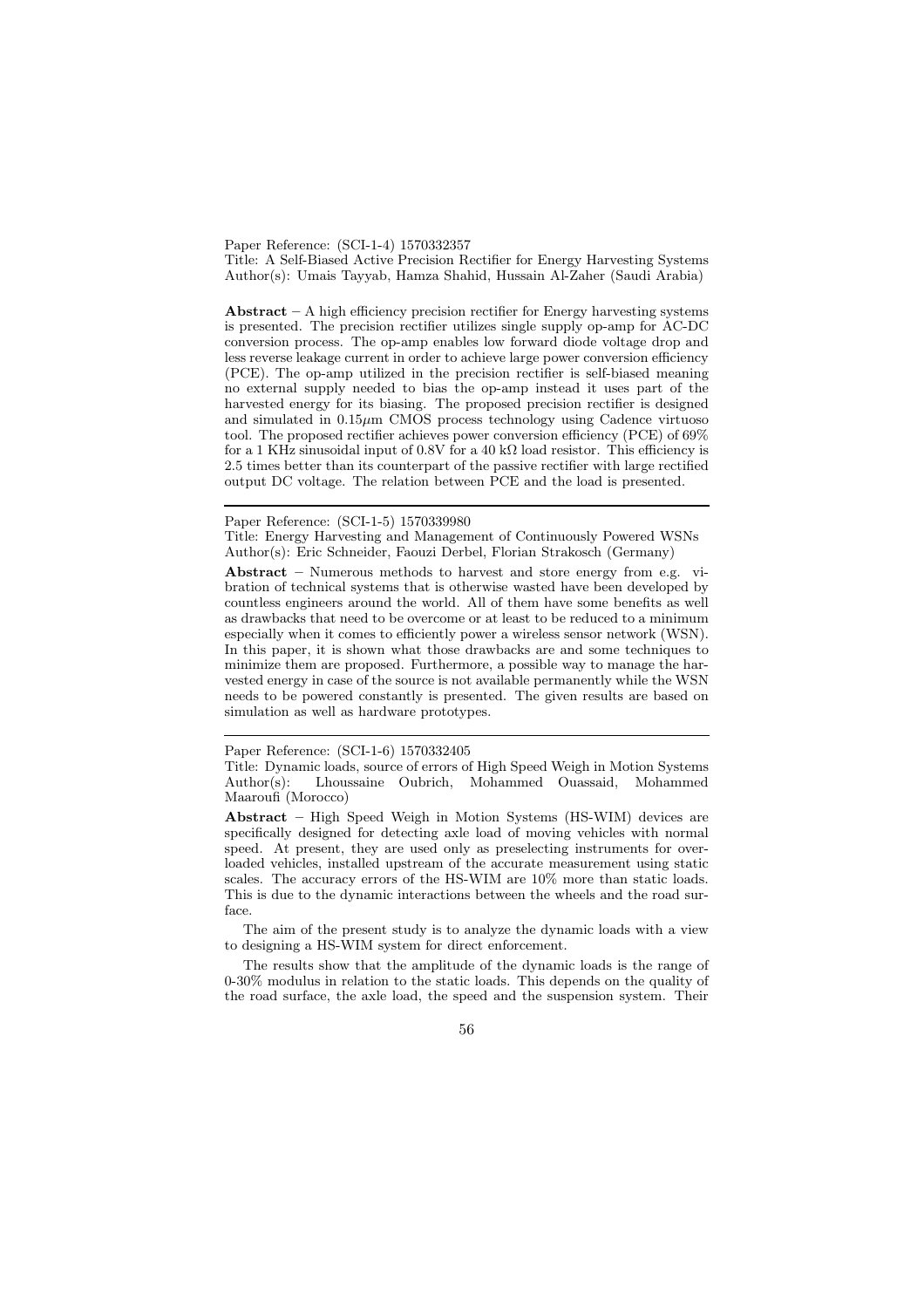frequency spectrum consists of two main frequencies varying respectively between 1-3Hz and 6-15H corresponding to the sprung and unsprung masses vibrations.

Abstract – A single supply, ultra-low power sub hertz timer is proposed using the transistor operation in sub threshold region. The circuit is designed in a standard CMOS  $0.15\mu m$  and simulated in Cadence. Pulse width modulation is achieved by the sizing the transistors in charging and discharging control blocks for the capacitor. The circuit is working from a low supply voltage of 0.4V and can work for the higher voltages as per application requirement. The circuit can produce as low as 0.0217 Hz (a period of 46 seconds) while using integrable capacitor (100pF). The circuit average power consumption for one period is 13.91 pW.

Paper Reference: (SCI-2-1) 1570331729

Title: Q-Compensation of a CMOS Two-Stage Miller OTA: Application to a Non-Inverting Amplifier

Author(s): Herve Barthelemy, Remy Vauche, Jean Gaubert, Sylvain Bourdel (France)

Abstract – This paper presents a theoretical analysis of the classical noninverting amplifier based on a two-stage Miller OTA. The analysis consists in computing the closed-loop gain voltage transfer of the amplifier and obtaining by calculation the equivalent resonance factor Q versus the value of the Miller compensation capacitance  $C_M$ . Theoretical expression of the closed-loop gain was computed from the proposed small-signal macro-model and compared to transistor-level simulations. The classical two-stage Miller OTA used for the comparison has been designed in a  $0.35\mu$ m CMOS technology and simulated with a DC bias current of  $45\mu$ A. In a non-inverting configuration, loaded by  $10pF$  using a DC voltage gain equals to 6 and a Q factor equals to 1, the corresponding phase margin is about  $\Phi_M = 50^\circ$  and the corresponding Miller compensation capacitance is  $C_M = 372$  fF. The corresponding Gain-BandWidth product (GBW) product is equal to  $98.2\text{MHz}$  ( $5.99 \times 16.4 \text{MHz}$ ) and the total power consumption is  $930\mu\text{W}$ . For  $C_M = 70$  fF, the Unit-Gain Bandwidth product (UGBW) is about  $102\text{MHz}$  ( $1 \times 102 \text{ MHz}$ ) with an overshoot lower than 0.1%. The transistor-level (BSIM3V3) and macro-model simulations have been performed using PSPICE and give very close results.

Paper Reference: (SCI-2-2) 1570332358 Title: A CMOS Timer Circuit with Pulse Width Modulation for Sub-hertz Monitoring Applications Author(s): Hamza Shahid, Umais Tayyab, Hussain Al-Zaher (Saudi Arabia)

Paper Reference: (SCI-2-3) 1570332163

Title: Hypoglossal nerve stimulation in the treatment of obstructive sleep apnea

Author(s): Ghada Ben salah, Karim Abbes, Chokri Abdelmoula, Mohamed Masmoudi (Tunisia)

<sup>57</sup>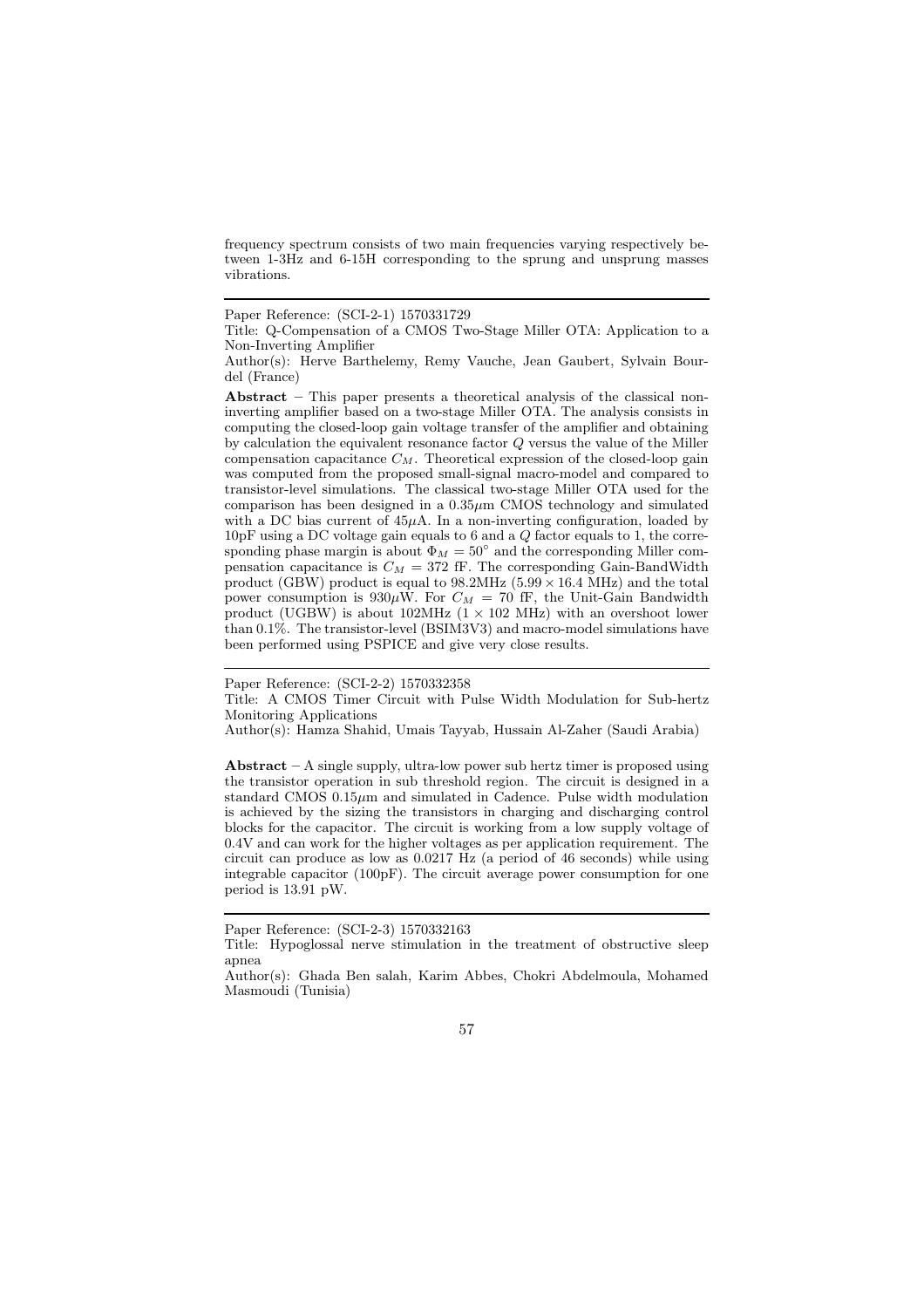Abstract – This paper deals with Sleep Apnea Syndrome (SAS) or, more specifically, Sleep Apnea-Hypopnea Syndrome (SAHS) which affects the population, mainly in the age range of 40–65 years. This syndrome not only has a very negative impact on the sleep of patients, but it can lead to death if not properly treated. Continuous Positive Airway Pressure (CPAP) is an efficient treatment for SAS, but it is uncomfortable for patients. Consequently, there is a significant need for additional therapeutic alternatives for patients suffering of SAS. Hypoglossal nerve (HGN) stimulation is under investigation by several research groups as a possible therapeutic alternative. After dealing with studies, we have compared all devices that show the decrease of the intrathoracic pressure values in the phase of the detection of apnea event. However, the increased negative measurement of esophageal pressure (Pes) was an accurate solution for the detection of SAS ( $>13.5$  cmH<sub>2</sub>O). According to the stimulation of HGN, it requires values range between 33–38 Hz for decrease pharyngeal collapsibility.

Paper Reference: (SCI-2-4) 1570326114 Title: Auto-Transformer-Based Power Amplifier with Totem-Pole Driver Author(s): Elena Sobotta, Robert Wolf, Frank Ellinger (Germany)

Abstract – We present a fully integrated auto-transformer-based power amplifier with totem-pole driver exhibiting a very high bandwidth. In order to simplify the design process a structural analysis and optimization method for the transformer are presented as well as an analytical method to ensure the optimum load line at the transistor. The circuit was implemented in a 0.25  $\mu$ m SiGe BiCMOS technology and was characterized on-waver and chip-on-board mounted. The measurement results prove a bandwidth of 800 MHz around  $650$  MHz. The output power at 1 dB compression point is 24.4 dBm with a power added efficiency of 38%. The circuit was also tested with DVB-T signals showing that not more than 5 dB back-off are required in order to fulfill the error vector magnitude requirements. In this case, the efficiency is more than 19%

Paper Reference: (SCI-2-5) 1570313467

Title: Investigation of optoelectronic properties of amorphous silicon germanium photodetectors

Author(s): Wagah Mohammed (Jordan)

Abstract – Cost consideration of the development of electronic devices is one of prime importance. One simple approach to lower the cost of production of photovoltaic and detectors is by using low cost materials such as amorphous silicon and germanium. These two semiconductors have different optoelectronic properties, such as energy gap, photoconductivity and absorption coefficient. The use of an alloy from the mixing of silicon with certain percentages of germanium would produce photodetectors with improved electronic characteristics and photoconductivity. A number of a-SiGe alloy thin films with different quantities of germanium have been fabricated using thermal vacuum evaporation technique. Conduction mechanism and activation energy of the prepared samples had been calculated and analyzed. The I-V characteristics, the photogenerated current and detectivity of these samples are subjected to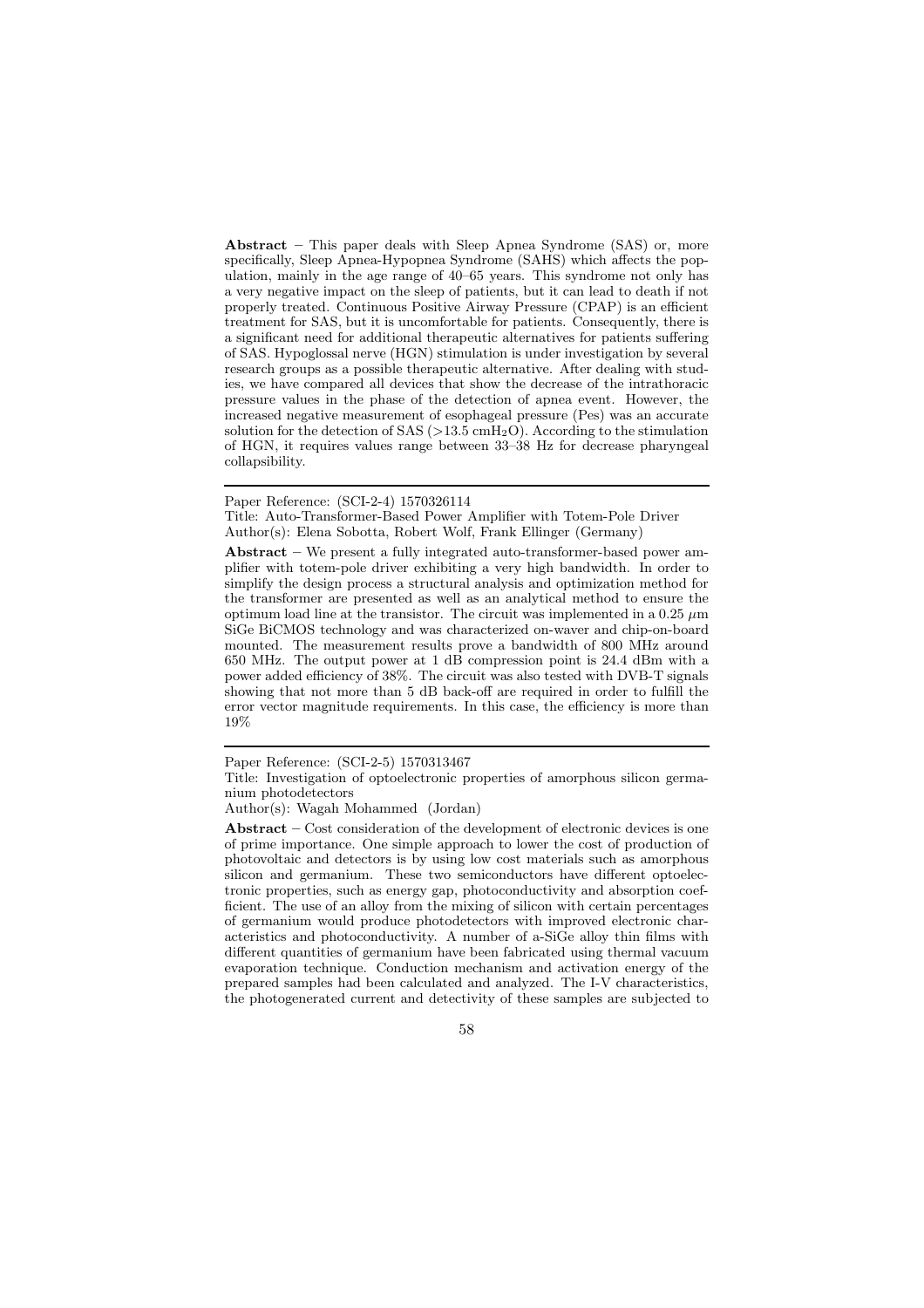measurement and discussion. Hall measurements are also conducted so to calculate the Hall I-V characteristics, Hall mobility, carrier concentration and type identification of the samples.

## Paper Reference: (SCI-2-6) 1570342112

Author(s): Mohamed Bahloul, Rawan Naous, Mohamed Masmoudi (Saudi Arabia–Tunisia)

Abstract – MTCAM (Memristor Ternary Content Addressable Memory) is a special purpose storage medium in which data could be retrieved based on the stored content. Using Memristors as the main storage element provides the potential of achieving higher density and more efficient solutions than conventional methods. A key missing item in the validation of such approaches is the wide spread availability of hardware emulation platforms that can provide reliable and repeatable performance statistics. In this paper, we present a hardware MTCAM emulation based on 2-Transistors-2Memristors (2T2M) bit-cell. It builds on a bipolar memristor model with storing and fetching capabilities based on the actual current-voltage behavior. The proposed design offers a flexible verification environment with quick design revisions, high execution speeds and powerful debugging techniques. The proposed design is modeled using VHDL and prototyped on Xilinx VirtexR FPGA.

Paper Reference: (SCI-3-1) 1570331318

Abstract – The detection of soil erosion processes in dams, hydraulic heave failure or corrosion processes of reinforcing steel in concrete are a small selection of measuring applications in civil engineering where the impedance analysis can be used to determine the measurand. Those measuring applications are having high requirements for the measuring hardware. For example a common interface for fast data exchange, high resolution, independent functionality and easy customizability to suit the measuring application. For that reason, a well-known application for steel-mill process monitoring can be used as a development platform. This hardware platform is based on a vector network analyzer and is meeting the requirements mainly. However, a couple of modifications has to be made, like replacing the ADC for a higher sample rate, Ethernet for easy and fast data exchange and the microcontroller for more calculation power.

Author(s): Roman Gruden, Olfa Kanoun (Germany)

Abstract –Low-cost sensors to determine aqueous solutions are mostly constructed as an electrochemical cell with a two-electrode-system. Such a two-

59

Title: Hardware Emulation of Memristor Based Ternary Content Addressable Memory

Title: Improved VNA Hardware for Applications in Civil Engineering Author(s): Mario Radschun, Tino Morgenstern, René Schäfer, Olfa Kanoun, Joerg Himmel (Germany)

Paper Reference: (SCI-3-2) 1570331495

Title: Experimental Interference Liability Studies on Electrode Geometry of Aqueous Solution Sensors